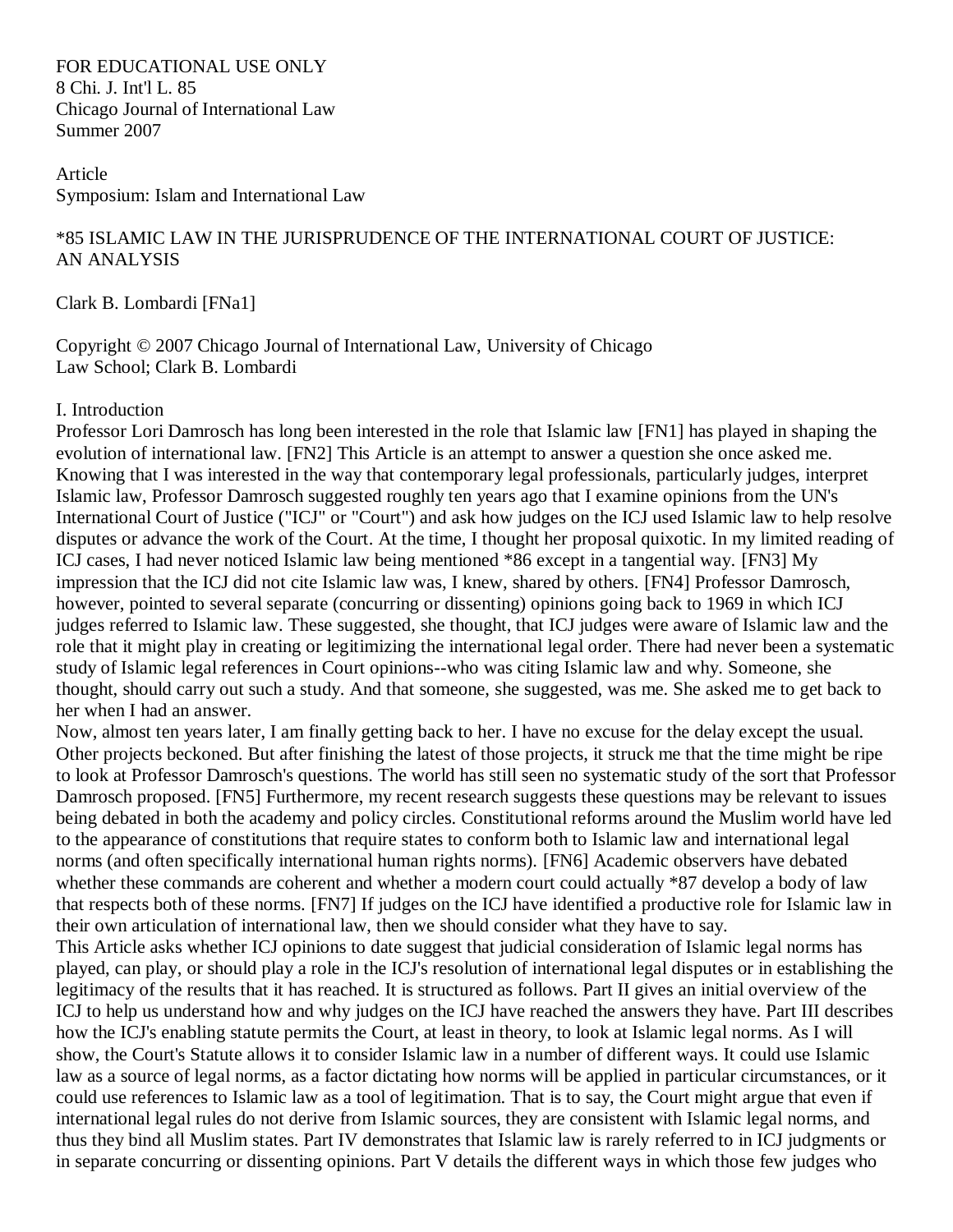refer to Islamic law have used the Islamic legal tradition. It provides a close reading of the ICJ opinions that do refer to Islamic law, which are almost entirely separate concurring or dissenting opinions. This discussion will make clear that different judges use the tradition for different reasons. Some argue that it should be used as a source of international legal norms; and some suggest that it should inform the Court's application of international legal norms--particularly in resolving disputes between majority Muslim states. Part VI concludes by noting some interesting issues of theory and policy that the ICJ opinions raise and asks if they give us any indication of how often, and for what purpose, Islamic law will be cited in the future.

# II. The International Court of Justice and Its Role in the Production of

## International Legal Norms

One public international lawyer has said that "the International Court of Justice stands at the apex of international legal development." [\[FN8\]](http://web2.westlaw.com/result/documenttext.aspx?clvl=RCC&rltdb=CLID_DB27399224&effdate=1%2f1%2f0001+12%3a00%3a00+AM&db=JLR%2cAMJUR%2cABAJ%2cALR%2cTP-ALL%2cFEDRLAW&service=Search&sskey=CLID_SSSA27399224&fmqv=s&rlti=1&sv=Split&cnm=Search_5&fn=_top&rs=WLW8.04&cxt=DC&method=TNC&origin=Search&query=%22ISLAMIC+LAW%22++%26++%22INTERNATIONAL+HUMAN+RIGHTS%22&mt=LawSchoolPractitioner&eq=Welcome%2fLawSchoolPractitioner&vr=2.0&rlt=CLID_QRYRLT33399224&n=34&rp=%2fWelcome%2fLawSchoolPractitioner%2fdefault.wl&cnt=DOC&cfid=1&scxt=WL&ssrc=0&ss=CNT#FN;F8#FN;F8) Whether or not that statement can be accepted uncritically, the ICJ is an important institution at the frontline of the move to develop a workable body of international legal \*88 norms that will constrain state behavior. Admittedly, the ICJ is not the only tribunal issuing final decisions in cases arising under international law. [\[FN9\]](http://web2.westlaw.com/result/documenttext.aspx?clvl=RCC&rltdb=CLID_DB27399224&effdate=1%2f1%2f0001+12%3a00%3a00+AM&db=JLR%2cAMJUR%2cABAJ%2cALR%2cTP-ALL%2cFEDRLAW&service=Search&sskey=CLID_SSSA27399224&fmqv=s&rlti=1&sv=Split&cnm=Search_5&fn=_top&rs=WLW8.04&cxt=DC&method=TNC&origin=Search&query=%22ISLAMIC+LAW%22++%26++%22INTERNATIONAL+HUMAN+RIGHTS%22&mt=LawSchoolPractitioner&eq=Welcome%2fLawSchoolPractitioner&vr=2.0&rlt=CLID_QRYRLT33399224&n=34&rp=%2fWelcome%2fLawSchoolPractitioner%2fdefault.wl&cnt=DOC&cfid=1&scxt=WL&ssrc=0&ss=CNT#FN;F9#FN;F9) Thus, an examination of the jurisprudence of the ICJ cannot, by itself, tell us what role, if any, Islamic legal norms are playing in contemporary international law because even if the ICJ were not using Islamic norms, other international legal forums could be. Nevertheless, studying the ICJ's jurisprudence gives us a data point as we try to determine whether Islamic legal norms are playing a role in shaping public international law and, if so, how those Islamic legal norms are being identified and applied. [\[FN10\]](http://web2.westlaw.com/result/documenttext.aspx?clvl=RCC&rltdb=CLID_DB27399224&effdate=1%2f1%2f0001+12%3a00%3a00+AM&db=JLR%2cAMJUR%2cABAJ%2cALR%2cTP-ALL%2cFEDRLAW&service=Search&sskey=CLID_SSSA27399224&fmqv=s&rlti=1&sv=Split&cnm=Search_5&fn=_top&rs=WLW8.04&cxt=DC&method=TNC&origin=Search&query=%22ISLAMIC+LAW%22++%26++%22INTERNATIONAL+HUMAN+RIGHTS%22&mt=LawSchoolPractitioner&eq=Welcome%2fLawSchoolPractitioner&vr=2.0&rlt=CLID_QRYRLT33399224&n=34&rp=%2fWelcome%2fLawSchoolPractitioner%2fdefault.wl&cnt=DOC&cfid=1&scxt=WL&ssrc=0&ss=CNT#FN;F10#FN;F10)

The ICJ is formally an organ of the United Nations. In 1944, the Allied Powers began to think seriously about what the world should look like if they were to win the Second World War. They thus began to plan for an international organization that would help promote global peace. The organization would include, among other things, a court to help resolve international disputes according to the principles of international law. [\[FN11\]](http://web2.westlaw.com/result/documenttext.aspx?clvl=RCC&rltdb=CLID_DB27399224&effdate=1%2f1%2f0001+12%3a00%3a00+AM&db=JLR%2cAMJUR%2cABAJ%2cALR%2cTP-ALL%2cFEDRLAW&service=Search&sskey=CLID_SSSA27399224&fmqv=s&rlti=1&sv=Split&cnm=Search_5&fn=_top&rs=WLW8.04&cxt=DC&method=TNC&origin=Search&query=%22ISLAMIC+LAW%22++%26++%22INTERNATIONAL+HUMAN+RIGHTS%22&mt=LawSchoolPractitioner&eq=Welcome%2fLawSchoolPractitioner&vr=2.0&rlt=CLID_QRYRLT33399224&n=34&rp=%2fWelcome%2fLawSchoolPractitioner%2fdefault.wl&cnt=DOC&cfid=1&scxt=WL&ssrc=0&ss=CNT#FN;F11#FN;F11) When the United Nations Charter was finally promulgated, Article 33 provided that member nations should first seek peaceful resolution of any disputes between them through, inter alia, "negotiation, enquiry, mediation, conciliation, arbitration, judicial settlement." [\[FN12\]](http://web2.westlaw.com/result/documenttext.aspx?clvl=RCC&rltdb=CLID_DB27399224&effdate=1%2f1%2f0001+12%3a00%3a00+AM&db=JLR%2cAMJUR%2cABAJ%2cALR%2cTP-ALL%2cFEDRLAW&service=Search&sskey=CLID_SSSA27399224&fmqv=s&rlti=1&sv=Split&cnm=Search_5&fn=_top&rs=WLW8.04&cxt=DC&method=TNC&origin=Search&query=%22ISLAMIC+LAW%22++%26++%22INTERNATIONAL+HUMAN+RIGHTS%22&mt=LawSchoolPractitioner&eq=Welcome%2fLawSchoolPractitioner&vr=2.0&rlt=CLID_QRYRLT33399224&n=34&rp=%2fWelcome%2fLawSchoolPractitioner%2fdefault.wl&cnt=DOC&cfid=1&scxt=WL&ssrc=0&ss=CNT#FN;F12#FN;F12) Attached as an annex to the Charter was a statute creating an "International Court of Justice" that would serve as the judicial organ of the United Nations and would, as contemplated in Article 33, provide a forum for the judicial settlement of disputes.

The ICJ is staffed by fifteen judges who are elected by member states of the United Nations. To be elected, a judge must garner a majority of votes in \*89 both the General Assembly and the Security Council. [\[FN13\]](http://web2.westlaw.com/result/documenttext.aspx?clvl=RCC&rltdb=CLID_DB27399224&effdate=1%2f1%2f0001+12%3a00%3a00+AM&db=JLR%2cAMJUR%2cABAJ%2cALR%2cTP-ALL%2cFEDRLAW&service=Search&sskey=CLID_SSSA27399224&fmqv=s&rlti=1&sv=Split&cnm=Search_5&fn=_top&rs=WLW8.04&cxt=DC&method=TNC&origin=Search&query=%22ISLAMIC+LAW%22++%26++%22INTERNATIONAL+HUMAN+RIGHTS%22&mt=LawSchoolPractitioner&eq=Welcome%2fLawSchoolPractitioner&vr=2.0&rlt=CLID_QRYRLT33399224&n=34&rp=%2fWelcome%2fLawSchoolPractitioner%2fdefault.wl&cnt=DOC&cfid=1&scxt=WL&ssrc=0&ss=CNT#FN;F13#FN;F13) Any member state can nominate a judge. No member state may ever have more than one national serving on the ICJ at any one time. Article 9 of the Statute instructs that, in voting for candidates, electors should strive to ensure that "in the body as a whole the representation of the main forms of civilization and of the principal legal systems of the world should be assured." [\[FN14\]](http://web2.westlaw.com/result/documenttext.aspx?clvl=RCC&rltdb=CLID_DB27399224&effdate=1%2f1%2f0001+12%3a00%3a00+AM&db=JLR%2cAMJUR%2cABAJ%2cALR%2cTP-ALL%2cFEDRLAW&service=Search&sskey=CLID_SSSA27399224&fmqv=s&rlti=1&sv=Split&cnm=Search_5&fn=_top&rs=WLW8.04&cxt=DC&method=TNC&origin=Search&query=%22ISLAMIC+LAW%22++%26++%22INTERNATIONAL+HUMAN+RIGHTS%22&mt=LawSchoolPractitioner&eq=Welcome%2fLawSchoolPractitioner&vr=2.0&rlt=CLID_QRYRLT33399224&n=34&rp=%2fWelcome%2fLawSchoolPractitioner%2fdefault.wl&cnt=DOC&cfid=1&scxt=WL&ssrc=0&ss=CNT#FN;F14#FN;F14) There are, however, few effective mechanisms in place to help ensure that this happens. [\[FN15\]](http://web2.westlaw.com/result/documenttext.aspx?clvl=RCC&rltdb=CLID_DB27399224&effdate=1%2f1%2f0001+12%3a00%3a00+AM&db=JLR%2cAMJUR%2cABAJ%2cALR%2cTP-ALL%2cFEDRLAW&service=Search&sskey=CLID_SSSA27399224&fmqv=s&rlti=1&sv=Split&cnm=Search_5&fn=_top&rs=WLW8.04&cxt=DC&method=TNC&origin=Search&query=%22ISLAMIC+LAW%22++%26++%22INTERNATIONAL+HUMAN+RIGHTS%22&mt=LawSchoolPractitioner&eq=Welcome%2fLawSchoolPractitioner&vr=2.0&rlt=CLID_QRYRLT33399224&n=34&rp=%2fWelcome%2fLawSchoolPractitioner%2fdefault.wl&cnt=DOC&cfid=1&scxt=WL&ssrc=0&ss=CNT#FN;F15#FN;F15)

The ICJ's Statute allows it to resolve disputes brought before it by consenting member states. [\[FN16\]](http://web2.westlaw.com/result/documenttext.aspx?clvl=RCC&rltdb=CLID_DB27399224&effdate=1%2f1%2f0001+12%3a00%3a00+AM&db=JLR%2cAMJUR%2cABAJ%2cALR%2cTP-ALL%2cFEDRLAW&service=Search&sskey=CLID_SSSA27399224&fmqv=s&rlti=1&sv=Split&cnm=Search_5&fn=_top&rs=WLW8.04&cxt=DC&method=TNC&origin=Search&query=%22ISLAMIC+LAW%22++%26++%22INTERNATIONAL+HUMAN+RIGHTS%22&mt=LawSchoolPractitioner&eq=Welcome%2fLawSchoolPractitioner&vr=2.0&rlt=CLID_QRYRLT33399224&n=34&rp=%2fWelcome%2fLawSchoolPractitioner%2fdefault.wl&cnt=DOC&cfid=1&scxt=WL&ssrc=0&ss=CNT#FN;F16#FN;F16) It also allows certain international bodies to request advisory opinions on questions of international law. [\[FN17\]](http://web2.westlaw.com/result/documenttext.aspx?clvl=RCC&rltdb=CLID_DB27399224&effdate=1%2f1%2f0001+12%3a00%3a00+AM&db=JLR%2cAMJUR%2cABAJ%2cALR%2cTP-ALL%2cFEDRLAW&service=Search&sskey=CLID_SSSA27399224&fmqv=s&rlti=1&sv=Split&cnm=Search_5&fn=_top&rs=WLW8.04&cxt=DC&method=TNC&origin=Search&query=%22ISLAMIC+LAW%22++%26++%22INTERNATIONAL+HUMAN+RIGHTS%22&mt=LawSchoolPractitioner&eq=Welcome%2fLawSchoolPractitioner&vr=2.0&rlt=CLID_QRYRLT33399224&n=34&rp=%2fWelcome%2fLawSchoolPractitioner%2fdefault.wl&cnt=DOC&cfid=1&scxt=WL&ssrc=0&ss=CNT#FN;F17#FN;F17) The ICJ's judgments are thus divided into contested cases and advisory opinions. Article 38(1) of the Statute of the International Court of Justice lists the sources of international law to which the judges of the ICJ should look as they try to find rules of decision in both contested cases and advisory opinions. It provides that

\*90 The [ICJ], whose function is to decide in accordance with international law such disputes as are submitted to it, shall apply:

a. international conventions, whether general or particular, establishing rules expressly recognized by the contesting states;

b. international custom, as evidence of a general practice accepted as law;

c. the general principles of law recognized by civilized nations;

d. . . . judicial decisions and the teachings of the most highly qualified publicists of the various nations, as subsidiary means for the determination of rules of law. [\[FN18\]](http://web2.westlaw.com/result/documenttext.aspx?clvl=RCC&rltdb=CLID_DB27399224&effdate=1%2f1%2f0001+12%3a00%3a00+AM&db=JLR%2cAMJUR%2cABAJ%2cALR%2cTP-ALL%2cFEDRLAW&service=Search&sskey=CLID_SSSA27399224&fmqv=s&rlti=1&sv=Split&cnm=Search_5&fn=_top&rs=WLW8.04&cxt=DC&method=TNC&origin=Search&query=%22ISLAMIC+LAW%22++%26++%22INTERNATIONAL+HUMAN+RIGHTS%22&mt=LawSchoolPractitioner&eq=Welcome%2fLawSchoolPractitioner&vr=2.0&rlt=CLID_QRYRLT33399224&n=34&rp=%2fWelcome%2fLawSchoolPractitioner%2fdefault.wl&cnt=DOC&cfid=1&scxt=WL&ssrc=0&ss=CNT#FN;F18#FN;F18)

The drafters of Article 38(1)(a)-(d) intended to list the sources of applicable law in order of importance. [\[FN19\]](http://web2.westlaw.com/result/documenttext.aspx?clvl=RCC&rltdb=CLID_DB27399224&effdate=1%2f1%2f0001+12%3a00%3a00+AM&db=JLR%2cAMJUR%2cABAJ%2cALR%2cTP-ALL%2cFEDRLAW&service=Search&sskey=CLID_SSSA27399224&fmqv=s&rlti=1&sv=Split&cnm=Search_5&fn=_top&rs=WLW8.04&cxt=DC&method=TNC&origin=Search&query=%22ISLAMIC+LAW%22++%26++%22INTERNATIONAL+HUMAN+RIGHTS%22&mt=LawSchoolPractitioner&eq=Welcome%2fLawSchoolPractitioner&vr=2.0&rlt=CLID_QRYRLT33399224&n=34&rp=%2fWelcome%2fLawSchoolPractitioner%2fdefault.wl&cnt=DOC&cfid=1&scxt=WL&ssrc=0&ss=CNT#FN;F19#FN;F19) As we will discuss in the next section, the Statute has been applied in accordance with this original understanding.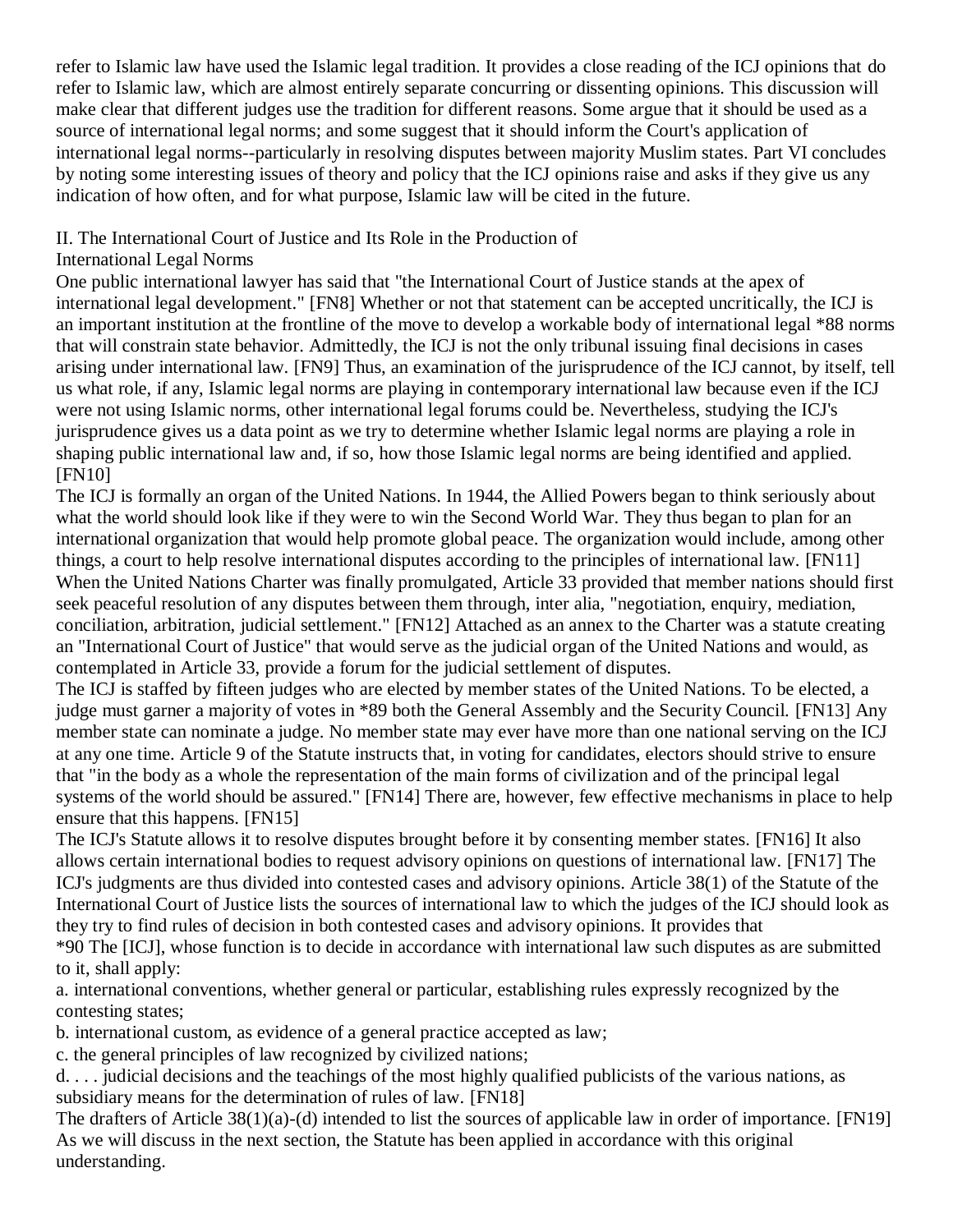After a case has been submitted to the ICJ and a majority of judges determine that the ICJ has jurisdiction, the judges decide on the merits of the questions before them and the ICJ issues its official "judgment." [\[FN20\]](http://web2.westlaw.com/result/documenttext.aspx?clvl=RCC&rltdb=CLID_DB27399224&effdate=1%2f1%2f0001+12%3a00%3a00+AM&db=JLR%2cAMJUR%2cABAJ%2cALR%2cTP-ALL%2cFEDRLAW&service=Search&sskey=CLID_SSSA27399224&fmqv=s&rlti=1&sv=Split&cnm=Search_5&fn=_top&rs=WLW8.04&cxt=DC&method=TNC&origin=Search&query=%22ISLAMIC+LAW%22++%26++%22INTERNATIONAL+HUMAN+RIGHTS%22&mt=LawSchoolPractitioner&eq=Welcome%2fLawSchoolPractitioner&vr=2.0&rlt=CLID_QRYRLT33399224&n=34&rp=%2fWelcome%2fLawSchoolPractitioner%2fdefault.wl&cnt=DOC&cfid=1&scxt=WL&ssrc=0&ss=CNT#FN;F20#FN;F20) The judgment gives the ICJ's answer to the question and includes a statement of its reasoning. If any judges disagree with the result reached by the majority or with some aspect of the majority's reasoning, they are free to add "separate" opinions which will be appended to the ICJ's formal judgment. [\[FN21\]](http://web2.westlaw.com/result/documenttext.aspx?clvl=RCC&rltdb=CLID_DB27399224&effdate=1%2f1%2f0001+12%3a00%3a00+AM&db=JLR%2cAMJUR%2cABAJ%2cALR%2cTP-ALL%2cFEDRLAW&service=Search&sskey=CLID_SSSA27399224&fmqv=s&rlti=1&sv=Split&cnm=Search_5&fn=_top&rs=WLW8.04&cxt=DC&method=TNC&origin=Search&query=%22ISLAMIC+LAW%22++%26++%22INTERNATIONAL+HUMAN+RIGHTS%22&mt=LawSchoolPractitioner&eq=Welcome%2fLawSchoolPractitioner&vr=2.0&rlt=CLID_QRYRLT33399224&n=34&rp=%2fWelcome%2fLawSchoolPractitioner%2fdefault.wl&cnt=DOC&cfid=1&scxt=WL&ssrc=0&ss=CNT#FN;F21#FN;F21) I will refer to "separate concurring opinions" as those that concur in result but disagree with one or more aspects of the ICJ's reasoning. I will refer to "separate dissenting opinions" as those that disagree with both the result and with one or more parts of the reasoning.

Since the judgment of the ICJ is as a formal matter only binding on the parties before it, the reasoning proposed in a separate concurring or dissenting opinion might be adopted by later courts. In practice, however, the ICJ tends to obey its own precedents, meaning that its jurisprudence has tended to evolve in a fairly linear fashion. "In formal terms, a decision of the [ICJ] will be binding upon the parties to the case in question and in respect only of that case, but the reality is that the impact of any decision will range far and wide." [\[FN22\]](http://web2.westlaw.com/result/documenttext.aspx?clvl=RCC&rltdb=CLID_DB27399224&effdate=1%2f1%2f0001+12%3a00%3a00+AM&db=JLR%2cAMJUR%2cABAJ%2cALR%2cTP-ALL%2cFEDRLAW&service=Search&sskey=CLID_SSSA27399224&fmqv=s&rlti=1&sv=Split&cnm=Search_5&fn=_top&rs=WLW8.04&cxt=DC&method=TNC&origin=Search&query=%22ISLAMIC+LAW%22++%26++%22INTERNATIONAL+HUMAN+RIGHTS%22&mt=LawSchoolPractitioner&eq=Welcome%2fLawSchoolPractitioner&vr=2.0&rlt=CLID_QRYRLT33399224&n=34&rp=%2fWelcome%2fLawSchoolPractitioner%2fdefault.wl&cnt=DOC&cfid=1&scxt=WL&ssrc=0&ss=CNT#FN;F22#FN;F22)

#### \*91 III. How Might the ICJ Use the Islamic Legal Tradition?

Theoretically, the International Court of Justice could use the Islamic legal tradition in a number of ways. To begin, the Statute of the ICJ leaves open the possibility that the ICJ will look to Islamic norms indirectly by suggesting that they are a source of generally accepted international legal norms. As one example of an indirect turn to Islamic law, the Statute makes clear that the ICJ is supposed to look for international legal norms in the "international conventions, whether general or particular, establishing rules expressly recognized by the contesting states." [\[FN23\]](http://web2.westlaw.com/result/documenttext.aspx?clvl=RCC&rltdb=CLID_DB27399224&effdate=1%2f1%2f0001+12%3a00%3a00+AM&db=JLR%2cAMJUR%2cABAJ%2cALR%2cTP-ALL%2cFEDRLAW&service=Search&sskey=CLID_SSSA27399224&fmqv=s&rlti=1&sv=Split&cnm=Search_5&fn=_top&rs=WLW8.04&cxt=DC&method=TNC&origin=Search&query=%22ISLAMIC+LAW%22++%26++%22INTERNATIONAL+HUMAN+RIGHTS%22&mt=LawSchoolPractitioner&eq=Welcome%2fLawSchoolPractitioner&vr=2.0&rlt=CLID_QRYRLT33399224&n=34&rp=%2fWelcome%2fLawSchoolPractitioner%2fdefault.wl&cnt=DOC&cfid=1&scxt=WL&ssrc=0&ss=CNT#FN;F23#FN;F23) International conventions might incorporate norms derived from the Islamic legal tradition or, alternatively, states signing on to international conventions might express reservations that reference Islamic legal norms. States might say, for example, that they accept certain treaty norms only to the extent that they do not contravene the norms of God's law, the Shari'ah. [\[FN24\]](http://web2.westlaw.com/result/documenttext.aspx?clvl=RCC&rltdb=CLID_DB27399224&effdate=1%2f1%2f0001+12%3a00%3a00+AM&db=JLR%2cAMJUR%2cABAJ%2cALR%2cTP-ALL%2cFEDRLAW&service=Search&sskey=CLID_SSSA27399224&fmqv=s&rlti=1&sv=Split&cnm=Search_5&fn=_top&rs=WLW8.04&cxt=DC&method=TNC&origin=Search&query=%22ISLAMIC+LAW%22++%26++%22INTERNATIONAL+HUMAN+RIGHTS%22&mt=LawSchoolPractitioner&eq=Welcome%2fLawSchoolPractitioner&vr=2.0&rlt=CLID_QRYRLT33399224&n=34&rp=%2fWelcome%2fLawSchoolPractitioner%2fdefault.wl&cnt=DOC&cfid=1&scxt=WL&ssrc=0&ss=CNT#FN;F24#FN;F24) If so, the ICJ would theoretically be required to engage with the Shari'ah. In order to properly determine what parties agreed to and thus the obligations to which they should be held, the Court would need to look at questions of Islamic law- asking whether Muslims agree on what God commanded in this area or, since it is unlikely that they do agree, asking what the reserving state thinks God has commanded in this area.

The ICJ might also look indirectly to Islamic law as a source of international legal norms insofar as Islamic legal considerations may have helped to define state practice. If treaties do not provide a rule of decision for the case at bar, Article 38(1)(b) requires the ICJ to look to "international custom, as evidence of a general practice accepted as law." [\[FN25\]](http://web2.westlaw.com/result/documenttext.aspx?clvl=RCC&rltdb=CLID_DB27399224&effdate=1%2f1%2f0001+12%3a00%3a00+AM&db=JLR%2cAMJUR%2cABAJ%2cALR%2cTP-ALL%2cFEDRLAW&service=Search&sskey=CLID_SSSA27399224&fmqv=s&rlti=1&sv=Split&cnm=Search_5&fn=_top&rs=WLW8.04&cxt=DC&method=TNC&origin=Search&query=%22ISLAMIC+LAW%22++%26++%22INTERNATIONAL+HUMAN+RIGHTS%22&mt=LawSchoolPractitioner&eq=Welcome%2fLawSchoolPractitioner&vr=2.0&rlt=CLID_QRYRLT33399224&n=34&rp=%2fWelcome%2fLawSchoolPractitioner%2fdefault.wl&cnt=DOC&cfid=1&scxt=WL&ssrc=0&ss=CNT#FN;F25#FN;F25) Theoretically, at least, one might argue that international custom is shaped by the behavior of states, some of which are controlled by Muslim elites whose behavior is, whether implicitly or explicitly, controlled by an Islamic understanding of international law. Thus, to \*92 understand the true extent of international consensus on a point (and thus the contours of "custom"), one would need to consider Islamic law. The extent to which state behavior is affected by Islamic norms would, however, be hard to gauge. [\[FN26\]](http://web2.westlaw.com/result/documenttext.aspx?clvl=RCC&rltdb=CLID_DB27399224&effdate=1%2f1%2f0001+12%3a00%3a00+AM&db=JLR%2cAMJUR%2cABAJ%2cALR%2cTP-ALL%2cFEDRLAW&service=Search&sskey=CLID_SSSA27399224&fmqv=s&rlti=1&sv=Split&cnm=Search_5&fn=_top&rs=WLW8.04&cxt=DC&method=TNC&origin=Search&query=%22ISLAMIC+LAW%22++%26++%22INTERNATIONAL+HUMAN+RIGHTS%22&mt=LawSchoolPractitioner&eq=Welcome%2fLawSchoolPractitioner&vr=2.0&rlt=CLID_QRYRLT33399224&n=34&rp=%2fWelcome%2fLawSchoolPractitioner%2fdefault.wl&cnt=DOC&cfid=1&scxt=WL&ssrc=0&ss=CNT#FN;F26#FN;F26) There is even a direct route by which the ICJ could use Islamic law as a source of international legal norms. If treaties and/or state custom do not provide the ICJ with a rule of decision, Article 38(1)(c) states that the Court should fill any gap in international law by considering "the general principles of law recognized by civilized nations." [\[FN27\]](http://web2.westlaw.com/result/documenttext.aspx?clvl=RCC&rltdb=CLID_DB27399224&effdate=1%2f1%2f0001+12%3a00%3a00+AM&db=JLR%2cAMJUR%2cABAJ%2cALR%2cTP-ALL%2cFEDRLAW&service=Search&sskey=CLID_SSSA27399224&fmqv=s&rlti=1&sv=Split&cnm=Search_5&fn=_top&rs=WLW8.04&cxt=DC&method=TNC&origin=Search&query=%22ISLAMIC+LAW%22++%26++%22INTERNATIONAL+HUMAN+RIGHTS%22&mt=LawSchoolPractitioner&eq=Welcome%2fLawSchoolPractitioner&vr=2.0&rlt=CLID_QRYRLT33399224&n=34&rp=%2fWelcome%2fLawSchoolPractitioner%2fdefault.wl&cnt=DOC&cfid=1&scxt=WL&ssrc=0&ss=CNT#FN;F27#FN;F27) The term "civilized nations" was once thought (and indeed was probably thought by the drafters of the Statute) to refer to European nations. [\[FN28\]](http://web2.westlaw.com/result/documenttext.aspx?clvl=RCC&rltdb=CLID_DB27399224&effdate=1%2f1%2f0001+12%3a00%3a00+AM&db=JLR%2cAMJUR%2cABAJ%2cALR%2cTP-ALL%2cFEDRLAW&service=Search&sskey=CLID_SSSA27399224&fmqv=s&rlti=1&sv=Split&cnm=Search_5&fn=_top&rs=WLW8.04&cxt=DC&method=TNC&origin=Search&query=%22ISLAMIC+LAW%22++%26++%22INTERNATIONAL+HUMAN+RIGHTS%22&mt=LawSchoolPractitioner&eq=Welcome%2fLawSchoolPractitioner&vr=2.0&rlt=CLID_QRYRLT33399224&n=34&rp=%2fWelcome%2fLawSchoolPractitioner%2fdefault.wl&cnt=DOC&cfid=1&scxt=WL&ssrc=0&ss=CNT#FN;F28#FN;F28) Nevertheless, as Thomas Franck has put it, "that was then" and today the ICJ draws the boundaries of the "civilized" world more broadly. [\[FN29\]](http://web2.westlaw.com/result/documenttext.aspx?clvl=RCC&rltdb=CLID_DB27399224&effdate=1%2f1%2f0001+12%3a00%3a00+AM&db=JLR%2cAMJUR%2cABAJ%2cALR%2cTP-ALL%2cFEDRLAW&service=Search&sskey=CLID_SSSA27399224&fmqv=s&rlti=1&sv=Split&cnm=Search_5&fn=_top&rs=WLW8.04&cxt=DC&method=TNC&origin=Search&query=%22ISLAMIC+LAW%22++%26++%22INTERNATIONAL+HUMAN+RIGHTS%22&mt=LawSchoolPractitioner&eq=Welcome%2fLawSchoolPractitioner&vr=2.0&rlt=CLID_QRYRLT33399224&n=34&rp=%2fWelcome%2fLawSchoolPractitioner%2fdefault.wl&cnt=DOC&cfid=1&scxt=WL&ssrc=0&ss=CNT#FN;F29#FN;F29) Thus, it would seem that Article 38(1)(c) opens a door through which the Court could walk if it wished to integrate into its jurisprudence the perspectives of highly developed, non-European legal cultures, such as Islamic legal culture. [\[FN30\]](http://web2.westlaw.com/result/documenttext.aspx?clvl=RCC&rltdb=CLID_DB27399224&effdate=1%2f1%2f0001+12%3a00%3a00+AM&db=JLR%2cAMJUR%2cABAJ%2cALR%2cTP-ALL%2cFEDRLAW&service=Search&sskey=CLID_SSSA27399224&fmqv=s&rlti=1&sv=Split&cnm=Search_5&fn=_top&rs=WLW8.04&cxt=DC&method=TNC&origin=Search&query=%22ISLAMIC+LAW%22++%26++%22INTERNATIONAL+HUMAN+RIGHTS%22&mt=LawSchoolPractitioner&eq=Welcome%2fLawSchoolPractitioner&vr=2.0&rlt=CLID_QRYRLT33399224&n=34&rp=%2fWelcome%2fLawSchoolPractitioner%2fdefault.wl&cnt=DOC&cfid=1&scxt=WL&ssrc=0&ss=CNT#FN;F30#FN;F30) As we shall see, however, it is only in rare cases, that a judge on the ICJ has stated that non-Western legal systems are an indirect or direct source of the international legal norms that are relevant to a case before the Court. [\[FN31\]](http://web2.westlaw.com/result/documenttext.aspx?clvl=RCC&rltdb=CLID_DB27399224&effdate=1%2f1%2f0001+12%3a00%3a00+AM&db=JLR%2cAMJUR%2cABAJ%2cALR%2cTP-ALL%2cFEDRLAW&service=Search&sskey=CLID_SSSA27399224&fmqv=s&rlti=1&sv=Split&cnm=Search_5&fn=_top&rs=WLW8.04&cxt=DC&method=TNC&origin=Search&query=%22ISLAMIC+LAW%22++%26++%22INTERNATIONAL+HUMAN+RIGHTS%22&mt=LawSchoolPractitioner&eq=Welcome%2fLawSchoolPractitioner&vr=2.0&rlt=CLID_QRYRLT33399224&n=34&rp=%2fWelcome%2fLawSchoolPractitioner%2fdefault.wl&cnt=DOC&cfid=1&scxt=WL&ssrc=0&ss=CNT#FN;F31#FN;F31) \*93 Even if judges do not look to Islamic law for guidance as to the existence of an international legal norm, judges could look to Islamic law to help them determine how an existing legal norm should be applied. That is to say, the Court might determine that, whether or not a principle such as "equity" derives from the Islamic legal system, the discovery of an equitable solution to a dispute involving a majority Muslim state (or an Islamic state) might require the Court to consider Muslim assumptions about fairness- assumptions that may be rooted in Islamic legal culture.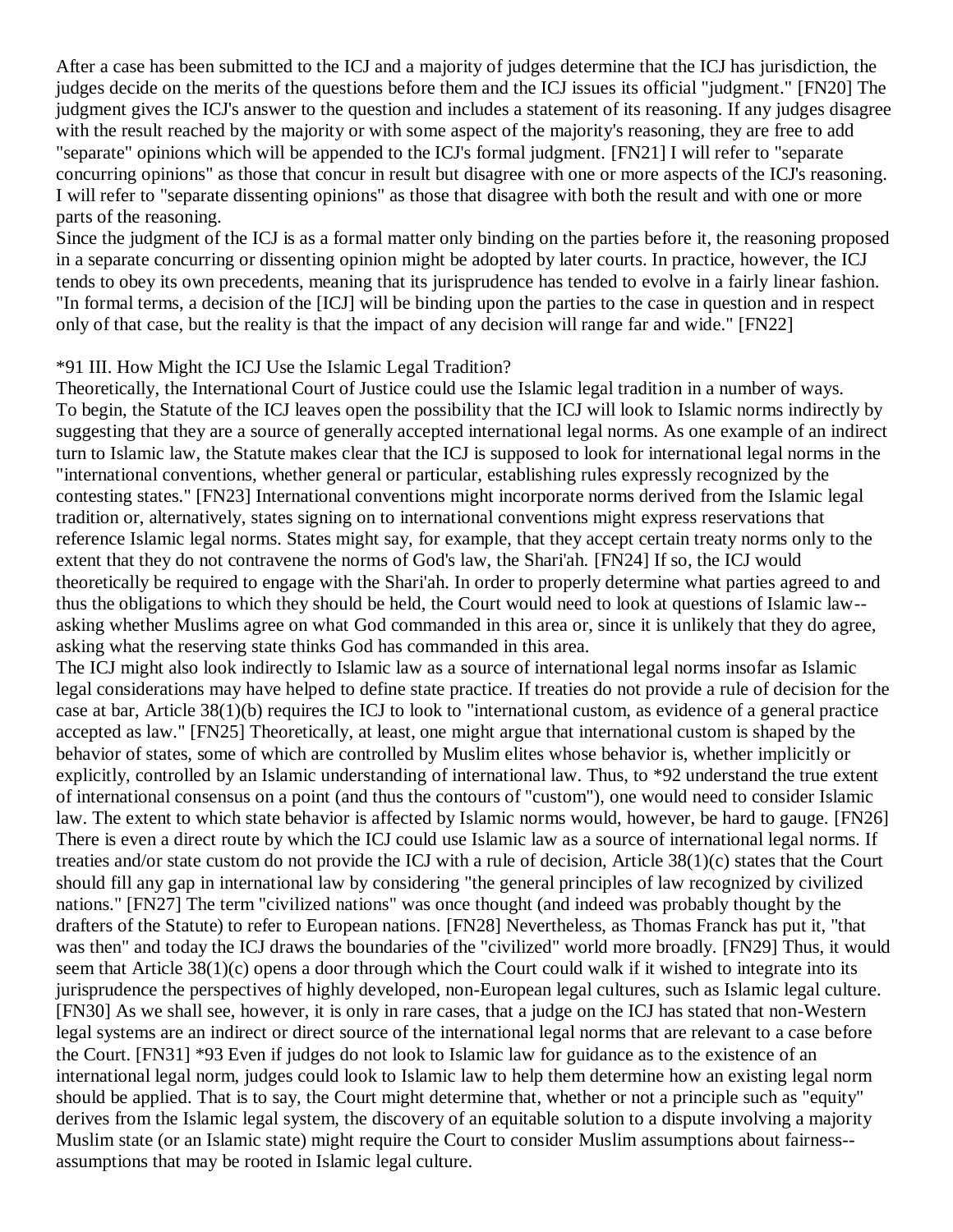Finally, even in cases where no judge has asserted either that Islamic law has helped to shape an international legal principle or that the ICJ's application of that principle should be influenced by consideration of Islamic law, judges might nevertheless turn to Islamic law as a way of legitimating their decisions. By demonstrating that the result they reached is not inconsistent with Islamic legal norms, judges might try to stifle or blunt the effectiveness of Court critics. It would be particularly useful in rebutting any accusation that the Court and its interpretation of international law are inescapably biased towards a "Western" world view and that they cannot legitimately claim the right to bind non-Western states.

As should be clear by now, if a majority of the judges on the ICJ wanted to do so, the ICJ could consider Islamic legal norms as it tried to find or justify its rules of decision. This brings us to the next questions: Have they ever done so, how often, and for which of these possible purposes?

\*94 IV. How Often Have Judges on the ICJ Used Islamic Law in Their Opinions?

From its inception through 2006, the Court issued eighty-three judgments in contested cases. [\[FN32\]](http://web2.westlaw.com/result/documenttext.aspx?clvl=RCC&rltdb=CLID_DB27399224&effdate=1%2f1%2f0001+12%3a00%3a00+AM&db=JLR%2cAMJUR%2cABAJ%2cALR%2cTP-ALL%2cFEDRLAW&service=Search&sskey=CLID_SSSA27399224&fmqv=s&rlti=1&sv=Split&cnm=Search_5&fn=_top&rs=WLW8.04&cxt=DC&method=TNC&origin=Search&query=%22ISLAMIC+LAW%22++%26++%22INTERNATIONAL+HUMAN+RIGHTS%22&mt=LawSchoolPractitioner&eq=Welcome%2fLawSchoolPractitioner&vr=2.0&rlt=CLID_QRYRLT33399224&n=34&rp=%2fWelcome%2fLawSchoolPractitioner%2fdefault.wl&cnt=DOC&cfid=1&scxt=WL&ssrc=0&ss=CNT#FN;F32#FN;F32) In two of the cases, the official judgment itself mentioned Islamic law--although, as we shall see, neither of these two judgments discussed Islamic law in any meaningful way. In seven other cases, judges filed separate opinions concurring with or dissenting from the judgment and mentioning Islamic law. Thus, the ICJ's judgments in contested cases seldom mention Islamic law. In a little over ten percent of the cases where the ICJ issued a judgment, some judges thought that Islamic law was relevant in some way to resolving the issue. Arguably, this number underestimates the frequency with which a judge in contested cases writes a separate concurrence or dissent and refers to Islamic law. The first reference to Islamic law in an ICJ opinion appears in Judge Ammoun's separate opinion arising from the contested North Sea Continental Shelf case in 1969. [\[FN33\]](http://web2.westlaw.com/result/documenttext.aspx?clvl=RCC&rltdb=CLID_DB27399224&effdate=1%2f1%2f0001+12%3a00%3a00+AM&db=JLR%2cAMJUR%2cABAJ%2cALR%2cTP-ALL%2cFEDRLAW&service=Search&sskey=CLID_SSSA27399224&fmqv=s&rlti=1&sv=Split&cnm=Search_5&fn=_top&rs=WLW8.04&cxt=DC&method=TNC&origin=Search&query=%22ISLAMIC+LAW%22++%26++%22INTERNATIONAL+HUMAN+RIGHTS%22&mt=LawSchoolPractitioner&eq=Welcome%2fLawSchoolPractitioner&vr=2.0&rlt=CLID_QRYRLT33399224&n=34&rp=%2fWelcome%2fLawSchoolPractitioner%2fdefault.wl&cnt=DOC&cfid=1&scxt=WL&ssrc=0&ss=CNT#FN;F33#FN;F33) From that time forward, the ICJ issued fifty-five judgments in contested cases. There were nine instances where at least one judge felt that Islamic law was relevant, in some way, to the resolution of the dispute. During this period, the percentage of cases where at least one judge mentioned Islamic law rises to sixteen percent. [\[FN34\]](http://web2.westlaw.com/result/documenttext.aspx?clvl=RCC&rltdb=CLID_DB27399224&effdate=1%2f1%2f0001+12%3a00%3a00+AM&db=JLR%2cAMJUR%2cABAJ%2cALR%2cTP-ALL%2cFEDRLAW&service=Search&sskey=CLID_SSSA27399224&fmqv=s&rlti=1&sv=Split&cnm=Search_5&fn=_top&rs=WLW8.04&cxt=DC&method=TNC&origin=Search&query=%22ISLAMIC+LAW%22++%26++%22INTERNATIONAL+HUMAN+RIGHTS%22&mt=LawSchoolPractitioner&eq=Welcome%2fLawSchoolPractitioner&vr=2.0&rlt=CLID_QRYRLT33399224&n=34&rp=%2fWelcome%2fLawSchoolPractitioner%2fdefault.wl&cnt=DOC&cfid=1&scxt=WL&ssrc=0&ss=CNT#FN;F34#FN;F34) If we look at advisory opinions, a similar pattern holds. [\[FN35\]](http://web2.westlaw.com/result/documenttext.aspx?clvl=RCC&rltdb=CLID_DB27399224&effdate=1%2f1%2f0001+12%3a00%3a00+AM&db=JLR%2cAMJUR%2cABAJ%2cALR%2cTP-ALL%2cFEDRLAW&service=Search&sskey=CLID_SSSA27399224&fmqv=s&rlti=1&sv=Split&cnm=Search_5&fn=_top&rs=WLW8.04&cxt=DC&method=TNC&origin=Search&query=%22ISLAMIC+LAW%22++%26++%22INTERNATIONAL+HUMAN+RIGHTS%22&mt=LawSchoolPractitioner&eq=Welcome%2fLawSchoolPractitioner&vr=2.0&rlt=CLID_QRYRLT33399224&n=34&rp=%2fWelcome%2fLawSchoolPractitioner%2fdefault.wl&cnt=DOC&cfid=1&scxt=WL&ssrc=0&ss=CNT#FN;F35#FN;F35) Even accepting the higher numbers, however, the fact remains that \*95 judges on the Court have only occasionally found a reason to refer to Islamic law, and those few judges who have argued that references to Islamic law should be discussed have only twice been able to convince a majority on the Court to follow their lead. Bearing this in mind, it is interesting to look at the references they make. What role do these judges think Islamic law can and should play in the opinions of the ICJ and, by implication, in the ongoing evolution of international law? Why have they been unable to convince their colleagues?

ICJ judges who refer to Islamic law seem to do so in subtly different ways. As noted already, the Court's Statute and practices would seem to permit Islamic law to enter Court discourse through several avenues. Among others, Islamic law could be cited (i) as a source of international legal norms, (ii) as a consideration when determining how an international legal norm should be applied, or (iii) as a reference point to demonstrate that, whether or not Islamic legal norms were taken into consideration when the ICJ decided a case, the ruling it reached cannot be dismissed by Muslim states as un-Islamic and illegitimate. Different judges at various times have opted to use Islamic law in each of these ways.

V. How Have Judges on the ICJ Used Islamic Law?: A Survey of the ICJ Cases in Which One or More Judges Cite to Islamic Law

## A. Islamic Law in ICJ Opinions: Inception-1988

From its inception in 1946, the ICJ had on its bench a number of distinguished judges from non-Western countries, including Egypt [\[FN36\]](http://web2.westlaw.com/result/documenttext.aspx?clvl=RCC&rltdb=CLID_DB27399224&effdate=1%2f1%2f0001+12%3a00%3a00+AM&db=JLR%2cAMJUR%2cABAJ%2cALR%2cTP-ALL%2cFEDRLAW&service=Search&sskey=CLID_SSSA27399224&fmqv=s&rlti=1&sv=Split&cnm=Search_5&fn=_top&rs=WLW8.04&cxt=DC&method=TNC&origin=Search&query=%22ISLAMIC+LAW%22++%26++%22INTERNATIONAL+HUMAN+RIGHTS%22&mt=LawSchoolPractitioner&eq=Welcome%2fLawSchoolPractitioner&vr=2.0&rlt=CLID_QRYRLT33399224&n=34&rp=%2fWelcome%2fLawSchoolPractitioner%2fdefault.wl&cnt=DOC&cfid=1&scxt=WL&ssrc=0&ss=CNT#FN;F36#FN;F36) and Pakistan. [\[FN37\]](http://web2.westlaw.com/result/documenttext.aspx?clvl=RCC&rltdb=CLID_DB27399224&effdate=1%2f1%2f0001+12%3a00%3a00+AM&db=JLR%2cAMJUR%2cABAJ%2cALR%2cTP-ALL%2cFEDRLAW&service=Search&sskey=CLID_SSSA27399224&fmqv=s&rlti=1&sv=Split&cnm=Search_5&fn=_top&rs=WLW8.04&cxt=DC&method=TNC&origin=Search&query=%22ISLAMIC+LAW%22++%26++%22INTERNATIONAL+HUMAN+RIGHTS%22&mt=LawSchoolPractitioner&eq=Welcome%2fLawSchoolPractitioner&vr=2.0&rlt=CLID_QRYRLT33399224&n=34&rp=%2fWelcome%2fLawSchoolPractitioner%2fdefault.wl&cnt=DOC&cfid=1&scxt=WL&ssrc=0&ss=CNT#FN;F37#FN;F37) Prior to 1969, however, no ICJ judge argued in any opinion that the Islamic legal tradition provided norms that were relevant to the resolution of a case before the ICJ. It would appear that during this period, all the judges on the ICJ, both European and non-European, were heirs to a conservative culture of international law in which there was little room to look beyond state treaties and state practice. To the extent they did look beyond these sources, judges by training and temperament seemed more comfortable looking to European legal norms than to the non-Western ones. Judges from Muslim countries apparently shared the preference for finding norms, wherever possible, in the European \*96 international legal tradition. Indeed, the distinguished Egyptian jurist Ibrahim Shahata argued in 1965 that the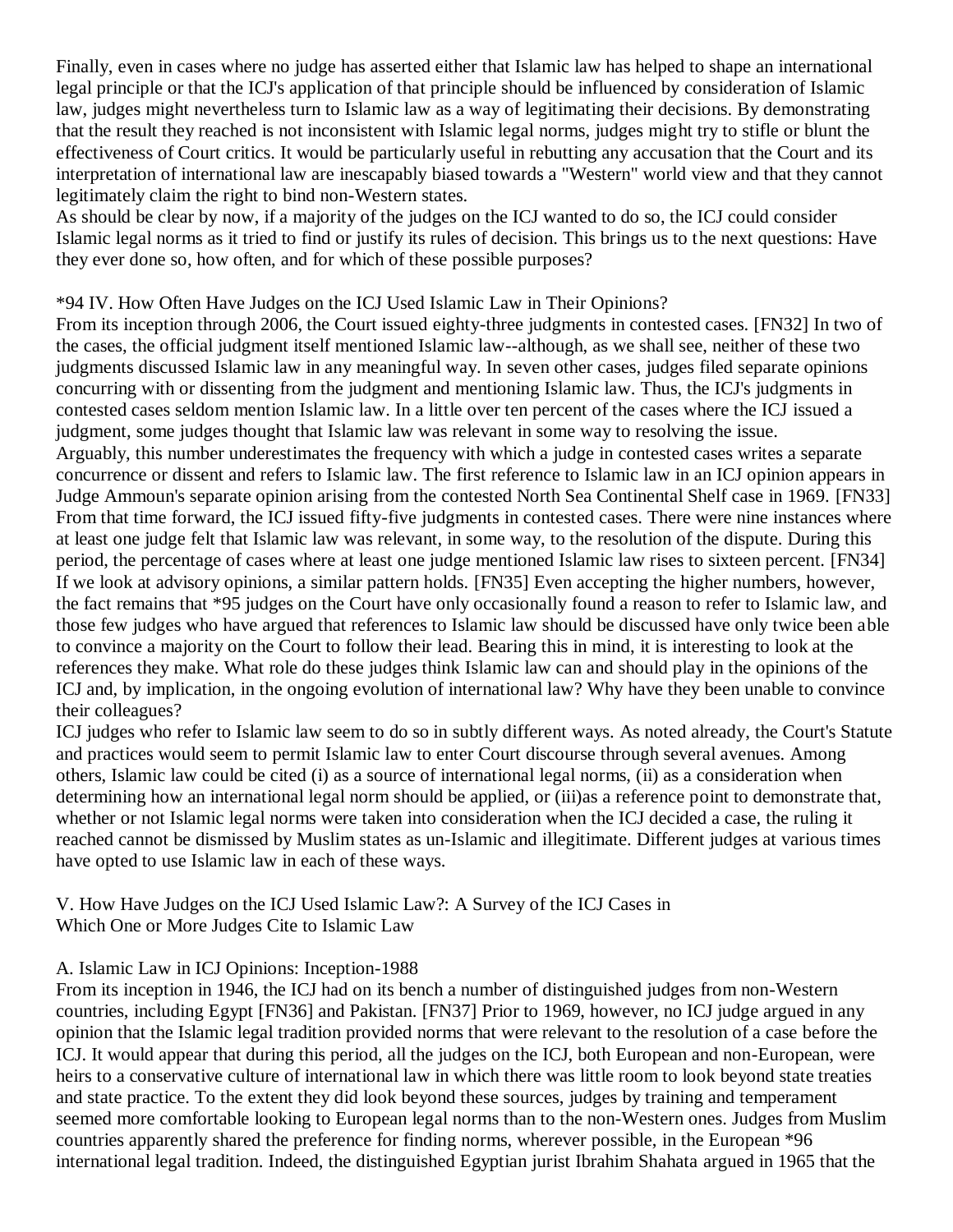judges appointed by non-Western nations were, if anything, more "conservative" in their judging than were the judges appointed by Western nations.

Judges from new states have been much more conservative in their attitude toward the [ICJ's] jurisdiction and the law applied by it than many Western judges. And, indeed, because of their Western education and their age, the African and Asian judges on the Court can hardly be said to represent the ideologies at present prevailing in their countries. [\[FN38\]](http://web2.westlaw.com/result/documenttext.aspx?clvl=RCC&rltdb=CLID_DB27399224&effdate=1%2f1%2f0001+12%3a00%3a00+AM&db=JLR%2cAMJUR%2cABAJ%2cALR%2cTP-ALL%2cFEDRLAW&service=Search&sskey=CLID_SSSA27399224&fmqv=s&rlti=1&sv=Split&cnm=Search_5&fn=_top&rs=WLW8.04&cxt=DC&method=TNC&origin=Search&query=%22ISLAMIC+LAW%22++%26++%22INTERNATIONAL+HUMAN+RIGHTS%22&mt=LawSchoolPractitioner&eq=Welcome%2fLawSchoolPractitioner&vr=2.0&rlt=CLID_QRYRLT33399224&n=34&rp=%2fWelcome%2fLawSchoolPractitioner%2fdefault.wl&cnt=DOC&cfid=1&scxt=WL&ssrc=0&ss=CNT#FN;F38#FN;F38)

Starting in 1969, however, it seemed that the uniform conservatism of judges might be weakening--at least with respect to the possible use of Islamic law as a source of international legal norms.

1. North Sea Continental Shelf [\[FN39\]](http://web2.westlaw.com/result/documenttext.aspx?clvl=RCC&rltdb=CLID_DB27399224&effdate=1%2f1%2f0001+12%3a00%3a00+AM&db=JLR%2cAMJUR%2cABAJ%2cALR%2cTP-ALL%2cFEDRLAW&service=Search&sskey=CLID_SSSA27399224&fmqv=s&rlti=1&sv=Split&cnm=Search_5&fn=_top&rs=WLW8.04&cxt=DC&method=TNC&origin=Search&query=%22ISLAMIC+LAW%22++%26++%22INTERNATIONAL+HUMAN+RIGHTS%22&mt=LawSchoolPractitioner&eq=Welcome%2fLawSchoolPractitioner&vr=2.0&rlt=CLID_QRYRLT33399224&n=34&rp=%2fWelcome%2fLawSchoolPractitioner%2fdefault.wl&cnt=DOC&cfid=1&scxt=WL&ssrc=0&ss=CNT#FN;F39#FN;F39)

The first judicial reference to Islamic law in an ICJ opinion appeared in a multi-party case delimiting the continental shelf of the North Sea between Denmark, the Netherlands, and the Federal Republic of Germany. When the ICJ's judgment was issued in 1969, Judge Fouad Ammoun of Lebanon wrote a separate opinion. Although he agreed with the result announced in the ICJ's official judgment, he suggested that the ICJ had erred by failing to realize that a reference to Islamic law would have strengthened the opinion and given it more legitimacy.

One question at issue in the case was whether the ICJ should employ a rigid principle of equidistance--as would have been required under the 1958 Geneva Convention on the Continental Shelf ("Convention"). Noting that Germany had not ratified that Convention and that the law was not one of customary international law, the ICJ instead said that international law recognized a principle that boundaries should be drawn according to "equitable principles." [\[FN40\]](http://web2.westlaw.com/result/documenttext.aspx?clvl=RCC&rltdb=CLID_DB27399224&effdate=1%2f1%2f0001+12%3a00%3a00+AM&db=JLR%2cAMJUR%2cABAJ%2cALR%2cTP-ALL%2cFEDRLAW&service=Search&sskey=CLID_SSSA27399224&fmqv=s&rlti=1&sv=Split&cnm=Search_5&fn=_top&rs=WLW8.04&cxt=DC&method=TNC&origin=Search&query=%22ISLAMIC+LAW%22++%26++%22INTERNATIONAL+HUMAN+RIGHTS%22&mt=LawSchoolPractitioner&eq=Welcome%2fLawSchoolPractitioner&vr=2.0&rlt=CLID_QRYRLT33399224&n=34&rp=%2fWelcome%2fLawSchoolPractitioner%2fdefault.wl&cnt=DOC&cfid=1&scxt=WL&ssrc=0&ss=CNT#FN;F40#FN;F40)

In defining the equitable principles that should be applied, the ICJ's judgment did not mention Islamic legal theory or Muslim theories of equity. Judge Fouad Ammoun argued that the Court could (and probably should) have. Equity, Ammoun insisted, was a principle that filled "gaps" in the law. As such, the Court was free to look to general principles such as "equity," but in so doing, it was commanded by Article 38(1)(c) to apply these principles in a way that was \*97 consistent with the legal philosophies of all the civilized nations of the world. [\[FN41\]](http://web2.westlaw.com/result/documenttext.aspx?clvl=RCC&rltdb=CLID_DB27399224&effdate=1%2f1%2f0001+12%3a00%3a00+AM&db=JLR%2cAMJUR%2cABAJ%2cALR%2cTP-ALL%2cFEDRLAW&service=Search&sskey=CLID_SSSA27399224&fmqv=s&rlti=1&sv=Split&cnm=Search_5&fn=_top&rs=WLW8.04&cxt=DC&method=TNC&origin=Search&query=%22ISLAMIC+LAW%22++%26++%22INTERNATIONAL+HUMAN+RIGHTS%22&mt=LawSchoolPractitioner&eq=Welcome%2fLawSchoolPractitioner&vr=2.0&rlt=CLID_QRYRLT33399224&n=34&rp=%2fWelcome%2fLawSchoolPractitioner%2fdefault.wl&cnt=DOC&cfid=1&scxt=WL&ssrc=0&ss=CNT#FN;F41#FN;F41) The ICJ should have paid particular attention to the Islamic legal tradition, which he argued had seriously considered the role of equity in the law. [\[FN42\]](http://web2.westlaw.com/result/documenttext.aspx?clvl=RCC&rltdb=CLID_DB27399224&effdate=1%2f1%2f0001+12%3a00%3a00+AM&db=JLR%2cAMJUR%2cABAJ%2cALR%2cTP-ALL%2cFEDRLAW&service=Search&sskey=CLID_SSSA27399224&fmqv=s&rlti=1&sv=Split&cnm=Search_5&fn=_top&rs=WLW8.04&cxt=DC&method=TNC&origin=Search&query=%22ISLAMIC+LAW%22++%26++%22INTERNATIONAL+HUMAN+RIGHTS%22&mt=LawSchoolPractitioner&eq=Welcome%2fLawSchoolPractitioner&vr=2.0&rlt=CLID_QRYRLT33399224&n=34&rp=%2fWelcome%2fLawSchoolPractitioner%2fdefault.wl&cnt=DOC&cfid=1&scxt=WL&ssrc=0&ss=CNT#FN;F42#FN;F42) That tradition, he argued, "is placed on the basis of equity (and more particularly on its equivalent, equality) by the Koran and the teaching of the four great jurisconsults of Islam." [\[FN43\]](http://web2.westlaw.com/result/documenttext.aspx?clvl=RCC&rltdb=CLID_DB27399224&effdate=1%2f1%2f0001+12%3a00%3a00+AM&db=JLR%2cAMJUR%2cABAJ%2cALR%2cTP-ALL%2cFEDRLAW&service=Search&sskey=CLID_SSSA27399224&fmqv=s&rlti=1&sv=Split&cnm=Search_5&fn=_top&rs=WLW8.04&cxt=DC&method=TNC&origin=Search&query=%22ISLAMIC+LAW%22++%26++%22INTERNATIONAL+HUMAN+RIGHTS%22&mt=LawSchoolPractitioner&eq=Welcome%2fLawSchoolPractitioner&vr=2.0&rlt=CLID_QRYRLT33399224&n=34&rp=%2fWelcome%2fLawSchoolPractitioner%2fdefault.wl&cnt=DOC&cfid=1&scxt=WL&ssrc=0&ss=CNT#FN;F43#FN;F43) Judge Ammoun seemed also to imply that the Muslim understanding of equity in border drawing could be studied by looking at the practices of Muslim states (such as Saudi Arabia, Iran, and various Gulf states) when they had drawn their own maritime boundaries. [\[FN44\]](http://web2.westlaw.com/result/documenttext.aspx?clvl=RCC&rltdb=CLID_DB27399224&effdate=1%2f1%2f0001+12%3a00%3a00+AM&db=JLR%2cAMJUR%2cABAJ%2cALR%2cTP-ALL%2cFEDRLAW&service=Search&sskey=CLID_SSSA27399224&fmqv=s&rlti=1&sv=Split&cnm=Search_5&fn=_top&rs=WLW8.04&cxt=DC&method=TNC&origin=Search&query=%22ISLAMIC+LAW%22++%26++%22INTERNATIONAL+HUMAN+RIGHTS%22&mt=LawSchoolPractitioner&eq=Welcome%2fLawSchoolPractitioner&vr=2.0&rlt=CLID_QRYRLT33399224&n=34&rp=%2fWelcome%2fLawSchoolPractitioner%2fdefault.wl&cnt=DOC&cfid=1&scxt=WL&ssrc=0&ss=CNT#FN;F44#FN;F44)

But what role did Judge Ammoun envision for Islamic law in the process of developing international law? He commented with some bitterness on the ICJ's failure to apply an equitable principle without looking at non-European notions of equity.. [\[FN45\]](http://web2.westlaw.com/result/documenttext.aspx?clvl=RCC&rltdb=CLID_DB27399224&effdate=1%2f1%2f0001+12%3a00%3a00+AM&db=JLR%2cAMJUR%2cABAJ%2cALR%2cTP-ALL%2cFEDRLAW&service=Search&sskey=CLID_SSSA27399224&fmqv=s&rlti=1&sv=Split&cnm=Search_5&fn=_top&rs=WLW8.04&cxt=DC&method=TNC&origin=Search&query=%22ISLAMIC+LAW%22++%26++%22INTERNATIONAL+HUMAN+RIGHTS%22&mt=LawSchoolPractitioner&eq=Welcome%2fLawSchoolPractitioner&vr=2.0&rlt=CLID_QRYRLT33399224&n=34&rp=%2fWelcome%2fLawSchoolPractitioner%2fdefault.wl&cnt=DOC&cfid=1&scxt=WL&ssrc=0&ss=CNT#FN;F45#FN;F45) However, Judge Ammoun did not seem to think that using Islamic law in the way that he proposed would lead to any departure from settled understandings of international law or that it would lead to significant change in the direction of international legal development in the ICJ. Indeed, it needs to be stressed that Judge Ammoun did not seem to disagree with the idea that, when selecting rules of decision, the ICJ should first apply the rules to which states had agreed in treaties and then the rules with which states had demonstrably complied. If such treaty rules or customary rules were derived \*98 from the Western legal culture, so be it. When these sources of law left gaps, however, and failed to provide a sufficient rule of decision, the ICJ would have to fashion its own rule. And in so doing, it should look to the legal philosophies of the civilized world.

Furthermore, there is no indication that Judge Ammoun thought incorporating Islamic law into the ICJ's analysis of general principles would lead to any radical shift in the evolution of international law. One wonders whether Ammoun was adamant that the Court should look to Islamic law in part because he believed that integrating Islamic legal norms into the ICJ's jurisprudence (at least in the limited way he proposed) would not lead to any dramatic changes in international law. He seemed to feel that, if the Court used Islamic law as a "gap-filler," it would come up with rulings that were largely consistent with international law as it had been developing but it would express and apply these rulings in a way that would take account of Muslim sensibilities. Without evolving in any radical way, then, international law would gain increased force and legitimacy. [\[FN46\]](http://web2.westlaw.com/result/documenttext.aspx?clvl=RCC&rltdb=CLID_DB27399224&effdate=1%2f1%2f0001+12%3a00%3a00+AM&db=JLR%2cAMJUR%2cABAJ%2cALR%2cTP-ALL%2cFEDRLAW&service=Search&sskey=CLID_SSSA27399224&fmqv=s&rlti=1&sv=Split&cnm=Search_5&fn=_top&rs=WLW8.04&cxt=DC&method=TNC&origin=Search&query=%22ISLAMIC+LAW%22++%26++%22INTERNATIONAL+HUMAN+RIGHTS%22&mt=LawSchoolPractitioner&eq=Welcome%2fLawSchoolPractitioner&vr=2.0&rlt=CLID_QRYRLT33399224&n=34&rp=%2fWelcome%2fLawSchoolPractitioner%2fdefault.wl&cnt=DOC&cfid=1&scxt=WL&ssrc=0&ss=CNT#FN;F46#FN;F46)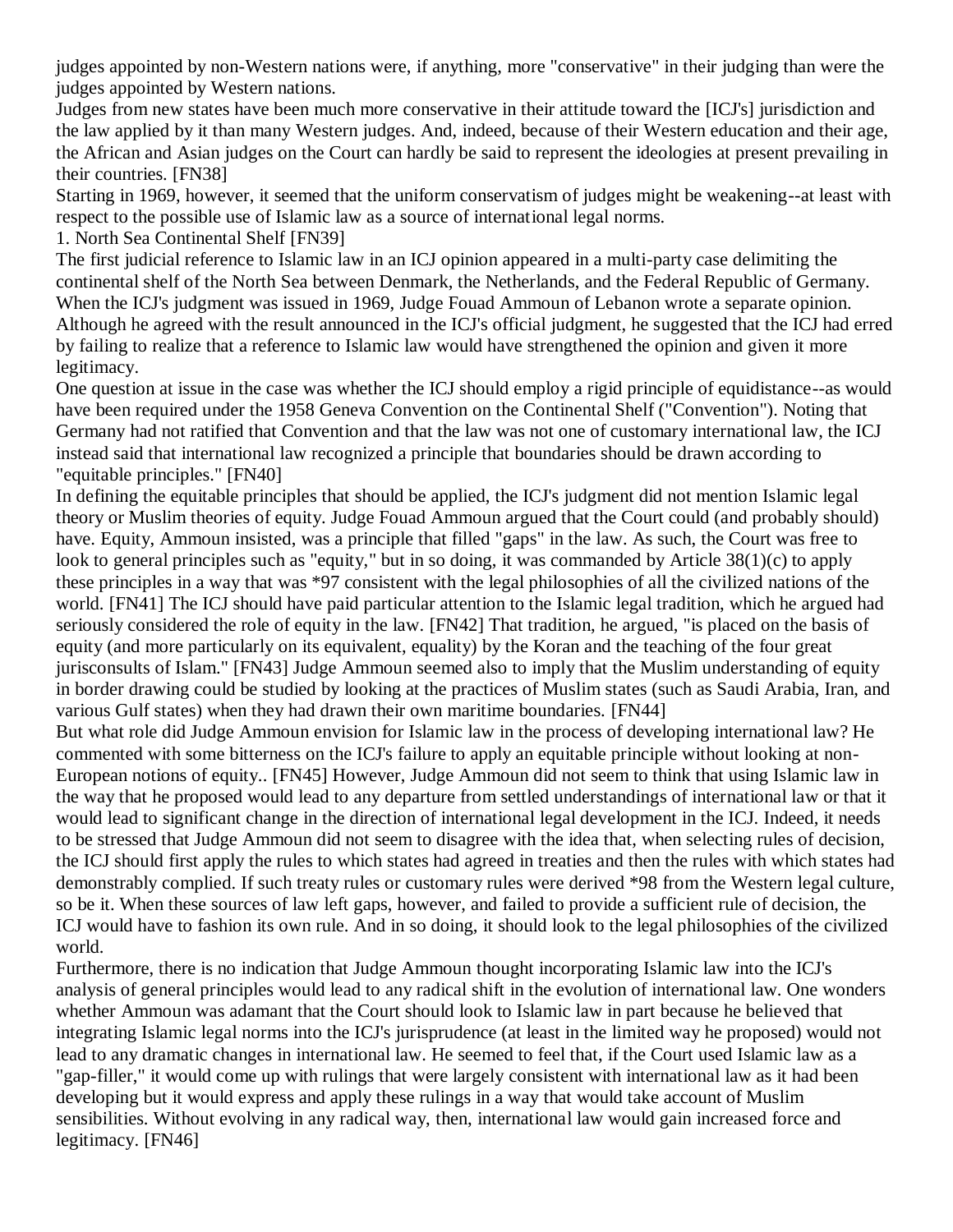It is not clear exactly why Judge Ammoun had such confidence in the essential compatibility of modern international legal norms and Islamic legal norms. Ammoun's command of Islamic legal sources seemed less sure than his command of traditional European sources of law. Given his criticism of the ICJ's eurocentrism, it is ironic that Judge Ammoun's opinion seems to show more familiarity (and comfort) with the European than the Islamic legal tradition. He discussed in considerable detail the Greco-Roman origins of Western notions of equity and the evolution of the concept in the West. [\[FN47\]](http://web2.westlaw.com/result/documenttext.aspx?clvl=RCC&rltdb=CLID_DB27399224&effdate=1%2f1%2f0001+12%3a00%3a00+AM&db=JLR%2cAMJUR%2cABAJ%2cALR%2cTP-ALL%2cFEDRLAW&service=Search&sskey=CLID_SSSA27399224&fmqv=s&rlti=1&sv=Split&cnm=Search_5&fn=_top&rs=WLW8.04&cxt=DC&method=TNC&origin=Search&query=%22ISLAMIC+LAW%22++%26++%22INTERNATIONAL+HUMAN+RIGHTS%22&mt=LawSchoolPractitioner&eq=Welcome%2fLawSchoolPractitioner&vr=2.0&rlt=CLID_QRYRLT33399224&n=34&rp=%2fWelcome%2fLawSchoolPractitioner%2fdefault.wl&cnt=DOC&cfid=1&scxt=WL&ssrc=0&ss=CNT#FN;F47#FN;F47) In contrast, when arguing that Islamic law has much to add to the Western understanding of equity, the sole citations are to the Qur'an, a text that is extremely difficult to interpret and can only serve as the starting point for any analysis of Islamic law, [\[FN48\]](http://web2.westlaw.com/result/documenttext.aspx?clvl=RCC&rltdb=CLID_DB27399224&effdate=1%2f1%2f0001+12%3a00%3a00+AM&db=JLR%2cAMJUR%2cABAJ%2cALR%2cTP-ALL%2cFEDRLAW&service=Search&sskey=CLID_SSSA27399224&fmqv=s&rlti=1&sv=Split&cnm=Search_5&fn=_top&rs=WLW8.04&cxt=DC&method=TNC&origin=Search&query=%22ISLAMIC+LAW%22++%26++%22INTERNATIONAL+HUMAN+RIGHTS%22&mt=LawSchoolPractitioner&eq=Welcome%2fLawSchoolPractitioner&vr=2.0&rlt=CLID_QRYRLT33399224&n=34&rp=%2fWelcome%2fLawSchoolPractitioner%2fdefault.wl&cnt=DOC&cfid=1&scxt=WL&ssrc=0&ss=CNT#FN;F48#FN;F48) and then to a text that he refers to as "Majallat el Ahkam," which is probably the Arabic version of the Ottoman Mecelle. [\[FN49\]](http://web2.westlaw.com/result/documenttext.aspx?clvl=RCC&rltdb=CLID_DB27399224&effdate=1%2f1%2f0001+12%3a00%3a00+AM&db=JLR%2cAMJUR%2cABAJ%2cALR%2cTP-ALL%2cFEDRLAW&service=Search&sskey=CLID_SSSA27399224&fmqv=s&rlti=1&sv=Split&cnm=Search_5&fn=_top&rs=WLW8.04&cxt=DC&method=TNC&origin=Search&query=%22ISLAMIC+LAW%22++%26++%22INTERNATIONAL+HUMAN+RIGHTS%22&mt=LawSchoolPractitioner&eq=Welcome%2fLawSchoolPractitioner&vr=2.0&rlt=CLID_QRYRLT33399224&n=34&rp=%2fWelcome%2fLawSchoolPractitioner%2fdefault.wl&cnt=DOC&cfid=1&scxt=WL&ssrc=0&ss=CNT#FN;F49#FN;F49) This \*99 latter represents a distinctive text based on Hanafi Islamic law. Ammoun did not explain why he found it particularly insightful, particularly authoritative or representative of the Islamic tradition as understood in regions of the Islamic world where the majority of Muslims historically have not followed (or today do not follow) Hanafi interpretations of Islamic law. He did not seem to grapple with the possibility that Muslims would reject an interpretation of Islamic law performed by an ICJ judge who did not have strong Islamic legal training. This is not to say that Judge Ammoun's conclusions about Islamic law were wrong, but he did not make a strong case for them.

#### 3. Advisory Opinion, Western Sahara [\[FN50\]](http://web2.westlaw.com/result/documenttext.aspx?clvl=RCC&rltdb=CLID_DB27399224&effdate=1%2f1%2f0001+12%3a00%3a00+AM&db=JLR%2cAMJUR%2cABAJ%2cALR%2cTP-ALL%2cFEDRLAW&service=Search&sskey=CLID_SSSA27399224&fmqv=s&rlti=1&sv=Split&cnm=Search_5&fn=_top&rs=WLW8.04&cxt=DC&method=TNC&origin=Search&query=%22ISLAMIC+LAW%22++%26++%22INTERNATIONAL+HUMAN+RIGHTS%22&mt=LawSchoolPractitioner&eq=Welcome%2fLawSchoolPractitioner&vr=2.0&rlt=CLID_QRYRLT33399224&n=34&rp=%2fWelcome%2fLawSchoolPractitioner%2fdefault.wl&cnt=DOC&cfid=1&scxt=WL&ssrc=0&ss=CNT#FN;F50#FN;F50)

In the early 1970s, there was a serious international dispute about the status of the territory of Western Sahara. After Spain gave up its colonial control over the territory, it was claimed by both Morocco and Mauritania. At the same time, however, some in the territory itself wanted to exercise a right of self-determination. [\[FN51\]](http://web2.westlaw.com/result/documenttext.aspx?clvl=RCC&rltdb=CLID_DB27399224&effdate=1%2f1%2f0001+12%3a00%3a00+AM&db=JLR%2cAMJUR%2cABAJ%2cALR%2cTP-ALL%2cFEDRLAW&service=Search&sskey=CLID_SSSA27399224&fmqv=s&rlti=1&sv=Split&cnm=Search_5&fn=_top&rs=WLW8.04&cxt=DC&method=TNC&origin=Search&query=%22ISLAMIC+LAW%22++%26++%22INTERNATIONAL+HUMAN+RIGHTS%22&mt=LawSchoolPractitioner&eq=Welcome%2fLawSchoolPractitioner&vr=2.0&rlt=CLID_QRYRLT33399224&n=34&rp=%2fWelcome%2fLawSchoolPractitioner%2fdefault.wl&cnt=DOC&cfid=1&scxt=WL&ssrc=0&ss=CNT#FN;F51#FN;F51) As tensions grew, the United Nations General Assembly sought an advisory opinion from the ICJ. It posed two questions. First, "Was Western Sahara . . . at the time of colonization by Spain [in the nineteenth century] a territory belonging to no one?" If the answer was "yes," it would have had clear legal consequences under settled principles of international law. Since the answer might be "no," the General Assembly asked a second question as well: "What were the legal ties between this territory and the Kingdom of Morocco and the Mauritanian Entity [a quasi-state to which Mauritania was the successor]?" [\[FN52\]](http://web2.westlaw.com/result/documenttext.aspx?clvl=RCC&rltdb=CLID_DB27399224&effdate=1%2f1%2f0001+12%3a00%3a00+AM&db=JLR%2cAMJUR%2cABAJ%2cALR%2cTP-ALL%2cFEDRLAW&service=Search&sskey=CLID_SSSA27399224&fmqv=s&rlti=1&sv=Split&cnm=Search_5&fn=_top&rs=WLW8.04&cxt=DC&method=TNC&origin=Search&query=%22ISLAMIC+LAW%22++%26++%22INTERNATIONAL+HUMAN+RIGHTS%22&mt=LawSchoolPractitioner&eq=Welcome%2fLawSchoolPractitioner&vr=2.0&rlt=CLID_QRYRLT33399224&n=34&rp=%2fWelcome%2fLawSchoolPractitioner%2fdefault.wl&cnt=DOC&cfid=1&scxt=WL&ssrc=0&ss=CNT#FN;F52#FN;F52)

As it transpired, the ICJ did answer the first question in the negative. Turning to the second question, the ICJ had to consider the arguments of Morocco that, in determining whether it had sovereignty over the Western Sahara in the nineteenth century, the ICJ should analyze the question from the perspective of the inhabitants. The inhabitants were Muslim, Morocco argued, and they would have recognized their religious ties to the Sultan of Morocco as tantamount to ties of sovereignty. [\[FN53\]](http://web2.westlaw.com/result/documenttext.aspx?clvl=RCC&rltdb=CLID_DB27399224&effdate=1%2f1%2f0001+12%3a00%3a00+AM&db=JLR%2cAMJUR%2cABAJ%2cALR%2cTP-ALL%2cFEDRLAW&service=Search&sskey=CLID_SSSA27399224&fmqv=s&rlti=1&sv=Split&cnm=Search_5&fn=_top&rs=WLW8.04&cxt=DC&method=TNC&origin=Search&query=%22ISLAMIC+LAW%22++%26++%22INTERNATIONAL+HUMAN+RIGHTS%22&mt=LawSchoolPractitioner&eq=Welcome%2fLawSchoolPractitioner&vr=2.0&rlt=CLID_QRYRLT33399224&n=34&rp=%2fWelcome%2fLawSchoolPractitioner%2fdefault.wl&cnt=DOC&cfid=1&scxt=WL&ssrc=0&ss=CNT#FN;F53#FN;F53) The ICJ disagreed. It found that there were \*100 historic legal ties between the territory of the Western Sahara and both the Kingdom of Morocco and the Mauritanian Entity. However, these ties were not sufficient to suggest that Morocco or Mauritania had territorial sovereignty over Western Sahara.

While noting Morocco's arguments, the official judgment did not address them directly and ultimately ruled against Morocco's claim to sovereignty. In an article analyzing the ICJ's resolution of border disputes between Muslim states, William Cravens expressed uncertainty about whether the ICJ had seriously considered Morocco's arguments. Alternatively, he thought, the Court might have been signaling an implicit rejection of the claim that when dealing with border disputes between Muslim states, the ICJ could (and sometimes should) depart from the criteria that the Court, following the European international legal tradition, had traditionally used for establishing sovereignty. [\[FN54\]](http://web2.westlaw.com/result/documenttext.aspx?clvl=RCC&rltdb=CLID_DB27399224&effdate=1%2f1%2f0001+12%3a00%3a00+AM&db=JLR%2cAMJUR%2cABAJ%2cALR%2cTP-ALL%2cFEDRLAW&service=Search&sskey=CLID_SSSA27399224&fmqv=s&rlti=1&sv=Split&cnm=Search_5&fn=_top&rs=WLW8.04&cxt=DC&method=TNC&origin=Search&query=%22ISLAMIC+LAW%22++%26++%22INTERNATIONAL+HUMAN+RIGHTS%22&mt=LawSchoolPractitioner&eq=Welcome%2fLawSchoolPractitioner&vr=2.0&rlt=CLID_QRYRLT33399224&n=34&rp=%2fWelcome%2fLawSchoolPractitioner%2fdefault.wl&cnt=DOC&cfid=1&scxt=WL&ssrc=0&ss=CNT#FN;F54#FN;F54)

Two judges were apparently also unsure about the implications of the judgment. They each wrote separately to criticize the ICJ's unwillingness to engage more deeply with Morocco's argument and thus, implicitly, suggested that the ICJ should have considered more seriously the premise that a Muslim people's religious ties to the Sultan of Morocco might have been conceptualized by Muslims as a recognition of territorial sovereignty. Judge Alphonse Boni, an ad-hoc judge appointed by Morocco, not surprisingly argued that the ICJ should take more seriously Morocco's claim that the Sultan's religious role implied a degree of political control. [\[FN55\]](http://web2.westlaw.com/result/documenttext.aspx?clvl=RCC&rltdb=CLID_DB27399224&effdate=1%2f1%2f0001+12%3a00%3a00+AM&db=JLR%2cAMJUR%2cABAJ%2cALR%2cTP-ALL%2cFEDRLAW&service=Search&sskey=CLID_SSSA27399224&fmqv=s&rlti=1&sv=Split&cnm=Search_5&fn=_top&rs=WLW8.04&cxt=DC&method=TNC&origin=Search&query=%22ISLAMIC+LAW%22++%26++%22INTERNATIONAL+HUMAN+RIGHTS%22&mt=LawSchoolPractitioner&eq=Welcome%2fLawSchoolPractitioner&vr=2.0&rlt=CLID_QRYRLT33399224&n=34&rp=%2fWelcome%2fLawSchoolPractitioner%2fdefault.wl&cnt=DOC&cfid=1&scxt=WL&ssrc=0&ss=CNT#FN;F55#FN;F55) Judge Ammoun also wrote separately to argue that Morocco's contention should have been taken more seriously. He pointed out that the international community had in the twentieth century recognized a number of territorial states whose identity was defined to some extent in religious terms. Thus, religion and even religious allegiance seems to be considered in at least some circumstances a marker of national identity. Implicitly, he seemed to suggest that a Muslim people's recognition of religious authority might be more relevant than the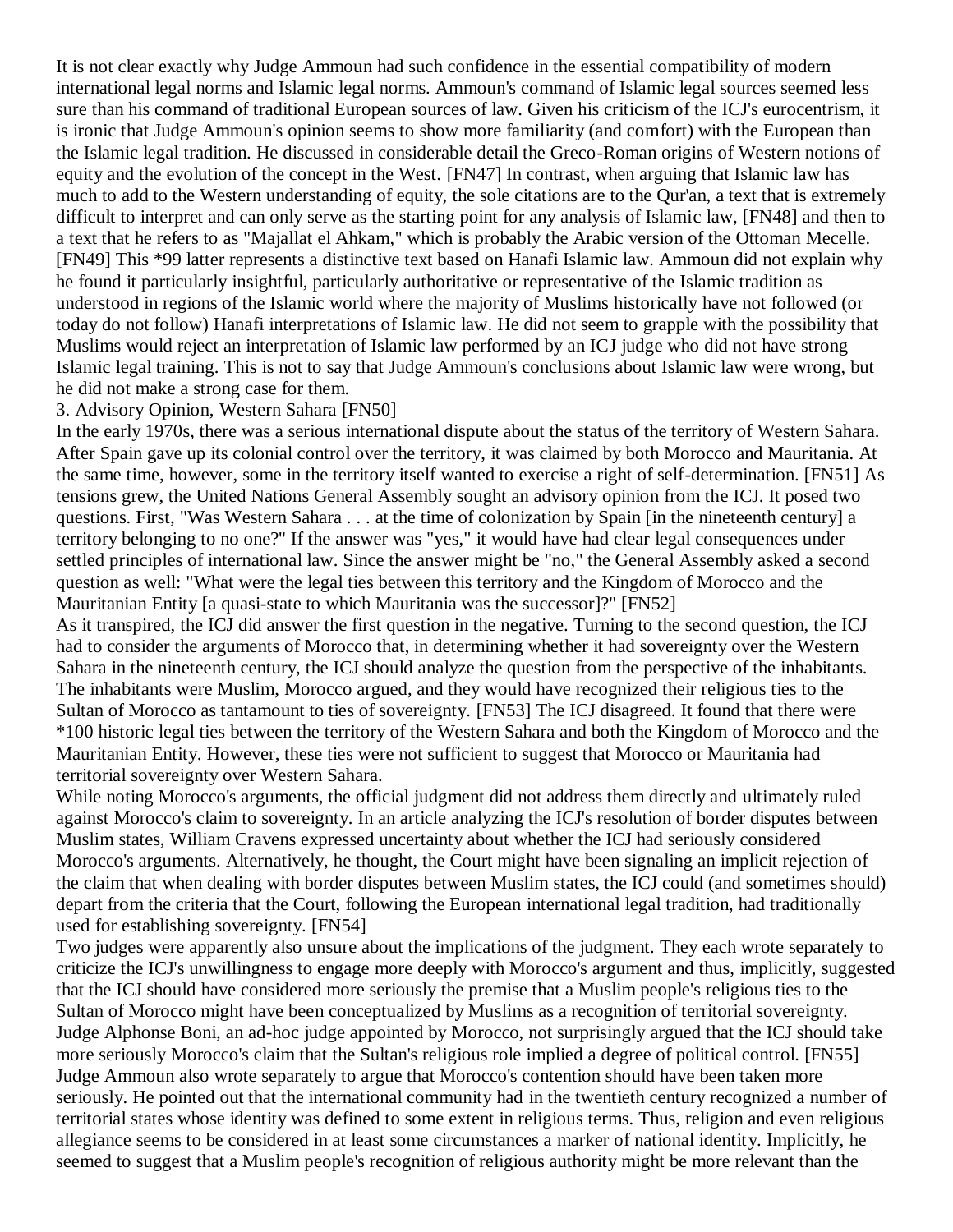ICJ's majority admitted. [\[FN56\]](http://web2.westlaw.com/result/documenttext.aspx?clvl=RCC&rltdb=CLID_DB27399224&effdate=1%2f1%2f0001+12%3a00%3a00+AM&db=JLR%2cAMJUR%2cABAJ%2cALR%2cTP-ALL%2cFEDRLAW&service=Search&sskey=CLID_SSSA27399224&fmqv=s&rlti=1&sv=Split&cnm=Search_5&fn=_top&rs=WLW8.04&cxt=DC&method=TNC&origin=Search&query=%22ISLAMIC+LAW%22++%26++%22INTERNATIONAL+HUMAN+RIGHTS%22&mt=LawSchoolPractitioner&eq=Welcome%2fLawSchoolPractitioner&vr=2.0&rlt=CLID_QRYRLT33399224&n=34&rp=%2fWelcome%2fLawSchoolPractitioner%2fdefault.wl&cnt=DOC&cfid=1&scxt=WL&ssrc=0&ss=CNT#FN;F56#FN;F56) Judge Ammoun's reference in this case to Islamic law and the role that consideration of Islamic legal concepts could play in deciding questions of sovereignty was short and elliptical, and it provided little clear guidance about his larger views on the role that consideration of Islamic law might play in the application of international legal principles.

### \*101 3. Aegean Sea Continental Shelf [\[FN57\]](http://web2.westlaw.com/result/documenttext.aspx?clvl=RCC&rltdb=CLID_DB27399224&effdate=1%2f1%2f0001+12%3a00%3a00+AM&db=JLR%2cAMJUR%2cABAJ%2cALR%2cTP-ALL%2cFEDRLAW&service=Search&sskey=CLID_SSSA27399224&fmqv=s&rlti=1&sv=Split&cnm=Search_5&fn=_top&rs=WLW8.04&cxt=DC&method=TNC&origin=Search&query=%22ISLAMIC+LAW%22++%26++%22INTERNATIONAL+HUMAN+RIGHTS%22&mt=LawSchoolPractitioner&eq=Welcome%2fLawSchoolPractitioner&vr=2.0&rlt=CLID_QRYRLT33399224&n=34&rp=%2fWelcome%2fLawSchoolPractitioner%2fdefault.wl&cnt=DOC&cfid=1&scxt=WL&ssrc=0&ss=CNT#FN;F57#FN;F57)

In 1976, Judge Ammoun left the ICJ and Judge Salah El Dine Tarazi of Syria joined the bench. [\[FN58\]](http://web2.westlaw.com/result/documenttext.aspx?clvl=RCC&rltdb=CLID_DB27399224&effdate=1%2f1%2f0001+12%3a00%3a00+AM&db=JLR%2cAMJUR%2cABAJ%2cALR%2cTP-ALL%2cFEDRLAW&service=Search&sskey=CLID_SSSA27399224&fmqv=s&rlti=1&sv=Split&cnm=Search_5&fn=_top&rs=WLW8.04&cxt=DC&method=TNC&origin=Search&query=%22ISLAMIC+LAW%22++%26++%22INTERNATIONAL+HUMAN+RIGHTS%22&mt=LawSchoolPractitioner&eq=Welcome%2fLawSchoolPractitioner&vr=2.0&rlt=CLID_QRYRLT33399224&n=34&rp=%2fWelcome%2fLawSchoolPractitioner%2fdefault.wl&cnt=DOC&cfid=1&scxt=WL&ssrc=0&ss=CNT#FN;F58#FN;F58) One year later, Judge Tarazi wrote separately to dissent in a contested case. In this case, the ICJ issued a judgment asserting that it did not have jurisdiction to hear a dispute between Greece and Turkey over the continental shelf in the Aegean Sea. Greece had argued that the ICJ did have jurisdiction as a result of a joint communiqué issued in May 1975. The ICJ's judgment did not mention Islamic law at all. Judge Tarazi dissented and briefly mentioned Islamic law. Judge Tarazi argued that the ICJ had read the joint communiqué too formalistically and not in a way sufficiently sensitive to the intents of the parties. A less formalistic reading was required, he suggested, by the 1969 Vienna Convention on the Law of Treaties. With that point made, he noted in a single passing sentence that reading documents so as to give effect to the intents of the parties is a practice accepted not only by the European-inspired modern international legal tradition, but also by Islamic law. Islamic law provided that "in conventions one must consider the intention of the parties and not the literal meaning of the words and phrases employed." [\[FN59\]](http://web2.westlaw.com/result/documenttext.aspx?clvl=RCC&rltdb=CLID_DB27399224&effdate=1%2f1%2f0001+12%3a00%3a00+AM&db=JLR%2cAMJUR%2cABAJ%2cALR%2cTP-ALL%2cFEDRLAW&service=Search&sskey=CLID_SSSA27399224&fmqv=s&rlti=1&sv=Split&cnm=Search_5&fn=_top&rs=WLW8.04&cxt=DC&method=TNC&origin=Search&query=%22ISLAMIC+LAW%22++%26++%22INTERNATIONAL+HUMAN+RIGHTS%22&mt=LawSchoolPractitioner&eq=Welcome%2fLawSchoolPractitioner&vr=2.0&rlt=CLID_QRYRLT33399224&n=34&rp=%2fWelcome%2fLawSchoolPractitioner%2fdefault.wl&cnt=DOC&cfid=1&scxt=WL&ssrc=0&ss=CNT#FN;F59#FN;F59) He quoted this proposition from a colonial translation of an Ottoman Code.

Judge Tarazi's opinion might plausibly be distinguished from Judge Ammoun's earlier opinions invoking Islamic law, which had suggested that Islamic law should play a substantive, if small, role in the evolution of the ICJ's jurisprudence. [\[FN60\]](http://web2.westlaw.com/result/documenttext.aspx?clvl=RCC&rltdb=CLID_DB27399224&effdate=1%2f1%2f0001+12%3a00%3a00+AM&db=JLR%2cAMJUR%2cABAJ%2cALR%2cTP-ALL%2cFEDRLAW&service=Search&sskey=CLID_SSSA27399224&fmqv=s&rlti=1&sv=Split&cnm=Search_5&fn=_top&rs=WLW8.04&cxt=DC&method=TNC&origin=Search&query=%22ISLAMIC+LAW%22++%26++%22INTERNATIONAL+HUMAN+RIGHTS%22&mt=LawSchoolPractitioner&eq=Welcome%2fLawSchoolPractitioner&vr=2.0&rlt=CLID_QRYRLT33399224&n=34&rp=%2fWelcome%2fLawSchoolPractitioner%2fdefault.wl&cnt=DOC&cfid=1&scxt=WL&ssrc=0&ss=CNT#FN;F60#FN;F60) Tarazi did not seem to be asserting that this principle had entered into international law because Islamic law recognized it. [\[FN61\]](http://web2.westlaw.com/result/documenttext.aspx?clvl=RCC&rltdb=CLID_DB27399224&effdate=1%2f1%2f0001+12%3a00%3a00+AM&db=JLR%2cAMJUR%2cABAJ%2cALR%2cTP-ALL%2cFEDRLAW&service=Search&sskey=CLID_SSSA27399224&fmqv=s&rlti=1&sv=Split&cnm=Search_5&fn=_top&rs=WLW8.04&cxt=DC&method=TNC&origin=Search&query=%22ISLAMIC+LAW%22++%26++%22INTERNATIONAL+HUMAN+RIGHTS%22&mt=LawSchoolPractitioner&eq=Welcome%2fLawSchoolPractitioner&vr=2.0&rlt=CLID_QRYRLT33399224&n=34&rp=%2fWelcome%2fLawSchoolPractitioner%2fdefault.wl&cnt=DOC&cfid=1&scxt=WL&ssrc=0&ss=CNT#FN;F61#FN;F61) Nor did Judge Tarazi suggest that one should consider Islamic law to understand the parameters of a norm, or to understand how it should be applied in a particular case. Rather, Judge Tarazi's use of Islamic law seems gratuitously to defend the legitimacy of the principles that he thought the Court should apply and to support the claim that decisions based on international legal principles are binding on all nation states--even majority Muslim states. Even if they were derived by the Court from European sources, the principles that underlay the \*102 ICJ's opinions could not be dismissed by Muslim states as contrary to principles recognized by Islamic law. Similarly defensive invocations of Islamic law were seen a year later in both the judgment and in a separate opinion by Judge Tarazi--each appearing in a case arising out of the seizure by Iranian militants of the US embassy in Tehran.

4. United States Diplomatic and Consular Staff in Tehran [\[FN62\]](http://web2.westlaw.com/result/documenttext.aspx?clvl=RCC&rltdb=CLID_DB27399224&effdate=1%2f1%2f0001+12%3a00%3a00+AM&db=JLR%2cAMJUR%2cABAJ%2cALR%2cTP-ALL%2cFEDRLAW&service=Search&sskey=CLID_SSSA27399224&fmqv=s&rlti=1&sv=Split&cnm=Search_5&fn=_top&rs=WLW8.04&cxt=DC&method=TNC&origin=Search&query=%22ISLAMIC+LAW%22++%26++%22INTERNATIONAL+HUMAN+RIGHTS%22&mt=LawSchoolPractitioner&eq=Welcome%2fLawSchoolPractitioner&vr=2.0&rlt=CLID_QRYRLT33399224&n=34&rp=%2fWelcome%2fLawSchoolPractitioner%2fdefault.wl&cnt=DOC&cfid=1&scxt=WL&ssrc=0&ss=CNT#FN;F62#FN;F62)

After the seizure of the US Embassy in Tehran in 1979, the United States sought censure and reparations from the Iranian government for violation of the US right to protection of its diplomatic and consular personnel. The ICJ agreed that the US had such rights pursuant to rules of general international law enshrined in multilateral conventions and pursuant to bilateral treaties with Iran.

Given the nature of the case and the fact that Iran seemed to question the legitimacy of the ICJ and of the rules that it would use to resolve the dispute, the ICJ may have felt more pressure than usual to argue for the legitimacy of the international legal regime of which it was a part. In its official judgment, the Court held that the applicable rules were to be found in conventions and state practice. Though this obviated the need to look for general principles recognized by civilized nations, the ICJ noted, in passing, and without citation, that "the traditions of Islam" substantially contributed to the development of international conventions and principles protecting diplomatic missions. [\[FN63\]](http://web2.westlaw.com/result/documenttext.aspx?clvl=RCC&rltdb=CLID_DB27399224&effdate=1%2f1%2f0001+12%3a00%3a00+AM&db=JLR%2cAMJUR%2cABAJ%2cALR%2cTP-ALL%2cFEDRLAW&service=Search&sskey=CLID_SSSA27399224&fmqv=s&rlti=1&sv=Split&cnm=Search_5&fn=_top&rs=WLW8.04&cxt=DC&method=TNC&origin=Search&query=%22ISLAMIC+LAW%22++%26++%22INTERNATIONAL+HUMAN+RIGHTS%22&mt=LawSchoolPractitioner&eq=Welcome%2fLawSchoolPractitioner&vr=2.0&rlt=CLID_QRYRLT33399224&n=34&rp=%2fWelcome%2fLawSchoolPractitioner%2fdefault.wl&cnt=DOC&cfid=1&scxt=WL&ssrc=0&ss=CNT#FN;F63#FN;F63) This is one of the only times that the ICJ has mentioned Islamic law in an official judgment of the Court. Almost surely, this unusual and defensive reference was driven by the fact that the Court was speaking to a revolutionary Islamic government. Even if the Court did not convince the Islamic Republic of Iran to comply, it must have felt an unusual need to legitimize its decision in the eyes of the Muslim world.

In his separate opinion, Judge Tarazi also used Islamic law in a defensive fashion. He agreed that Iran had violated the ambassadors' rights that were created by treaties and state practice. He made a point to reiterate and underscore the judgment's implicit claim that the ICJ's command could not be rejected in a facile fashion by an Islamic Republic on the grounds that it was inconsistent with Shari'ah norms. Islamic law, he repeated, had traditionally demanded that the states respect the rights of diplomats. His discussion of Islamic law is marginally longer than that found in the judgment. Furthermore, he improved on the judgment insofar as he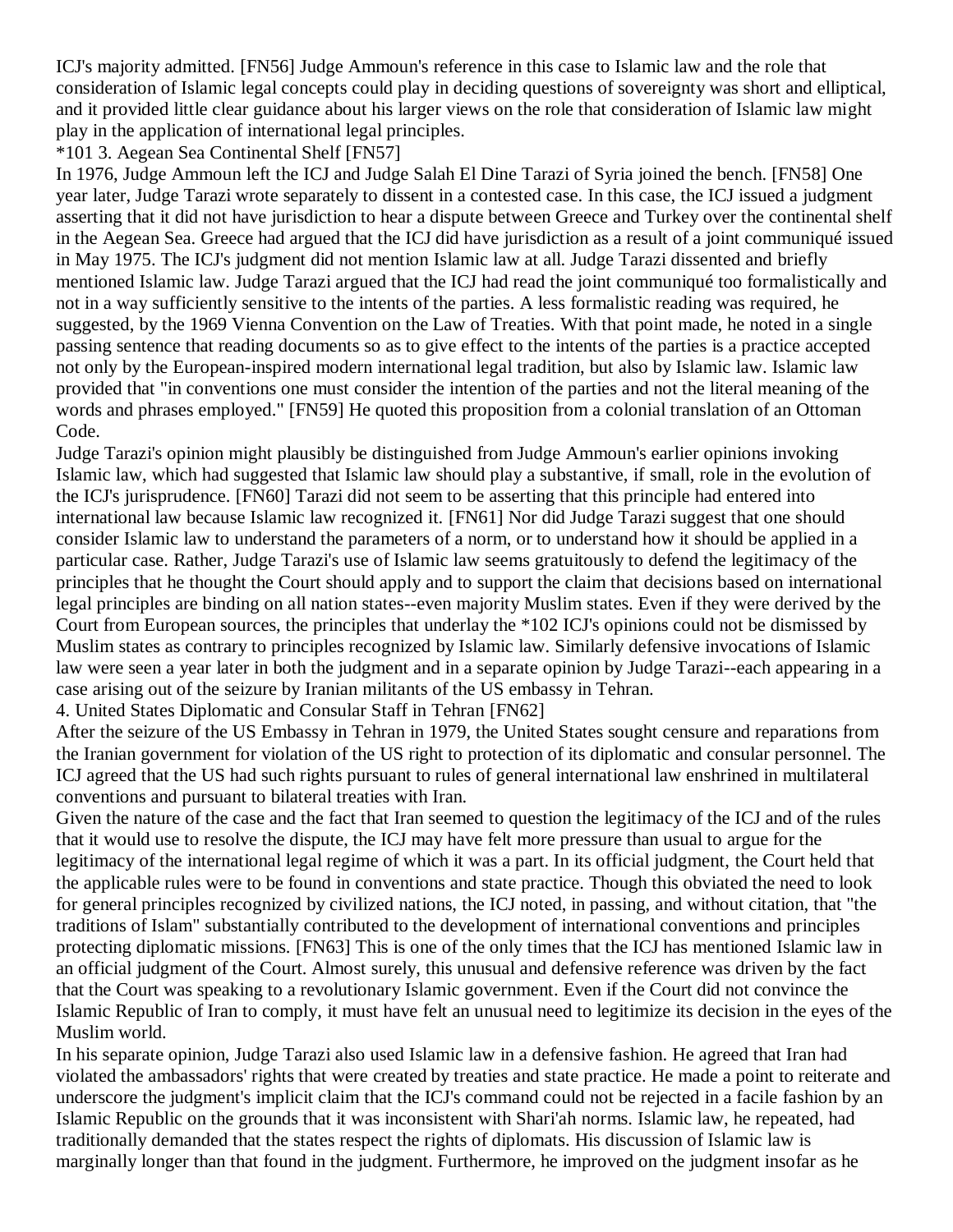provided some citations to support the agreed-upon point. [\[FN64\]](http://web2.westlaw.com/result/documenttext.aspx?clvl=RCC&rltdb=CLID_DB27399224&effdate=1%2f1%2f0001+12%3a00%3a00+AM&db=JLR%2cAMJUR%2cABAJ%2cALR%2cTP-ALL%2cFEDRLAW&service=Search&sskey=CLID_SSSA27399224&fmqv=s&rlti=1&sv=Split&cnm=Search_5&fn=_top&rs=WLW8.04&cxt=DC&method=TNC&origin=Search&query=%22ISLAMIC+LAW%22++%26++%22INTERNATIONAL+HUMAN+RIGHTS%22&mt=LawSchoolPractitioner&eq=Welcome%2fLawSchoolPractitioner&vr=2.0&rlt=CLID_QRYRLT33399224&n=34&rp=%2fWelcome%2fLawSchoolPractitioner%2fdefault.wl&cnt=DOC&cfid=1&scxt=WL&ssrc=0&ss=CNT#FN;F64#FN;F64) But the reference to Islamic law was not essential to \*103 Judge Tarazi's conclusion. It was neither necessary to demonstrate the existence of the rule that he wanted to apply, nor essential to understand how it should be applied.

Furthermore, the robustness of Judge Tarazi's Islamic legal analysis should not be overstated. That Islamic law did not play more than a marginal role in Tarazi's determination of the correct outcome in this case can be inferred from the offhand manner in which he supports his claims about Islamic law. To prove that the judgment is correct about Islam's historical respect for diplomats, he does not cite any primary sources or even a significant secondary source studying Islamic law's treatment of the issues in the case. He merely cites a lecture published in French in the 1930s in the proceedings of the Hague's Academy of International Law and a brief excerpt on Islamic law taken from a Soviet work on international law. [\[FN65\]](http://web2.westlaw.com/result/documenttext.aspx?clvl=RCC&rltdb=CLID_DB27399224&effdate=1%2f1%2f0001+12%3a00%3a00+AM&db=JLR%2cAMJUR%2cABAJ%2cALR%2cTP-ALL%2cFEDRLAW&service=Search&sskey=CLID_SSSA27399224&fmqv=s&rlti=1&sv=Split&cnm=Search_5&fn=_top&rs=WLW8.04&cxt=DC&method=TNC&origin=Search&query=%22ISLAMIC+LAW%22++%26++%22INTERNATIONAL+HUMAN+RIGHTS%22&mt=LawSchoolPractitioner&eq=Welcome%2fLawSchoolPractitioner&vr=2.0&rlt=CLID_QRYRLT33399224&n=34&rp=%2fWelcome%2fLawSchoolPractitioner%2fdefault.wl&cnt=DOC&cfid=1&scxt=WL&ssrc=0&ss=CNT#FN;F65#FN;F65) Citations to such texts seem unlikely to persuade a government run by classically-trained Islamic scholars. In fact, it is hard to see Tarazi's discussion as particularly compelling to any observer. In both the Court's judgment and in Tarazi's separate opinion, one senses again that the ICJ's desire to legitimize its ruling in Islamic terms had outstripped its judges' limited familiarity with Islamic law.

### B. Islamic Law in ICJ Opinions: 1989-1999

After Judge Tarazi's departure from the ICJ in 1980, the ICJ went over ten years without citing Islamic law for any purpose whatsoever. When, after a decade, judges again began to make passing mention of Islamic law in their separate opinions, a new judge sat on the bench. This was Christopher Weeramantry. It was no coincidence that references to Islamic law began to reappear in the ICJ reporter at roughly the same time that Judge Weeramantry ascended to the bench. Prior to his appointment to the ICJ in 1991, Judge Weeramantry had written a book, Islamic Jurisprudence: An International Perspective. [\[FN66\]](http://web2.westlaw.com/result/documenttext.aspx?clvl=RCC&rltdb=CLID_DB27399224&effdate=1%2f1%2f0001+12%3a00%3a00+AM&db=JLR%2cAMJUR%2cABAJ%2cALR%2cTP-ALL%2cFEDRLAW&service=Search&sskey=CLID_SSSA27399224&fmqv=s&rlti=1&sv=Split&cnm=Search_5&fn=_top&rs=WLW8.04&cxt=DC&method=TNC&origin=Search&query=%22ISLAMIC+LAW%22++%26++%22INTERNATIONAL+HUMAN+RIGHTS%22&mt=LawSchoolPractitioner&eq=Welcome%2fLawSchoolPractitioner&vr=2.0&rlt=CLID_QRYRLT33399224&n=34&rp=%2fWelcome%2fLawSchoolPractitioner%2fdefault.wl&cnt=DOC&cfid=1&scxt=WL&ssrc=0&ss=CNT#FN;F66#FN;F66) In it, he had tried to raise awareness among international lawyers about the sophistication of the Islamic legal tradition and about the ways in which a study of Islamic law might help enrich the body of international law. [\[FN67\]](http://web2.westlaw.com/result/documenttext.aspx?clvl=RCC&rltdb=CLID_DB27399224&effdate=1%2f1%2f0001+12%3a00%3a00+AM&db=JLR%2cAMJUR%2cABAJ%2cALR%2cTP-ALL%2cFEDRLAW&service=Search&sskey=CLID_SSSA27399224&fmqv=s&rlti=1&sv=Split&cnm=Search_5&fn=_top&rs=WLW8.04&cxt=DC&method=TNC&origin=Search&query=%22ISLAMIC+LAW%22++%26++%22INTERNATIONAL+HUMAN+RIGHTS%22&mt=LawSchoolPractitioner&eq=Welcome%2fLawSchoolPractitioner&vr=2.0&rlt=CLID_QRYRLT33399224&n=34&rp=%2fWelcome%2fLawSchoolPractitioner%2fdefault.wl&cnt=DOC&cfid=1&scxt=WL&ssrc=0&ss=CNT#FN;F67#FN;F67) This did not \*104 mean, however, that he envisioned courts like the ICJ looking to Islamic law on a regular basis to clarify unclear points of international law.

In his book, Professor Weeramantry suggested that, if international lawyers took the time to understand the Islamic legal tradition, they would be surprised by the degree of intercommunication between Islamic and European legal cultures over the years and by their mutual influence on each other and by the congruence of the two legal cultures on important principles of international law. By demonstrating that Islamic law was consistent in many respects with international law, international lawyers familiar with the Islamic legal tradition would be able to promote compliance with international law by Islamic states. [\[FN68\]](http://web2.westlaw.com/result/documenttext.aspx?clvl=RCC&rltdb=CLID_DB27399224&effdate=1%2f1%2f0001+12%3a00%3a00+AM&db=JLR%2cAMJUR%2cABAJ%2cALR%2cTP-ALL%2cFEDRLAW&service=Search&sskey=CLID_SSSA27399224&fmqv=s&rlti=1&sv=Split&cnm=Search_5&fn=_top&rs=WLW8.04&cxt=DC&method=TNC&origin=Search&query=%22ISLAMIC+LAW%22++%26++%22INTERNATIONAL+HUMAN+RIGHTS%22&mt=LawSchoolPractitioner&eq=Welcome%2fLawSchoolPractitioner&vr=2.0&rlt=CLID_QRYRLT33399224&n=34&rp=%2fWelcome%2fLawSchoolPractitioner%2fdefault.wl&cnt=DOC&cfid=1&scxt=WL&ssrc=0&ss=CNT#FN;F68#FN;F68) Second, Weeramantry argued that a study of the Islamic legal tradition helps to substantiate the claims of human rights theorists (claims with which he was deeply sympathetic) and thus would help legitimize a more aggressive use of human rights in international jurisprudence. [\[FN69\]](http://web2.westlaw.com/result/documenttext.aspx?clvl=RCC&rltdb=CLID_DB27399224&effdate=1%2f1%2f0001+12%3a00%3a00+AM&db=JLR%2cAMJUR%2cABAJ%2cALR%2cTP-ALL%2cFEDRLAW&service=Search&sskey=CLID_SSSA27399224&fmqv=s&rlti=1&sv=Split&cnm=Search_5&fn=_top&rs=WLW8.04&cxt=DC&method=TNC&origin=Search&query=%22ISLAMIC+LAW%22++%26++%22INTERNATIONAL+HUMAN+RIGHTS%22&mt=LawSchoolPractitioner&eq=Welcome%2fLawSchoolPractitioner&vr=2.0&rlt=CLID_QRYRLT33399224&n=34&rp=%2fWelcome%2fLawSchoolPractitioner%2fdefault.wl&cnt=DOC&cfid=1&scxt=WL&ssrc=0&ss=CNT#FN;F69#FN;F69)

Given the impression that some have about Judge Weeramantry's expertise in Islamic law and commitment to integrating Islamic law into international law, there are two points that need to be made about his book. [\[FN70\]](http://web2.westlaw.com/result/documenttext.aspx?clvl=RCC&rltdb=CLID_DB27399224&effdate=1%2f1%2f0001+12%3a00%3a00+AM&db=JLR%2cAMJUR%2cABAJ%2cALR%2cTP-ALL%2cFEDRLAW&service=Search&sskey=CLID_SSSA27399224&fmqv=s&rlti=1&sv=Split&cnm=Search_5&fn=_top&rs=WLW8.04&cxt=DC&method=TNC&origin=Search&query=%22ISLAMIC+LAW%22++%26++%22INTERNATIONAL+HUMAN+RIGHTS%22&mt=LawSchoolPractitioner&eq=Welcome%2fLawSchoolPractitioner&vr=2.0&rlt=CLID_QRYRLT33399224&n=34&rp=%2fWelcome%2fLawSchoolPractitioner%2fdefault.wl&cnt=DOC&cfid=1&scxt=WL&ssrc=0&ss=CNT#FN;F70#FN;F70) First, on close \*105 inspection, his method of interpreting Islamic law may not be as fully developed as it might at first appear. To judge from the bibliography, it is dependent on English translations, some of questionable accuracy, or on secondary sources written in English. [\[FN71\]](http://web2.westlaw.com/result/documenttext.aspx?clvl=RCC&rltdb=CLID_DB27399224&effdate=1%2f1%2f0001+12%3a00%3a00+AM&db=JLR%2cAMJUR%2cABAJ%2cALR%2cTP-ALL%2cFEDRLAW&service=Search&sskey=CLID_SSSA27399224&fmqv=s&rlti=1&sv=Split&cnm=Search_5&fn=_top&rs=WLW8.04&cxt=DC&method=TNC&origin=Search&query=%22ISLAMIC+LAW%22++%26++%22INTERNATIONAL+HUMAN+RIGHTS%22&mt=LawSchoolPractitioner&eq=Welcome%2fLawSchoolPractitioner&vr=2.0&rlt=CLID_QRYRLT33399224&n=34&rp=%2fWelcome%2fLawSchoolPractitioner%2fdefault.wl&cnt=DOC&cfid=1&scxt=WL&ssrc=0&ss=CNT#FN;F71#FN;F71) Perhaps because of the limited sources to which he looked, [\[FN72\]](http://web2.westlaw.com/result/documenttext.aspx?clvl=RCC&rltdb=CLID_DB27399224&effdate=1%2f1%2f0001+12%3a00%3a00+AM&db=JLR%2cAMJUR%2cABAJ%2cALR%2cTP-ALL%2cFEDRLAW&service=Search&sskey=CLID_SSSA27399224&fmqv=s&rlti=1&sv=Split&cnm=Search_5&fn=_top&rs=WLW8.04&cxt=DC&method=TNC&origin=Search&query=%22ISLAMIC+LAW%22++%26++%22INTERNATIONAL+HUMAN+RIGHTS%22&mt=LawSchoolPractitioner&eq=Welcome%2fLawSchoolPractitioner&vr=2.0&rlt=CLID_QRYRLT33399224&n=34&rp=%2fWelcome%2fLawSchoolPractitioner%2fdefault.wl&cnt=DOC&cfid=1&scxt=WL&ssrc=0&ss=CNT#FN;F72#FN;F72) Weeramantry also seems to make the possibly unwarranted assumption that a method of interpreting texts, which is heavily shaped by Western notions of epistemology, authority, and interpretation, would be uncritically accepted as correct by Muslims--and thus that if Islamic law, as he understood it, were integrated into international legal reasoning, it would automatically increase the legitimacy of international legal rulings in the eyes of Muslim skeptics. [\[FN73\]](http://web2.westlaw.com/result/documenttext.aspx?clvl=RCC&rltdb=CLID_DB27399224&effdate=1%2f1%2f0001+12%3a00%3a00+AM&db=JLR%2cAMJUR%2cABAJ%2cALR%2cTP-ALL%2cFEDRLAW&service=Search&sskey=CLID_SSSA27399224&fmqv=s&rlti=1&sv=Split&cnm=Search_5&fn=_top&rs=WLW8.04&cxt=DC&method=TNC&origin=Search&query=%22ISLAMIC+LAW%22++%26++%22INTERNATIONAL+HUMAN+RIGHTS%22&mt=LawSchoolPractitioner&eq=Welcome%2fLawSchoolPractitioner&vr=2.0&rlt=CLID_QRYRLT33399224&n=34&rp=%2fWelcome%2fLawSchoolPractitioner%2fdefault.wl&cnt=DOC&cfid=1&scxt=WL&ssrc=0&ss=CNT#FN;F73#FN;F73)

\*106 Second, it is not clear from his book how much Weeramantry thought international judges trying to interpret and apply overarching international legal principles or human rights principles should look to the Islamic legal tradition in order to resolve concrete disputes that implicated these principles. Weeramantry argued that Islamic law helped to shape some important and non-controversial principles of international law and that Islamic legal writing also provided some support for some controversial principles of international human rights law. However, most of the principles that Weeramantry believes to be supported by (among other things) Islamic legal texts are very general. To reach results in international legal disputes about the legality of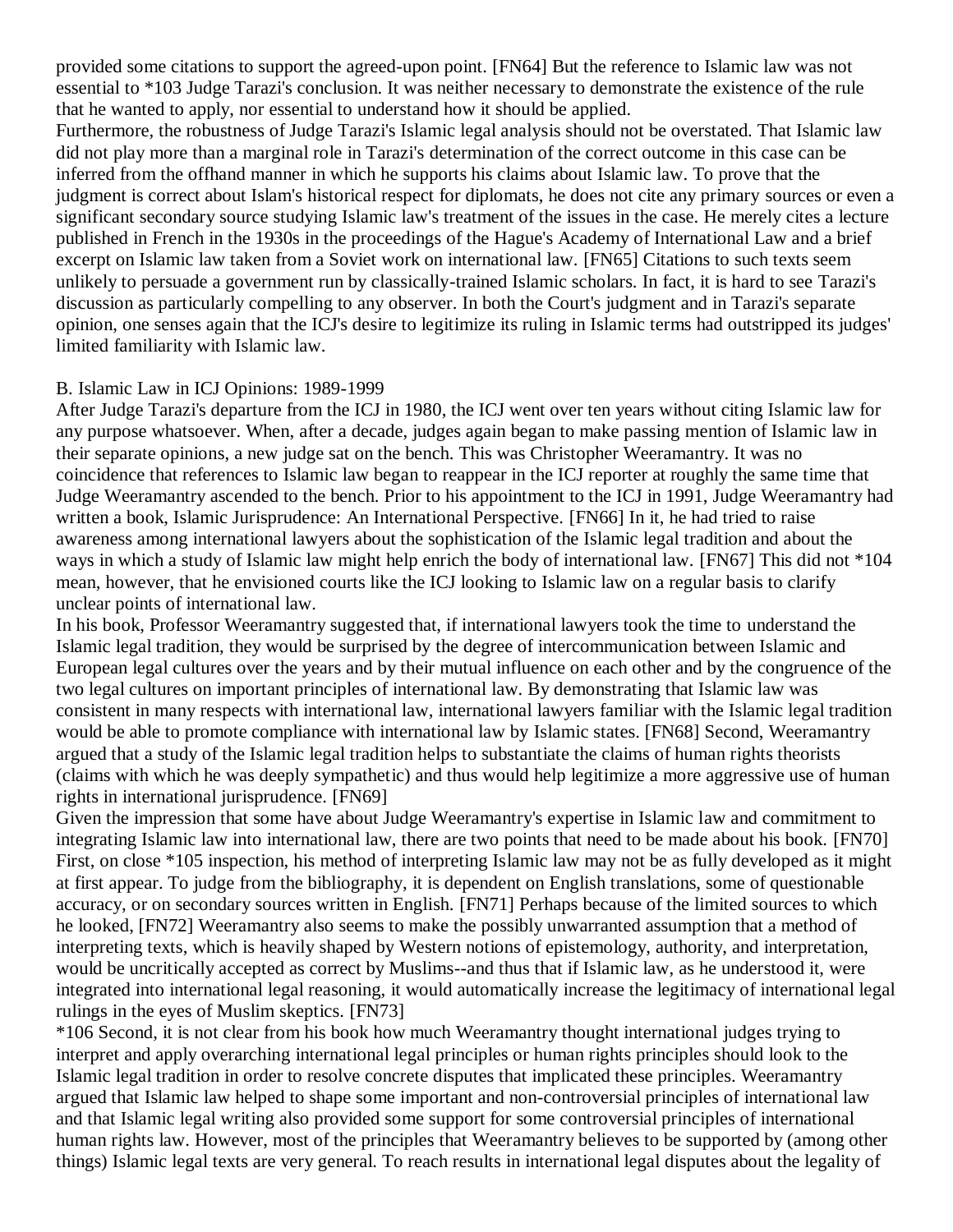state practice, one would need to move from these general principles and distill more specific rules, which tell us how to apply these principles in the types of case that we are likely to encounter. It is not clear how exactly Weeramantry saw this being done. [\[FN74\]](http://web2.westlaw.com/result/documenttext.aspx?clvl=RCC&rltdb=CLID_DB27399224&effdate=1%2f1%2f0001+12%3a00%3a00+AM&db=JLR%2cAMJUR%2cABAJ%2cALR%2cTP-ALL%2cFEDRLAW&service=Search&sskey=CLID_SSSA27399224&fmqv=s&rlti=1&sv=Split&cnm=Search_5&fn=_top&rs=WLW8.04&cxt=DC&method=TNC&origin=Search&query=%22ISLAMIC+LAW%22++%26++%22INTERNATIONAL+HUMAN+RIGHTS%22&mt=LawSchoolPractitioner&eq=Welcome%2fLawSchoolPractitioner&vr=2.0&rlt=CLID_QRYRLT33399224&n=34&rp=%2fWelcome%2fLawSchoolPractitioner%2fdefault.wl&cnt=DOC&cfid=1&scxt=WL&ssrc=0&ss=CNT#FN;F74#FN;F74) His book leaves open the possibility that he thought that citation to Islamic law would be useful for judges who wanted to legitimize basic principles of international or human rights law but that he expected international law judges to look primarily to the traditional sources of modern international law--treaty and state practice--to understand the implications of these principles.

When Judge Weeramantry came to the bench, he predictably began to write opinions that mention Islamic law. But his discussions of Islamic law reflected all the ambiguities that were latent in his book. Judge Weeramantry primarily cited Islamic law and other non-Western bodies of law to support his claims about the existence (and legitimacy) of highly general principles of law, \*107 whose nuances and implications depended, in practical circumstances, entirely upon analysis of the traditional (non-Islamic) sources of modern international law. 1. Questions of Interpretation and Application of the 1971 Montreal Convention Arising from the Aerial Incident at Lockerbie [\[FN75\]](http://web2.westlaw.com/result/documenttext.aspx?clvl=RCC&rltdb=CLID_DB27399224&effdate=1%2f1%2f0001+12%3a00%3a00+AM&db=JLR%2cAMJUR%2cABAJ%2cALR%2cTP-ALL%2cFEDRLAW&service=Search&sskey=CLID_SSSA27399224&fmqv=s&rlti=1&sv=Split&cnm=Search_5&fn=_top&rs=WLW8.04&cxt=DC&method=TNC&origin=Search&query=%22ISLAMIC+LAW%22++%26++%22INTERNATIONAL+HUMAN+RIGHTS%22&mt=LawSchoolPractitioner&eq=Welcome%2fLawSchoolPractitioner&vr=2.0&rlt=CLID_QRYRLT33399224&n=34&rp=%2fWelcome%2fLawSchoolPractitioner%2fdefault.wl&cnt=DOC&cfid=1&scxt=WL&ssrc=0&ss=CNT#FN;F75#FN;F75)

After the terrorist bombing of Pan Am flight 103 over Lockerbie, Scotland, Libyan nationals were indicted in both the United States and Scotland. Libya, which had no extradition treaty with the United States or Great Britain, took jurisdiction over the indicted Libyans. It then sought provisional measures from the ICJ: first, preventing the United States and Great Britain from taking coercive measures designed to compel Libya to hand over the indicted Libyans and, second, preventing the two nations from taking steps that would prejudice the rights of Libya as it determined whether to try the indicted Libyans. The ICJ declined to issue the provisional measures and proceeded to set a schedule for resolving the basic question of whether Libya had an obligation to hand over the suspected bombers.

The case involved questions of treaty interpretation, and the treaty did not purport to apply Islamic law. Not surprisingly, given the ICJ's long practice of ignoring Islamic law in its official judgments, the judgment did not mention Islamic law. Islamic law was mentioned, however, by the ad hoc judge appointed by Libya. Judge Ahmed Sadek El-Kosheri argued that the decision whether to grant the provisional measures was an equitable one. Even if the ICJ could not grant the precise measures requested by Libya, it could have created ad hoc provisional measures that, though they would not permit Libya to retain custody of the defendants, might nevertheless allow the defendants to be held in a neutral country until the parties agreed upon a method of trying them. To support this position, he argued that the proposition "derive[d] logically and necessarily from the legal traditions of the major systems, particularly Islamic law." [\[FN76\]](http://web2.westlaw.com/result/documenttext.aspx?clvl=RCC&rltdb=CLID_DB27399224&effdate=1%2f1%2f0001+12%3a00%3a00+AM&db=JLR%2cAMJUR%2cABAJ%2cALR%2cTP-ALL%2cFEDRLAW&service=Search&sskey=CLID_SSSA27399224&fmqv=s&rlti=1&sv=Split&cnm=Search_5&fn=_top&rs=WLW8.04&cxt=DC&method=TNC&origin=Search&query=%22ISLAMIC+LAW%22++%26++%22INTERNATIONAL+HUMAN+RIGHTS%22&mt=LawSchoolPractitioner&eq=Welcome%2fLawSchoolPractitioner&vr=2.0&rlt=CLID_QRYRLT33399224&n=34&rp=%2fWelcome%2fLawSchoolPractitioner%2fdefault.wl&cnt=DOC&cfid=1&scxt=WL&ssrc=0&ss=CNT#FN;F76#FN;F76) In support for his position, which he alone had taken, Judge El-Kosheri cited five pages from Islamic Jurisprudence--by Weeramantry, then one of the ICJ's newest judges. [\[FN77\]](http://web2.westlaw.com/result/documenttext.aspx?clvl=RCC&rltdb=CLID_DB27399224&effdate=1%2f1%2f0001+12%3a00%3a00+AM&db=JLR%2cAMJUR%2cABAJ%2cALR%2cTP-ALL%2cFEDRLAW&service=Search&sskey=CLID_SSSA27399224&fmqv=s&rlti=1&sv=Split&cnm=Search_5&fn=_top&rs=WLW8.04&cxt=DC&method=TNC&origin=Search&query=%22ISLAMIC+LAW%22++%26++%22INTERNATIONAL+HUMAN+RIGHTS%22&mt=LawSchoolPractitioner&eq=Welcome%2fLawSchoolPractitioner&vr=2.0&rlt=CLID_QRYRLT33399224&n=34&rp=%2fWelcome%2fLawSchoolPractitioner%2fdefault.wl&cnt=DOC&cfid=1&scxt=WL&ssrc=0&ss=CNT#FN;F77#FN;F77)

Judge Weeramantry also dissented. Interestingly, however, he took a very different approach--one that did not require him to cite Islamic law. [\[FN78\]](http://web2.westlaw.com/result/documenttext.aspx?clvl=RCC&rltdb=CLID_DB27399224&effdate=1%2f1%2f0001+12%3a00%3a00+AM&db=JLR%2cAMJUR%2cABAJ%2cALR%2cTP-ALL%2cFEDRLAW&service=Search&sskey=CLID_SSSA27399224&fmqv=s&rlti=1&sv=Split&cnm=Search_5&fn=_top&rs=WLW8.04&cxt=DC&method=TNC&origin=Search&query=%22ISLAMIC+LAW%22++%26++%22INTERNATIONAL+HUMAN+RIGHTS%22&mt=LawSchoolPractitioner&eq=Welcome%2fLawSchoolPractitioner&vr=2.0&rlt=CLID_QRYRLT33399224&n=34&rp=%2fWelcome%2fLawSchoolPractitioner%2fdefault.wl&cnt=DOC&cfid=1&scxt=WL&ssrc=0&ss=CNT#FN;F78#FN;F78) One year later, however, Judge Weeramantry would write separately from the Court in an \*108 important opinion, and in support of his position, would invoke Islamic law and his own book on Islamic jurisprudence.

2. Maritime Delimitation in the Area between Greenland and Jan Mayen [\[FN79\]](http://web2.westlaw.com/result/documenttext.aspx?clvl=RCC&rltdb=CLID_DB27399224&effdate=1%2f1%2f0001+12%3a00%3a00+AM&db=JLR%2cAMJUR%2cABAJ%2cALR%2cTP-ALL%2cFEDRLAW&service=Search&sskey=CLID_SSSA27399224&fmqv=s&rlti=1&sv=Split&cnm=Search_5&fn=_top&rs=WLW8.04&cxt=DC&method=TNC&origin=Search&query=%22ISLAMIC+LAW%22++%26++%22INTERNATIONAL+HUMAN+RIGHTS%22&mt=LawSchoolPractitioner&eq=Welcome%2fLawSchoolPractitioner&vr=2.0&rlt=CLID_QRYRLT33399224&n=34&rp=%2fWelcome%2fLawSchoolPractitioner%2fdefault.wl&cnt=DOC&cfid=1&scxt=WL&ssrc=0&ss=CNT#FN;F79#FN;F79)

In 1988, the ICJ was asked to delimit certain continental shelf and fishing zones between Denmark and Norway. Rejecting each of the delimitations proposed by the contending states, the Court followed its precedent in the North Sea Continental Shelf cases and delimited the area using equitable principles. The official judgment in this case did not mention Islamic law. Judge Weeramantry, however, wrote separately, agreeing with the result. Picking up where Judge Ammoun had left off in North Sea Continental Shelf, Judge Weeramantry critiqued what he took to be the ICJ's continuing misuse of the term "equity." In an involved opinion, Judge Weeramantry discussed the different types of "equity" that have been recognized in European legal systems and insisted that as the ICJ develops equitable principles in the modern era, it should draw upon non-European legal systems. Citing Ammoun, he suggested that, at the very least, recourse to Islamic law in cases demanding equitable solutions to disputes might increase the perceived legitimacy, and thus "authoritative force," of international law. [\[FN80\]](http://web2.westlaw.com/result/documenttext.aspx?clvl=RCC&rltdb=CLID_DB27399224&effdate=1%2f1%2f0001+12%3a00%3a00+AM&db=JLR%2cAMJUR%2cABAJ%2cALR%2cTP-ALL%2cFEDRLAW&service=Search&sskey=CLID_SSSA27399224&fmqv=s&rlti=1&sv=Split&cnm=Search_5&fn=_top&rs=WLW8.04&cxt=DC&method=TNC&origin=Search&query=%22ISLAMIC+LAW%22++%26++%22INTERNATIONAL+HUMAN+RIGHTS%22&mt=LawSchoolPractitioner&eq=Welcome%2fLawSchoolPractitioner&vr=2.0&rlt=CLID_QRYRLT33399224&n=34&rp=%2fWelcome%2fLawSchoolPractitioner%2fdefault.wl&cnt=DOC&cfid=1&scxt=WL&ssrc=0&ss=CNT#FN;F80#FN;F80) But Weeramantry added that Islamic law provided support for independent universal moral principles that should help shape all questions of international law--including questions about how to develop boundaries. For example, Weeramantry cited his own book for the proposition that Islamic law recognized an overarching principle that humans must be environmentally sensitive. [\[FN81\]](http://web2.westlaw.com/result/documenttext.aspx?clvl=RCC&rltdb=CLID_DB27399224&effdate=1%2f1%2f0001+12%3a00%3a00+AM&db=JLR%2cAMJUR%2cABAJ%2cALR%2cTP-ALL%2cFEDRLAW&service=Search&sskey=CLID_SSSA27399224&fmqv=s&rlti=1&sv=Split&cnm=Search_5&fn=_top&rs=WLW8.04&cxt=DC&method=TNC&origin=Search&query=%22ISLAMIC+LAW%22++%26++%22INTERNATIONAL+HUMAN+RIGHTS%22&mt=LawSchoolPractitioner&eq=Welcome%2fLawSchoolPractitioner&vr=2.0&rlt=CLID_QRYRLT33399224&n=34&rp=%2fWelcome%2fLawSchoolPractitioner%2fdefault.wl&cnt=DOC&cfid=1&scxt=WL&ssrc=0&ss=CNT#FN;F81#FN;F81) This in turn provided strong support for the claim that international law needed to recognize a principle of sustainable development. "In such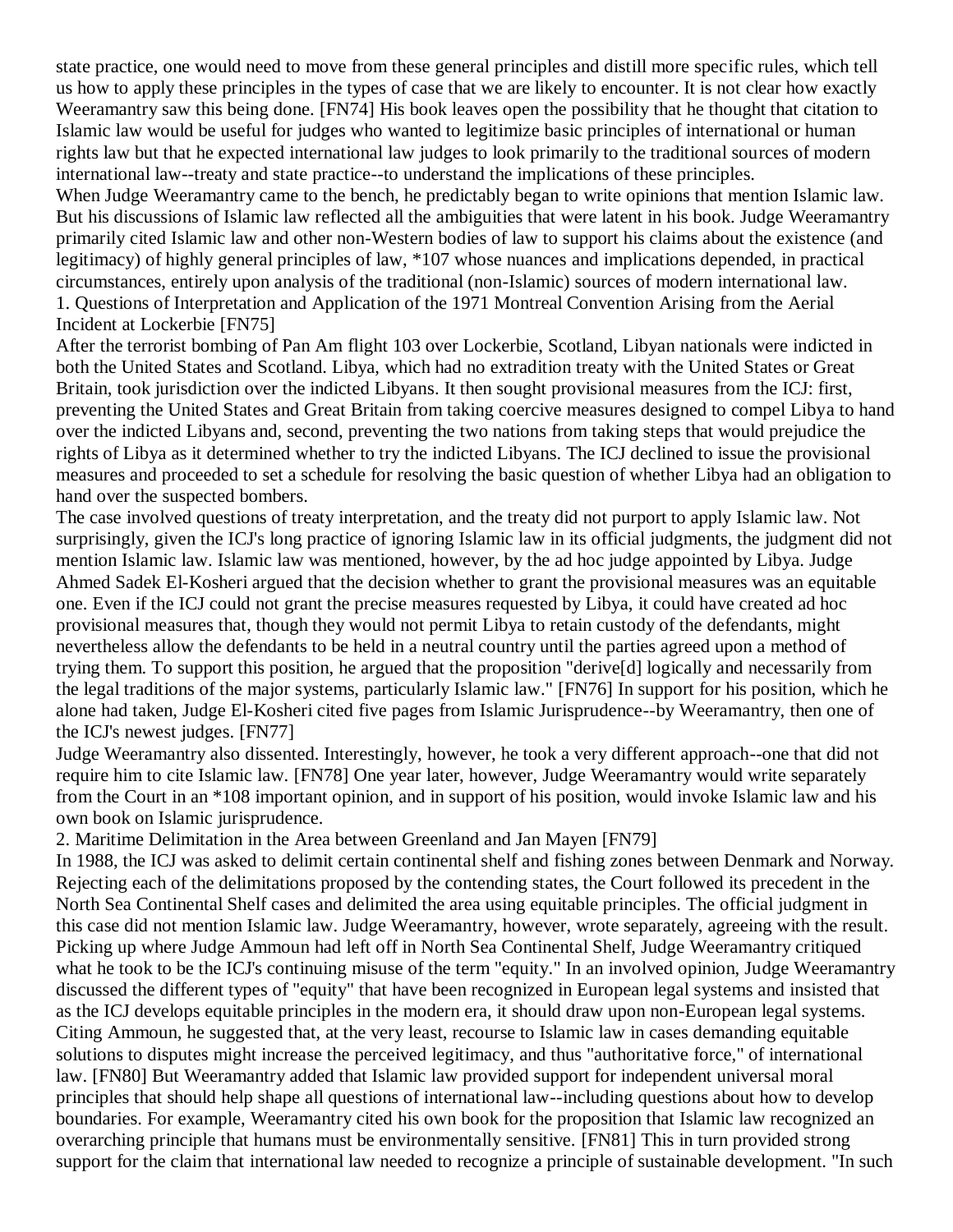equitable principles may lie a key to many of the environmental concerns which affect land, the sea and the air space of the \*109 planet." [\[FN82\]](http://web2.westlaw.com/result/documenttext.aspx?clvl=RCC&rltdb=CLID_DB27399224&effdate=1%2f1%2f0001+12%3a00%3a00+AM&db=JLR%2cAMJUR%2cABAJ%2cALR%2cTP-ALL%2cFEDRLAW&service=Search&sskey=CLID_SSSA27399224&fmqv=s&rlti=1&sv=Split&cnm=Search_5&fn=_top&rs=WLW8.04&cxt=DC&method=TNC&origin=Search&query=%22ISLAMIC+LAW%22++%26++%22INTERNATIONAL+HUMAN+RIGHTS%22&mt=LawSchoolPractitioner&eq=Welcome%2fLawSchoolPractitioner&vr=2.0&rlt=CLID_QRYRLT33399224&n=34&rp=%2fWelcome%2fLawSchoolPractitioner%2fdefault.wl&cnt=DOC&cfid=1&scxt=WL&ssrc=0&ss=CNT#FN;F82#FN;F82) Weeramantry did not explain, however, how the recognition of broad principles such as these would resolve such concerns, nor did he explain what methods one would use to interpret and apply such principles to come up with answers. His later opinions would suggest that he felt that beyond justifying some basic moral principles that underlie international law, a study of Islamic law might play only the most limited role in helping the ICJ determine how to resolve concrete disputes. 3. Territorial Dispute (Libya v. Chad) [\[FN83\]](http://web2.westlaw.com/result/documenttext.aspx?clvl=RCC&rltdb=CLID_DB27399224&effdate=1%2f1%2f0001+12%3a00%3a00+AM&db=JLR%2cAMJUR%2cABAJ%2cALR%2cTP-ALL%2cFEDRLAW&service=Search&sskey=CLID_SSSA27399224&fmqv=s&rlti=1&sv=Split&cnm=Search_5&fn=_top&rs=WLW8.04&cxt=DC&method=TNC&origin=Search&query=%22ISLAMIC+LAW%22++%26++%22INTERNATIONAL+HUMAN+RIGHTS%22&mt=LawSchoolPractitioner&eq=Welcome%2fLawSchoolPractitioner&vr=2.0&rlt=CLID_QRYRLT33399224&n=34&rp=%2fWelcome%2fLawSchoolPractitioner%2fdefault.wl&cnt=DOC&cfid=1&scxt=WL&ssrc=0&ss=CNT#FN;F83#FN;F83)

In an ICJ case from the 1990s, Islamic law appears in an entirely tangential fashion. In the 1990s, Chad and Libya submitted a boundary dispute to the ICJ. [\[FN84\]](http://web2.westlaw.com/result/documenttext.aspx?clvl=RCC&rltdb=CLID_DB27399224&effdate=1%2f1%2f0001+12%3a00%3a00+AM&db=JLR%2cAMJUR%2cABAJ%2cALR%2cTP-ALL%2cFEDRLAW&service=Search&sskey=CLID_SSSA27399224&fmqv=s&rlti=1&sv=Split&cnm=Search_5&fn=_top&rs=WLW8.04&cxt=DC&method=TNC&origin=Search&query=%22ISLAMIC+LAW%22++%26++%22INTERNATIONAL+HUMAN+RIGHTS%22&mt=LawSchoolPractitioner&eq=Welcome%2fLawSchoolPractitioner&vr=2.0&rlt=CLID_QRYRLT33399224&n=34&rp=%2fWelcome%2fLawSchoolPractitioner%2fdefault.wl&cnt=DOC&cfid=1&scxt=WL&ssrc=0&ss=CNT#FN;F84#FN;F84) Its judgment recapitulated Libya's arguments before rejecting them. At the time of colonization, the area was controlled by the Sanusiyya, who, according to Libya, recognized the ultimate religious authority of the Ottoman Sultan. Recasting the argument of Morocco in the Western Sahara case, Libya argued that recognition of such religious ties would have been conceptualized in Islamic terms as analogous to recognition of Ottoman territorial sovereignty. Building on this, Libya argued that it should be seen as heir to the Ottoman governors of Libya. In its judgment, however, the ICJ argued that the issue was disposed of by a treaty that Libya had signed with France establishing a boundary. Working from the treaty, the ICJ established a boundary largely as requested by Chad. [\[FN85\]](http://web2.westlaw.com/result/documenttext.aspx?clvl=RCC&rltdb=CLID_DB27399224&effdate=1%2f1%2f0001+12%3a00%3a00+AM&db=JLR%2cAMJUR%2cABAJ%2cALR%2cTP-ALL%2cFEDRLAW&service=Search&sskey=CLID_SSSA27399224&fmqv=s&rlti=1&sv=Split&cnm=Search_5&fn=_top&rs=WLW8.04&cxt=DC&method=TNC&origin=Search&query=%22ISLAMIC+LAW%22++%26++%22INTERNATIONAL+HUMAN+RIGHTS%22&mt=LawSchoolPractitioner&eq=Welcome%2fLawSchoolPractitioner&vr=2.0&rlt=CLID_QRYRLT33399224&n=34&rp=%2fWelcome%2fLawSchoolPractitioner%2fdefault.wl&cnt=DOC&cfid=1&scxt=WL&ssrc=0&ss=CNT#FN;F85#FN;F85) The implications of this opinion for the question of the role of Islamic law in ICJ jurisprudence (if any) are not readily apparent. 4. Advisory Opinion on the Legality of the Threat or Use of Nuclear Weapons [\[FN86\]](http://web2.westlaw.com/result/documenttext.aspx?clvl=RCC&rltdb=CLID_DB27399224&effdate=1%2f1%2f0001+12%3a00%3a00+AM&db=JLR%2cAMJUR%2cABAJ%2cALR%2cTP-ALL%2cFEDRLAW&service=Search&sskey=CLID_SSSA27399224&fmqv=s&rlti=1&sv=Split&cnm=Search_5&fn=_top&rs=WLW8.04&cxt=DC&method=TNC&origin=Search&query=%22ISLAMIC+LAW%22++%26++%22INTERNATIONAL+HUMAN+RIGHTS%22&mt=LawSchoolPractitioner&eq=Welcome%2fLawSchoolPractitioner&vr=2.0&rlt=CLID_QRYRLT33399224&n=34&rp=%2fWelcome%2fLawSchoolPractitioner%2fdefault.wl&cnt=DOC&cfid=1&scxt=WL&ssrc=0&ss=CNT#FN;F86#FN;F86)

In 1995, the General Assembly requested an advisory opinion from the ICJ on the following question: "Is the threat or use of nuclear weapons in any \*110 circumstance permitted under international law?" [\[FN87\]](http://web2.westlaw.com/result/documenttext.aspx?clvl=RCC&rltdb=CLID_DB27399224&effdate=1%2f1%2f0001+12%3a00%3a00+AM&db=JLR%2cAMJUR%2cABAJ%2cALR%2cTP-ALL%2cFEDRLAW&service=Search&sskey=CLID_SSSA27399224&fmqv=s&rlti=1&sv=Split&cnm=Search_5&fn=_top&rs=WLW8.04&cxt=DC&method=TNC&origin=Search&query=%22ISLAMIC+LAW%22++%26++%22INTERNATIONAL+HUMAN+RIGHTS%22&mt=LawSchoolPractitioner&eq=Welcome%2fLawSchoolPractitioner&vr=2.0&rlt=CLID_QRYRLT33399224&n=34&rp=%2fWelcome%2fLawSchoolPractitioner%2fdefault.wl&cnt=DOC&cfid=1&scxt=WL&ssrc=0&ss=CNT#FN;F87#FN;F87) One year later, the ICJ issued an equivocal opinion. Noting that it was hard to imagine a threat or use of nuclear weapons that would be consistent with international rules governing the use of force or with international humanitarian law, the ICJ held that it could not reach a definitive conclusion as to the legality or illegality of the use of nuclear weapons by a state in extreme circumstances-- and particularly if the very existence of the state was threatened. Among the many dissenting opinions were two that cited Islamic law to support their contention that the ICJ could, in fact, find an operative international legal rule that barred the use of nuclear weapons under any circumstances.

In the course of his separate dissenting opinion, Judge Mohamed Shahabuddeen looked at the question of whether states can take action that could lead to the destruction of the whole world. He argued that this question is not merely political, but legal as well. The ultimate purpose of a legal system, he argued, is to preserve civilization. [\[FN88\]](http://web2.westlaw.com/result/documenttext.aspx?clvl=RCC&rltdb=CLID_DB27399224&effdate=1%2f1%2f0001+12%3a00%3a00+AM&db=JLR%2cAMJUR%2cABAJ%2cALR%2cTP-ALL%2cFEDRLAW&service=Search&sskey=CLID_SSSA27399224&fmqv=s&rlti=1&sv=Split&cnm=Search_5&fn=_top&rs=WLW8.04&cxt=DC&method=TNC&origin=Search&query=%22ISLAMIC+LAW%22++%26++%22INTERNATIONAL+HUMAN+RIGHTS%22&mt=LawSchoolPractitioner&eq=Welcome%2fLawSchoolPractitioner&vr=2.0&rlt=CLID_QRYRLT33399224&n=34&rp=%2fWelcome%2fLawSchoolPractitioner%2fdefault.wl&cnt=DOC&cfid=1&scxt=WL&ssrc=0&ss=CNT#FN;F88#FN;F88) To achieve the long-term goal of preserving civilization, courts may sometimes decide that it makes sense not to resolve particular types of disputes. But a court may not refuse to hear a case if the preservation of civilization (its ultimate responsibility) is at stake. As evidence in support of this position, he cited the Islamic jurist and proto-sociologist Ibn Khaldun. [\[FN89\]](http://web2.westlaw.com/result/documenttext.aspx?clvl=RCC&rltdb=CLID_DB27399224&effdate=1%2f1%2f0001+12%3a00%3a00+AM&db=JLR%2cAMJUR%2cABAJ%2cALR%2cTP-ALL%2cFEDRLAW&service=Search&sskey=CLID_SSSA27399224&fmqv=s&rlti=1&sv=Split&cnm=Search_5&fn=_top&rs=WLW8.04&cxt=DC&method=TNC&origin=Search&query=%22ISLAMIC+LAW%22++%26++%22INTERNATIONAL+HUMAN+RIGHTS%22&mt=LawSchoolPractitioner&eq=Welcome%2fLawSchoolPractitioner&vr=2.0&rlt=CLID_QRYRLT33399224&n=34&rp=%2fWelcome%2fLawSchoolPractitioner%2fdefault.wl&cnt=DOC&cfid=1&scxt=WL&ssrc=0&ss=CNT#FN;F89#FN;F89)

Judge Weeramantry, in a passionate dissent, agreed with Judge Shahabuddeen that international humanitarian law, properly understood, contains principles that prohibit absolutely and in all circumstances the use of nuclear weapons. [\[FN90\]](http://web2.westlaw.com/result/documenttext.aspx?clvl=RCC&rltdb=CLID_DB27399224&effdate=1%2f1%2f0001+12%3a00%3a00+AM&db=JLR%2cAMJUR%2cABAJ%2cALR%2cTP-ALL%2cFEDRLAW&service=Search&sskey=CLID_SSSA27399224&fmqv=s&rlti=1&sv=Split&cnm=Search_5&fn=_top&rs=WLW8.04&cxt=DC&method=TNC&origin=Search&query=%22ISLAMIC+LAW%22++%26++%22INTERNATIONAL+HUMAN+RIGHTS%22&mt=LawSchoolPractitioner&eq=Welcome%2fLawSchoolPractitioner&vr=2.0&rlt=CLID_QRYRLT33399224&n=34&rp=%2fWelcome%2fLawSchoolPractitioner%2fdefault.wl&cnt=DOC&cfid=1&scxt=WL&ssrc=0&ss=CNT#FN;F90#FN;F90) To support this proposition, he used Islamic law to identify general principles that might be relevant to the question. In the course of a broad-ranging but reductive survey of the laws of war in a vast range of traditions, Judge Weeramantry focused some attention on Islamic law. He stated that Islamic jurists at various points in history forbade the use of certain types of weapons. [\[FN91\]](http://web2.westlaw.com/result/documenttext.aspx?clvl=RCC&rltdb=CLID_DB27399224&effdate=1%2f1%2f0001+12%3a00%3a00+AM&db=JLR%2cAMJUR%2cABAJ%2cALR%2cTP-ALL%2cFEDRLAW&service=Search&sskey=CLID_SSSA27399224&fmqv=s&rlti=1&sv=Split&cnm=Search_5&fn=_top&rs=WLW8.04&cxt=DC&method=TNC&origin=Search&query=%22ISLAMIC+LAW%22++%26++%22INTERNATIONAL+HUMAN+RIGHTS%22&mt=LawSchoolPractitioner&eq=Welcome%2fLawSchoolPractitioner&vr=2.0&rlt=CLID_QRYRLT33399224&n=34&rp=%2fWelcome%2fLawSchoolPractitioner%2fdefault.wl&cnt=DOC&cfid=1&scxt=WL&ssrc=0&ss=CNT#FN;F91#FN;F91) The Qur'an, he asserted, prohibited the destruction of crops and the ill-treatment of civilians or captives. [\[FN92\]](http://web2.westlaw.com/result/documenttext.aspx?clvl=RCC&rltdb=CLID_DB27399224&effdate=1%2f1%2f0001+12%3a00%3a00+AM&db=JLR%2cAMJUR%2cABAJ%2cALR%2cTP-ALL%2cFEDRLAW&service=Search&sskey=CLID_SSSA27399224&fmqv=s&rlti=1&sv=Split&cnm=Search_5&fn=_top&rs=WLW8.04&cxt=DC&method=TNC&origin=Search&query=%22ISLAMIC+LAW%22++%26++%22INTERNATIONAL+HUMAN+RIGHTS%22&mt=LawSchoolPractitioner&eq=Welcome%2fLawSchoolPractitioner&vr=2.0&rlt=CLID_QRYRLT33399224&n=34&rp=%2fWelcome%2fLawSchoolPractitioner%2fdefault.wl&cnt=DOC&cfid=1&scxt=WL&ssrc=0&ss=CNT#FN;F92#FN;F92) He also cited a secondary source for the proposition that prisoners of war were to be "well treated" [\[FN93\]](http://web2.westlaw.com/result/documenttext.aspx?clvl=RCC&rltdb=CLID_DB27399224&effdate=1%2f1%2f0001+12%3a00%3a00+AM&db=JLR%2cAMJUR%2cABAJ%2cALR%2cTP-ALL%2cFEDRLAW&service=Search&sskey=CLID_SSSA27399224&fmqv=s&rlti=1&sv=Split&cnm=Search_5&fn=_top&rs=WLW8.04&cxt=DC&method=TNC&origin=Search&query=%22ISLAMIC+LAW%22++%26++%22INTERNATIONAL+HUMAN+RIGHTS%22&mt=LawSchoolPractitioner&eq=Welcome%2fLawSchoolPractitioner&vr=2.0&rlt=CLID_QRYRLT33399224&n=34&rp=%2fWelcome%2fLawSchoolPractitioner%2fdefault.wl&cnt=DOC&cfid=1&scxt=WL&ssrc=0&ss=CNT#FN;F93#FN;F93) and referred to a \*111 treatise on Islamic laws of war by Majid Khadduri and his own book Islamic Jurisprudence for the proposition that the conduct of soldiers during wars was to be regulated. [\[FN94\]](http://web2.westlaw.com/result/documenttext.aspx?clvl=RCC&rltdb=CLID_DB27399224&effdate=1%2f1%2f0001+12%3a00%3a00+AM&db=JLR%2cAMJUR%2cABAJ%2cALR%2cTP-ALL%2cFEDRLAW&service=Search&sskey=CLID_SSSA27399224&fmqv=s&rlti=1&sv=Split&cnm=Search_5&fn=_top&rs=WLW8.04&cxt=DC&method=TNC&origin=Search&query=%22ISLAMIC+LAW%22++%26++%22INTERNATIONAL+HUMAN+RIGHTS%22&mt=LawSchoolPractitioner&eq=Welcome%2fLawSchoolPractitioner&vr=2.0&rlt=CLID_QRYRLT33399224&n=34&rp=%2fWelcome%2fLawSchoolPractitioner%2fdefault.wl&cnt=DOC&cfid=1&scxt=WL&ssrc=0&ss=CNT#FN;F94#FN;F94) If this principle had been recognized by significant numbers of people across cultures, he suggested, it could be counted as one of those overarching human rights principles that he believed should be identified and then taken into account by the ICJ in deciding questions of international law. [\[FN95\]](http://web2.westlaw.com/result/documenttext.aspx?clvl=RCC&rltdb=CLID_DB27399224&effdate=1%2f1%2f0001+12%3a00%3a00+AM&db=JLR%2cAMJUR%2cABAJ%2cALR%2cTP-ALL%2cFEDRLAW&service=Search&sskey=CLID_SSSA27399224&fmqv=s&rlti=1&sv=Split&cnm=Search_5&fn=_top&rs=WLW8.04&cxt=DC&method=TNC&origin=Search&query=%22ISLAMIC+LAW%22++%26++%22INTERNATIONAL+HUMAN+RIGHTS%22&mt=LawSchoolPractitioner&eq=Welcome%2fLawSchoolPractitioner&vr=2.0&rlt=CLID_QRYRLT33399224&n=34&rp=%2fWelcome%2fLawSchoolPractitioner%2fdefault.wl&cnt=DOC&cfid=1&scxt=WL&ssrc=0&ss=CNT#FN;F95#FN;F95)

There may be less to Weeramantry's discussion of Islamic law than initially meets the eye. His opinion does not contain a comprehensive look at the Islamic materials dealing with the laws of war. [\[FN96\]](http://web2.westlaw.com/result/documenttext.aspx?clvl=RCC&rltdb=CLID_DB27399224&effdate=1%2f1%2f0001+12%3a00%3a00+AM&db=JLR%2cAMJUR%2cABAJ%2cALR%2cTP-ALL%2cFEDRLAW&service=Search&sskey=CLID_SSSA27399224&fmqv=s&rlti=1&sv=Split&cnm=Search_5&fn=_top&rs=WLW8.04&cxt=DC&method=TNC&origin=Search&query=%22ISLAMIC+LAW%22++%26++%22INTERNATIONAL+HUMAN+RIGHTS%22&mt=LawSchoolPractitioner&eq=Welcome%2fLawSchoolPractitioner&vr=2.0&rlt=CLID_QRYRLT33399224&n=34&rp=%2fWelcome%2fLawSchoolPractitioner%2fdefault.wl&cnt=DOC&cfid=1&scxt=WL&ssrc=0&ss=CNT#FN;F96#FN;F96) Furthermore, in understanding how to apply the principle that the conduct of war must be regulated, Judge Weeramantry moved his focus away from the Islamic tradition and focused on how the principle seemed to be concretized in humanitarian treaties and ICJ opinions. Reading treaties and court cases as attempts to elaborate upon a general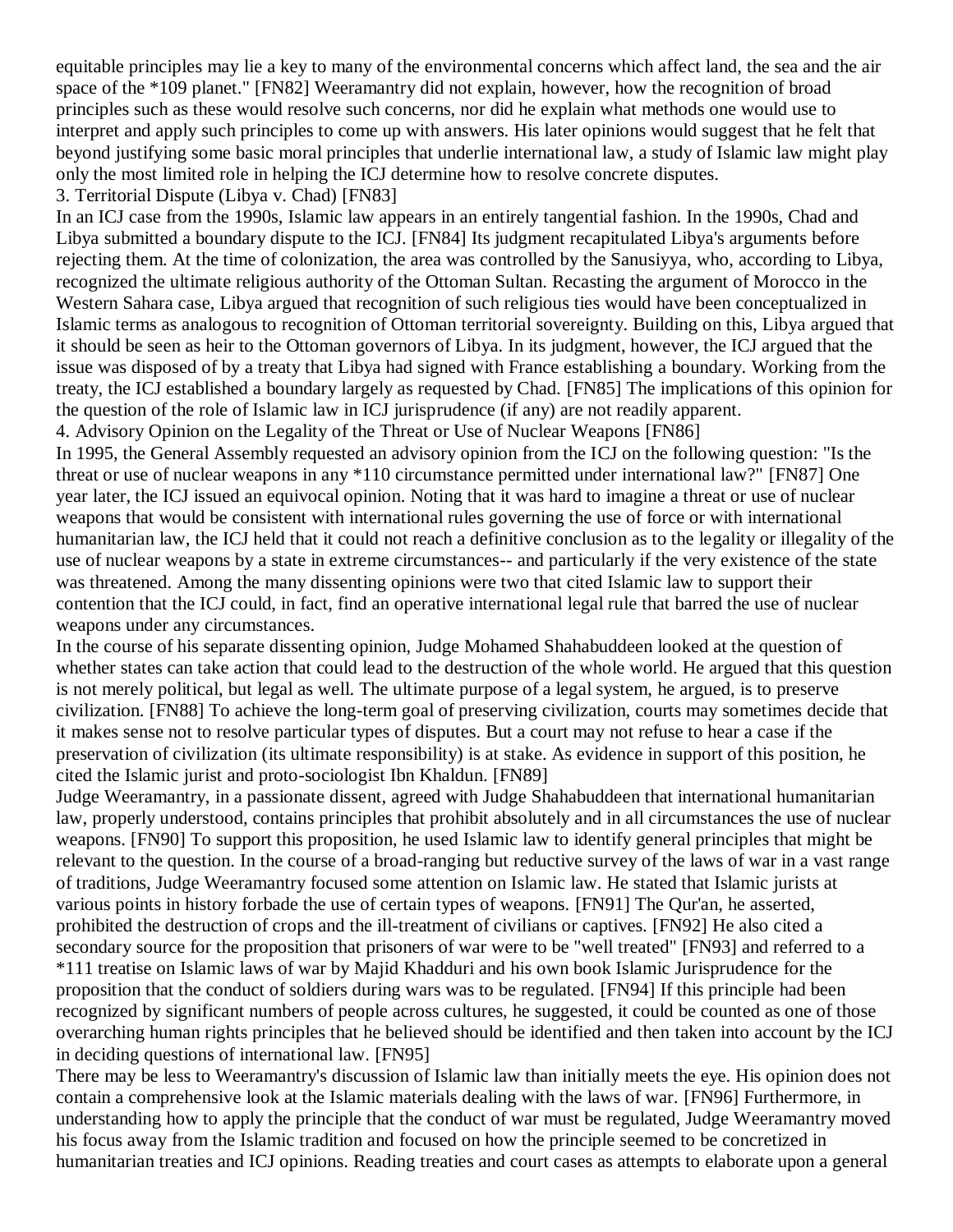principle of morality in war, Judge Weeramantry concluded that a specific rule of international law could be deduced--that any use of nuclear weapons must be prohibited. [\[FN97\]](http://web2.westlaw.com/result/documenttext.aspx?clvl=RCC&rltdb=CLID_DB27399224&effdate=1%2f1%2f0001+12%3a00%3a00+AM&db=JLR%2cAMJUR%2cABAJ%2cALR%2cTP-ALL%2cFEDRLAW&service=Search&sskey=CLID_SSSA27399224&fmqv=s&rlti=1&sv=Split&cnm=Search_5&fn=_top&rs=WLW8.04&cxt=DC&method=TNC&origin=Search&query=%22ISLAMIC+LAW%22++%26++%22INTERNATIONAL+HUMAN+RIGHTS%22&mt=LawSchoolPractitioner&eq=Welcome%2fLawSchoolPractitioner&vr=2.0&rlt=CLID_QRYRLT33399224&n=34&rp=%2fWelcome%2fLawSchoolPractitioner%2fdefault.wl&cnt=DOC&cfid=1&scxt=WL&ssrc=0&ss=CNT#FN;F97#FN;F97)

In sum, Judge Weeramantry apparently considered a reference to Islamic law to be essential to establish the legitimacy of the ICJ's inquiry into the laws of war. Still, the reference to Islamic law was only used to justify the basic proposition that the conduct of war and the weapons used by belligerent states was subject to regulation. The operation of the principle--and thus the rule to which it gave rise in this case--was dictated entirely by subsidiary principles that had been articulated in the sources of modern international law. Islamic law and other non-Western sources of law validated important underlying principles, but the traditional sources of international law still dictated the way in which those very general principles were to be interpreted and thus the ways in which they would actually constrain state behavior.

5. Case Concerning the Gabcikovo-Nagymaros Project [\[FN98\]](http://web2.westlaw.com/result/documenttext.aspx?clvl=RCC&rltdb=CLID_DB27399224&effdate=1%2f1%2f0001+12%3a00%3a00+AM&db=JLR%2cAMJUR%2cABAJ%2cALR%2cTP-ALL%2cFEDRLAW&service=Search&sskey=CLID_SSSA27399224&fmqv=s&rlti=1&sv=Split&cnm=Search_5&fn=_top&rs=WLW8.04&cxt=DC&method=TNC&origin=Search&query=%22ISLAMIC+LAW%22++%26++%22INTERNATIONAL+HUMAN+RIGHTS%22&mt=LawSchoolPractitioner&eq=Welcome%2fLawSchoolPractitioner&vr=2.0&rlt=CLID_QRYRLT33399224&n=34&rp=%2fWelcome%2fLawSchoolPractitioner%2fdefault.wl&cnt=DOC&cfid=1&scxt=WL&ssrc=0&ss=CNT#FN;F98#FN;F98)

In a case decided by the ICJ in 1997, Judge Weeramantry again used classical Islamic law to justify a broad principle that was then interpreted and applied through a process that did not rely on an analysis of the Islamic (or any \*112 other non-Western) tradition of international law. In the 1970s, Hungary and Czechoslovakia had entered into an agreement to develop a series of dams on the Danube River. In the 1990s, Hungary had come to fear the environmental consequences of the project. Thus it sought (i) to terminate the treaty, (ii) to renounce its obligations under the Treaty, and (iii) to prevent the Slovak Republic (successor to the rights of Czechoslovakia under the Treaty) from continuing with its own work on the dams. The dispute was submitted to the ICJ, which determined in 1997 that Hungary had not had a legal right to renounce its obligations and owed Slovakia compensation. The ICJ argued further that Slovakia had the right to continue with some, but not all, of its own damming and that the parties should try to negotiate an amicable way forward, bearing in mind, among other things, the emerging international principle that nations had a right to "sustainable development." [\[FN99\]](http://web2.westlaw.com/result/documenttext.aspx?clvl=RCC&rltdb=CLID_DB27399224&effdate=1%2f1%2f0001+12%3a00%3a00+AM&db=JLR%2cAMJUR%2cABAJ%2cALR%2cTP-ALL%2cFEDRLAW&service=Search&sskey=CLID_SSSA27399224&fmqv=s&rlti=1&sv=Split&cnm=Search_5&fn=_top&rs=WLW8.04&cxt=DC&method=TNC&origin=Search&query=%22ISLAMIC+LAW%22++%26++%22INTERNATIONAL+HUMAN+RIGHTS%22&mt=LawSchoolPractitioner&eq=Welcome%2fLawSchoolPractitioner&vr=2.0&rlt=CLID_QRYRLT33399224&n=34&rp=%2fWelcome%2fLawSchoolPractitioner%2fdefault.wl&cnt=DOC&cfid=1&scxt=WL&ssrc=0&ss=CNT#FN;F99#FN;F99) The ICJ's official judgment did not mention Islamic law. Judge Weeramantry, however, mentioned Islamic law, in passing, in his separate concurring opinion. Weeramantry argued that Islamic law and other non-Western legal systems should play a role in this context, similar to the role they had played in his separate dissent to the ICJ's Advisory Opinion concerning The Legality of the Threat or Use of Nuclear Weapons. [\[FN100\]](http://web2.westlaw.com/result/documenttext.aspx?clvl=RCC&rltdb=CLID_DB27399224&effdate=1%2f1%2f0001+12%3a00%3a00+AM&db=JLR%2cAMJUR%2cABAJ%2cALR%2cTP-ALL%2cFEDRLAW&service=Search&sskey=CLID_SSSA27399224&fmqv=s&rlti=1&sv=Split&cnm=Search_5&fn=_top&rs=WLW8.04&cxt=DC&method=TNC&origin=Search&query=%22ISLAMIC+LAW%22++%26++%22INTERNATIONAL+HUMAN+RIGHTS%22&mt=LawSchoolPractitioner&eq=Welcome%2fLawSchoolPractitioner&vr=2.0&rlt=CLID_QRYRLT33399224&n=34&rp=%2fWelcome%2fLawSchoolPractitioner%2fdefault.wl&cnt=DOC&cfid=1&scxt=WL&ssrc=0&ss=CNT#FN;F100#FN;F100) He suggested that by using comparatist methods, one can induce from non-Western legal systems basic principles that are binding but of enormous generality. He applauded the ICJ's belated recognition of the concept of sustainable development. [\[FN101\]](http://web2.westlaw.com/result/documenttext.aspx?clvl=RCC&rltdb=CLID_DB27399224&effdate=1%2f1%2f0001+12%3a00%3a00+AM&db=JLR%2cAMJUR%2cABAJ%2cALR%2cTP-ALL%2cFEDRLAW&service=Search&sskey=CLID_SSSA27399224&fmqv=s&rlti=1&sv=Split&cnm=Search_5&fn=_top&rs=WLW8.04&cxt=DC&method=TNC&origin=Search&query=%22ISLAMIC+LAW%22++%26++%22INTERNATIONAL+HUMAN+RIGHTS%22&mt=LawSchoolPractitioner&eq=Welcome%2fLawSchoolPractitioner&vr=2.0&rlt=CLID_QRYRLT33399224&n=34&rp=%2fWelcome%2fLawSchoolPractitioner%2fdefault.wl&cnt=DOC&cfid=1&scxt=WL&ssrc=0&ss=CNT#FN;F101#FN;F101) By reasoning from the principles accepted by legal systems around the world and from the pronouncements in modern international law documents, Weeramantry argued that one could identify principles that might be considered subsidiary and more specific elements of the right to sustainable development. [\[FN102\]](http://web2.westlaw.com/result/documenttext.aspx?clvl=RCC&rltdb=CLID_DB27399224&effdate=1%2f1%2f0001+12%3a00%3a00+AM&db=JLR%2cAMJUR%2cABAJ%2cALR%2cTP-ALL%2cFEDRLAW&service=Search&sskey=CLID_SSSA27399224&fmqv=s&rlti=1&sv=Split&cnm=Search_5&fn=_top&rs=WLW8.04&cxt=DC&method=TNC&origin=Search&query=%22ISLAMIC+LAW%22++%26++%22INTERNATIONAL+HUMAN+RIGHTS%22&mt=LawSchoolPractitioner&eq=Welcome%2fLawSchoolPractitioner&vr=2.0&rlt=CLID_QRYRLT33399224&n=34&rp=%2fWelcome%2fLawSchoolPractitioner%2fdefault.wl&cnt=DOC&cfid=1&scxt=WL&ssrc=0&ss=CNT#FN;F102#FN;F102) For example, he argued Islamic law holds that all land belongs to God and can never be fully owned by any human. [\[FN103\]](http://web2.westlaw.com/result/documenttext.aspx?clvl=RCC&rltdb=CLID_DB27399224&effdate=1%2f1%2f0001+12%3a00%3a00+AM&db=JLR%2cAMJUR%2cABAJ%2cALR%2cTP-ALL%2cFEDRLAW&service=Search&sskey=CLID_SSSA27399224&fmqv=s&rlti=1&sv=Split&cnm=Search_5&fn=_top&rs=WLW8.04&cxt=DC&method=TNC&origin=Search&query=%22ISLAMIC+LAW%22++%26++%22INTERNATIONAL+HUMAN+RIGHTS%22&mt=LawSchoolPractitioner&eq=Welcome%2fLawSchoolPractitioner&vr=2.0&rlt=CLID_QRYRLT33399224&n=34&rp=%2fWelcome%2fLawSchoolPractitioner%2fdefault.wl&cnt=DOC&cfid=1&scxt=WL&ssrc=0&ss=CNT#FN;F103#FN;F103) Even assuming that Islamic law contains such a principle, it is aphoristic and its legal import for specific cases is unclear. Intriguingly, in order to understand how broad principles such as this one apply in concrete cases, and to understand what they require of states in modern times, Judge Weeramantry turned his gaze away from the non-Western legal tradition. Instead, he looked to the primary sources of international law as identified in Article 38(1) of the ICJ Statute--treaties and state practice. That is to say, having identified an "Islamic" legal principle that is relevant to international legal \*113 questions, he seems to feel that it is binding in specific cases only insofar as it has been accepted by states through treaty or customary practice.

#### C. Islamic Law in ICJ Opinions: 2000-Present

Judge Weeramantry left the ICJ in 2000. Since then, the use of Islamic law has remained sporadic and, when it occurs, marginal. Individual judges have occasionally cited Islamic law in separate opinions. In so doing, they have tended to speak more or less in the tone of Judge Ammoun, seeking to use Islamic law either to come up with rules of decision in specific cases where the traditional sources of international law do not provide an unequivocal solution or (which might really be the same thing) to understand how accepted principles should be applied--particularly in cases involving one or more majority Muslim states.

#### 1. Case Concerning the Aerial Incident of 10 August 1999 [\[FN104\]](http://web2.westlaw.com/result/documenttext.aspx?clvl=RCC&rltdb=CLID_DB27399224&effdate=1%2f1%2f0001+12%3a00%3a00+AM&db=JLR%2cAMJUR%2cABAJ%2cALR%2cTP-ALL%2cFEDRLAW&service=Search&sskey=CLID_SSSA27399224&fmqv=s&rlti=1&sv=Split&cnm=Search_5&fn=_top&rs=WLW8.04&cxt=DC&method=TNC&origin=Search&query=%22ISLAMIC+LAW%22++%26++%22INTERNATIONAL+HUMAN+RIGHTS%22&mt=LawSchoolPractitioner&eq=Welcome%2fLawSchoolPractitioner&vr=2.0&rlt=CLID_QRYRLT33399224&n=34&rp=%2fWelcome%2fLawSchoolPractitioner%2fdefault.wl&cnt=DOC&cfid=1&scxt=WL&ssrc=0&ss=CNT#FN;F104#FN;F104)

Asked by Pakistan to resolve a dispute with India over a destroyed airplane, the ICJ ruled in 2000 that it did not have jurisdiction over the case. In seeking to assert the ICJ's jurisdiction, Pakistan had cited a treaty with India. In seeking to defeat jurisdiction, India had argued that the treaty included a reservation that precluded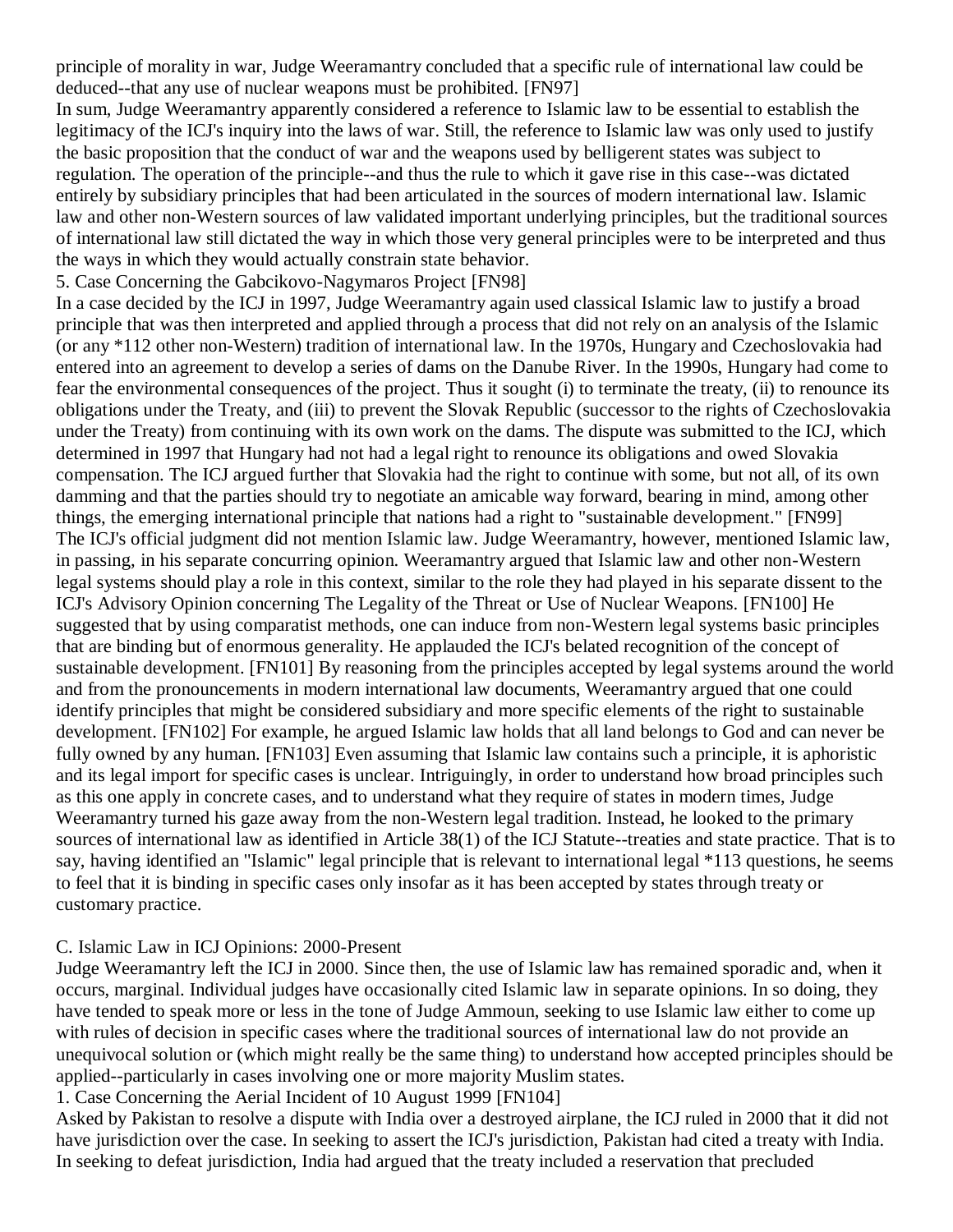jurisdiction in this type of dispute. The ICJ found that the reservation was non-separable and defeated jurisdiction. Although the judgment did not mention Islamic law, the newly-appointed Judge Awn Shawkat al-Khasawneh of Jordan wrote a separate dissenting opinion that did. He argued that, with respect to treaty reservations of the type at issue in this case, the ICJ's jurisprudence was not clear-cut and should have been informed by an analysis of the world's traditions as required under Article 38(1)(c) of the ICJ Statute. [\[FN105\]](http://web2.westlaw.com/result/documenttext.aspx?clvl=RCC&rltdb=CLID_DB27399224&effdate=1%2f1%2f0001+12%3a00%3a00+AM&db=JLR%2cAMJUR%2cABAJ%2cALR%2cTP-ALL%2cFEDRLAW&service=Search&sskey=CLID_SSSA27399224&fmqv=s&rlti=1&sv=Split&cnm=Search_5&fn=_top&rs=WLW8.04&cxt=DC&method=TNC&origin=Search&query=%22ISLAMIC+LAW%22++%26++%22INTERNATIONAL+HUMAN+RIGHTS%22&mt=LawSchoolPractitioner&eq=Welcome%2fLawSchoolPractitioner&vr=2.0&rlt=CLID_QRYRLT33399224&n=34&rp=%2fWelcome%2fLawSchoolPractitioner%2fdefault.wl&cnt=DOC&cfid=1&scxt=WL&ssrc=0&ss=CNT#FN;F105#FN;F105) He analyzed a few sources of contemporary international law and pointed out that the conclusions he reached about the severability of this provision seemed to be supported by principles found in a number of legal systems--including the Islamic legal system. [\[FN106\]](http://web2.westlaw.com/result/documenttext.aspx?clvl=RCC&rltdb=CLID_DB27399224&effdate=1%2f1%2f0001+12%3a00%3a00+AM&db=JLR%2cAMJUR%2cABAJ%2cALR%2cTP-ALL%2cFEDRLAW&service=Search&sskey=CLID_SSSA27399224&fmqv=s&rlti=1&sv=Split&cnm=Search_5&fn=_top&rs=WLW8.04&cxt=DC&method=TNC&origin=Search&query=%22ISLAMIC+LAW%22++%26++%22INTERNATIONAL+HUMAN+RIGHTS%22&mt=LawSchoolPractitioner&eq=Welcome%2fLawSchoolPractitioner&vr=2.0&rlt=CLID_QRYRLT33399224&n=34&rp=%2fWelcome%2fLawSchoolPractitioner%2fdefault.wl&cnt=DOC&cfid=1&scxt=WL&ssrc=0&ss=CNT#FN;F106#FN;F106) It is unclear what one is to take from this. That is, it is unclear whether he meant to imply that his confidence in his conclusion was heightened by the fact that it was consistent with Islamic law or whether he was merely commenting, in the vein of Judge Tarazi, that before ignoring the rule, Muslim states should consider whether it was consistent with Islamic legal principles. \*114 2. Case Concerning Maritime Delimitation and Territorial Questions between Qatar and Bahrain [\[FN107\]](http://web2.westlaw.com/result/documenttext.aspx?clvl=RCC&rltdb=CLID_DB27399224&effdate=1%2f1%2f0001+12%3a00%3a00+AM&db=JLR%2cAMJUR%2cABAJ%2cALR%2cTP-ALL%2cFEDRLAW&service=Search&sskey=CLID_SSSA27399224&fmqv=s&rlti=1&sv=Split&cnm=Search_5&fn=_top&rs=WLW8.04&cxt=DC&method=TNC&origin=Search&query=%22ISLAMIC+LAW%22++%26++%22INTERNATIONAL+HUMAN+RIGHTS%22&mt=LawSchoolPractitioner&eq=Welcome%2fLawSchoolPractitioner&vr=2.0&rlt=CLID_QRYRLT33399224&n=34&rp=%2fWelcome%2fLawSchoolPractitioner%2fdefault.wl&cnt=DOC&cfid=1&scxt=WL&ssrc=0&ss=CNT#FN;F107#FN;F107) In 1991, Qatar asked the ICJ to resolve a dispute with Bahrain over disputed islands and waters in the Persian Gulf. After resolving jurisdictional questions and reviewing the evidence, the ICJ in 2001 finally issued a judgment in the case. On the basis of its determination of historic ties of sovereignty, it assigned the islands to Qatar. It then drew a maritime boundary between the states. In the process of determining who had sovereignty over the disputed islands, the judgment mentioned Islamic legal institutions, but only in passing. Insofar as the judges had to consider what indications of sovereignty Bahrain and/or Qatar had established over the lands and waters that were in dispute, the ICJ noted that disputes on one of the contested islands had been resolved in the Shari'ah courts of a predecessor to one of the disputing states. [\[FN108\]](http://web2.westlaw.com/result/documenttext.aspx?clvl=RCC&rltdb=CLID_DB27399224&effdate=1%2f1%2f0001+12%3a00%3a00+AM&db=JLR%2cAMJUR%2cABAJ%2cALR%2cTP-ALL%2cFEDRLAW&service=Search&sskey=CLID_SSSA27399224&fmqv=s&rlti=1&sv=Split&cnm=Search_5&fn=_top&rs=WLW8.04&cxt=DC&method=TNC&origin=Search&query=%22ISLAMIC+LAW%22++%26++%22INTERNATIONAL+HUMAN+RIGHTS%22&mt=LawSchoolPractitioner&eq=Welcome%2fLawSchoolPractitioner&vr=2.0&rlt=CLID_QRYRLT33399224&n=34&rp=%2fWelcome%2fLawSchoolPractitioner%2fdefault.wl&cnt=DOC&cfid=1&scxt=WL&ssrc=0&ss=CNT#FN;F108#FN;F108)

The ICJ itself did not seem to think that the result in the case should depend in any way upon the fact that the parties to the case were Muslim countries--and certainly not because Islamic law might be a useful source of information about how general principles should be applied in a dispute between Muslim states. However, in a separate opinion dissenting in part from the judgment, Judge Pieter Kooijmans suggested that, in cases where the ICJ is trying to apply equitable principles and interpret the actions of Muslim states or the acceptance by Muslim peoples of a particular ruler's sovereignty over their territory, the ICJ should inquire into Muslim notions of international and public law. [\[FN109\]](http://web2.westlaw.com/result/documenttext.aspx?clvl=RCC&rltdb=CLID_DB27399224&effdate=1%2f1%2f0001+12%3a00%3a00+AM&db=JLR%2cAMJUR%2cABAJ%2cALR%2cTP-ALL%2cFEDRLAW&service=Search&sskey=CLID_SSSA27399224&fmqv=s&rlti=1&sv=Split&cnm=Search_5&fn=_top&rs=WLW8.04&cxt=DC&method=TNC&origin=Search&query=%22ISLAMIC+LAW%22++%26++%22INTERNATIONAL+HUMAN+RIGHTS%22&mt=LawSchoolPractitioner&eq=Welcome%2fLawSchoolPractitioner&vr=2.0&rlt=CLID_QRYRLT33399224&n=34&rp=%2fWelcome%2fLawSchoolPractitioner%2fdefault.wl&cnt=DOC&cfid=1&scxt=WL&ssrc=0&ss=CNT#FN;F109#FN;F109)

Since that comment in 2001, the ICJ has issued numerous judgments and has not mentioned Islamic law in any of them. Nor has any judge cited Islamic legal norms for any purpose in a separate opinion.

#### VI. Conclusion

The International Court of Justice could theoretically make use of Islamic law in its opinions--and could do so in a number of ways. In practice, however, references to Islamic law rarely appear in ICJ judgments or even in separate opinions. When they do appear, judges seem to use Islamic legal references in different ways. Some use Islamic law to help establish the existence of international legal norms. Others use it to determine how international legal \*115 norms (that may have been derived in the first instance from non-Islamic sources) should be applied in the contemporary world--particularly in cases involving majority Muslim states. Finally, some refer to Islamic legal sources to establish that a ruling reached entirely by non-Islamic reasoning cannot be dismissed as contrary to Islamic law.

Whatever the utility they see in citations to Islamic law, it is worth noting that no judge on the ICJ has dealt with Islamic law confidently. References are always brief, never supported by substantial explanation or citation, and show little reflection on the thorny question of how modern judges with little or no formal training in Islamic law can speak convincingly about the meaning of the Shari'ah. It is unclear whether passing references to Islamic law by legal professionals with no sustained training or recognized authority in Islamic law could ever do much to convince skeptical Muslim or Islamic states that the Court's opinions are actually rooted in (or consistent with) God's Shari'ah.

Given the paucity of Islamic legal references in ICJ opinions, their marginality and their less than confident style, one wonders why judges continue to make them. If there is a common underlying theme to the judges' use of Islamic law, it seems to involve legitimation. At some level, the ICJ caselaw suggests that the judges who have drawn upon Islamic legal sources in their opinions have done so out of concerns about the legitimacy of the Court's opinions in the eyes of the Muslim world. Some have tried to establish the legitimacy of underlying principles of international law by demonstrating that these principles are rooted, at least in part, in the Islamic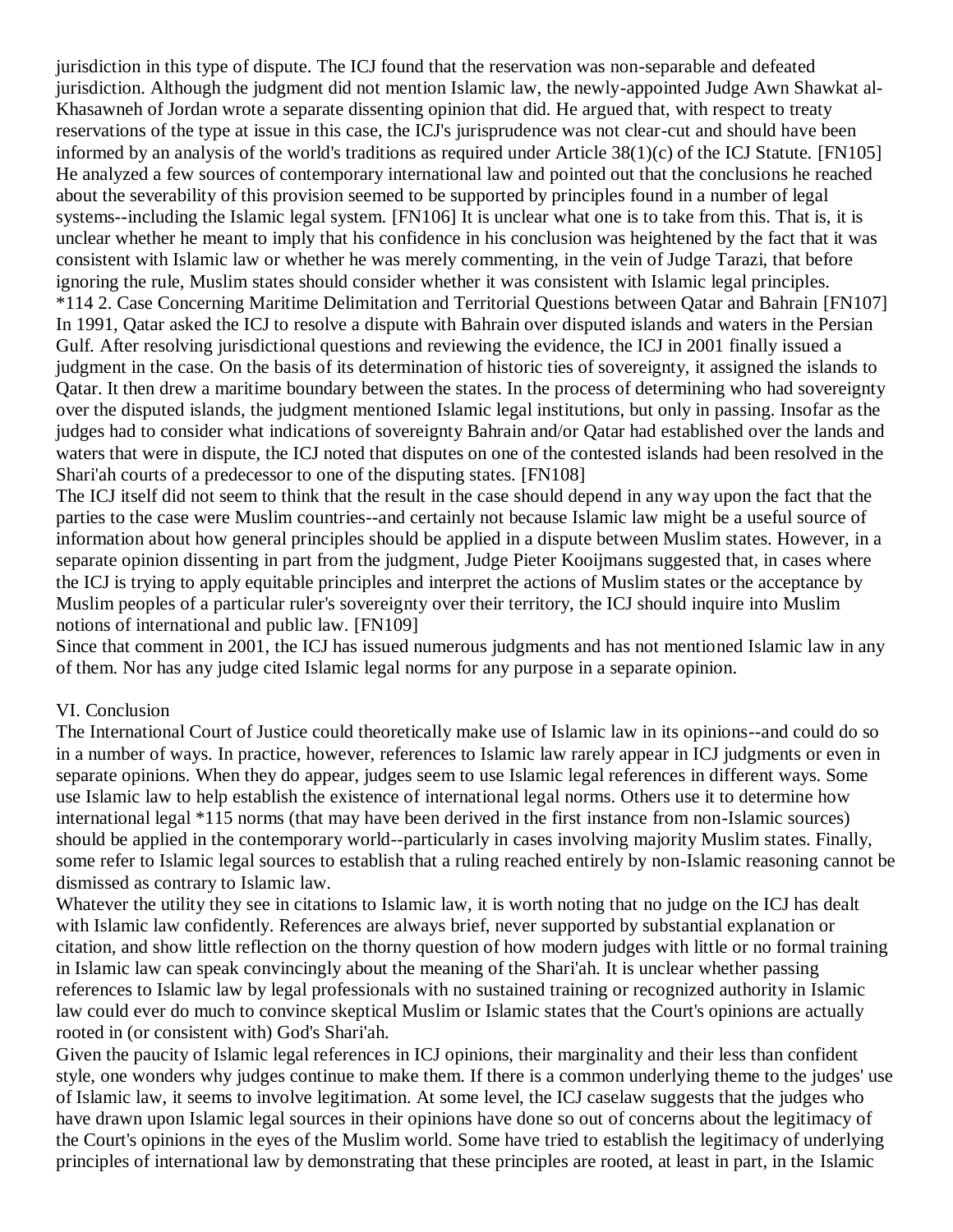tradition. Alternatively, others have tried to establish that the rule can be applied in conflicts involving Muslim states in a manner that respects the Islamic culture and legal assumptions of a Muslim people. Finally, others have tried to establish that, even if the principles or rulings of international law that apply in a case were derived without reference to Islamic law, they can be shown to be consistent with the principles of Islamic law, with the result that Muslim or Islamic states cannot disobey an ICJ judgment on the grounds that it is inconsistent with Islamic law.

Past performance is no guarantee of future results. One might ask whether the Court will start to cite Islamic law more often, in a more consistent fashion and in a more confident and compelling way. It is quite possible that it will. One reason is that there may be increased incentive for the Court to do so. Judges may feel increasing pressure to legitimize the judgments of the Court in Islamic terms. The only ICJ case in which a majority of the ICJ decided to refer to Islamic law in an official judgment (albeit in passing) was United States Diplomatic and Consular Staff in Tehran. In that case, the ICJ had ruled against a self-styled \*116 Islamic state, which had implicitly challenged the legitimacy of the ICJ itself. [\[FN110\]](http://web2.westlaw.com/result/documenttext.aspx?clvl=RCC&rltdb=CLID_DB27399224&effdate=1%2f1%2f0001+12%3a00%3a00+AM&db=JLR%2cAMJUR%2cABAJ%2cALR%2cTP-ALL%2cFEDRLAW&service=Search&sskey=CLID_SSSA27399224&fmqv=s&rlti=1&sv=Split&cnm=Search_5&fn=_top&rs=WLW8.04&cxt=DC&method=TNC&origin=Search&query=%22ISLAMIC+LAW%22++%26++%22INTERNATIONAL+HUMAN+RIGHTS%22&mt=LawSchoolPractitioner&eq=Welcome%2fLawSchoolPractitioner&vr=2.0&rlt=CLID_QRYRLT33399224&n=34&rp=%2fWelcome%2fLawSchoolPractitioner%2fdefault.wl&cnt=DOC&cfid=1&scxt=WL&ssrc=0&ss=CNT#FN;F110#FN;F110) The reference seems to be a response to an ideological challenge framed in Islamic terms and to the distinct possibility of non-compliance by the state against whom the judgment ran. It is increasingly likely that the ICJ will face challenges and potential noncompliance of this sort in the future. In the modern world, ever more states are declaring themselves to be "Islamic" and requiring that their governments act in accordance with Shari'ah norms. [\[FN111\]](http://web2.westlaw.com/result/documenttext.aspx?clvl=RCC&rltdb=CLID_DB27399224&effdate=1%2f1%2f0001+12%3a00%3a00+AM&db=JLR%2cAMJUR%2cABAJ%2cALR%2cTP-ALL%2cFEDRLAW&service=Search&sskey=CLID_SSSA27399224&fmqv=s&rlti=1&sv=Split&cnm=Search_5&fn=_top&rs=WLW8.04&cxt=DC&method=TNC&origin=Search&query=%22ISLAMIC+LAW%22++%26++%22INTERNATIONAL+HUMAN+RIGHTS%22&mt=LawSchoolPractitioner&eq=Welcome%2fLawSchoolPractitioner&vr=2.0&rlt=CLID_QRYRLT33399224&n=34&rp=%2fWelcome%2fLawSchoolPractitioner%2fdefault.wl&cnt=DOC&cfid=1&scxt=WL&ssrc=0&ss=CNT#FN;F111#FN;F111) Judges on the ICJ are thus increasingly likely to want to refer to Islamic law to legitimize their decisions--so long as they can do so convincingly and the costs are not too high.

Notwithstanding the likely desire of ICJ judges to harness Islamic law in the service of legitimizing the Court's judgments, one might ask whether they will be able successfully to do this. Recent academic commentary, at least in the US, has suggested that attempts to reconcile modern concepts of international law as applied by the ICJ and Islamic concepts of international law are doomed to fail. [\[FN112\]](http://web2.westlaw.com/result/documenttext.aspx?clvl=RCC&rltdb=CLID_DB27399224&effdate=1%2f1%2f0001+12%3a00%3a00+AM&db=JLR%2cAMJUR%2cABAJ%2cALR%2cTP-ALL%2cFEDRLAW&service=Search&sskey=CLID_SSSA27399224&fmqv=s&rlti=1&sv=Split&cnm=Search_5&fn=_top&rs=WLW8.04&cxt=DC&method=TNC&origin=Search&query=%22ISLAMIC+LAW%22++%26++%22INTERNATIONAL+HUMAN+RIGHTS%22&mt=LawSchoolPractitioner&eq=Welcome%2fLawSchoolPractitioner&vr=2.0&rlt=CLID_QRYRLT33399224&n=34&rp=%2fWelcome%2fLawSchoolPractitioner%2fdefault.wl&cnt=DOC&cfid=1&scxt=WL&ssrc=0&ss=CNT#FN;F112#FN;F112) This recent commentary arose in response to the work of international legal scholars such as Majid Khadduri, who argued that classical Islamic views of international law are consistent with modern views of international law as expounded in institutions such as the ICJ. [\[FN113\]](http://web2.westlaw.com/result/documenttext.aspx?clvl=RCC&rltdb=CLID_DB27399224&effdate=1%2f1%2f0001+12%3a00%3a00+AM&db=JLR%2cAMJUR%2cABAJ%2cALR%2cTP-ALL%2cFEDRLAW&service=Search&sskey=CLID_SSSA27399224&fmqv=s&rlti=1&sv=Split&cnm=Search_5&fn=_top&rs=WLW8.04&cxt=DC&method=TNC&origin=Search&query=%22ISLAMIC+LAW%22++%26++%22INTERNATIONAL+HUMAN+RIGHTS%22&mt=LawSchoolPractitioner&eq=Welcome%2fLawSchoolPractitioner&vr=2.0&rlt=CLID_QRYRLT33399224&n=34&rp=%2fWelcome%2fLawSchoolPractitioner%2fdefault.wl&cnt=DOC&cfid=1&scxt=WL&ssrc=0&ss=CNT#FN;F113#FN;F113) In response, commentators have repeatedly challenged what they consider to be Khadduri's apologetic reading of the classical tradition. They suggest that international legal decision-making cannot integrate classical Islamic legal norms into its jurisprudence without seriously disrupting the linear evolution or internal coherence of international law. [\[FN114\]](http://web2.westlaw.com/result/documenttext.aspx?clvl=RCC&rltdb=CLID_DB27399224&effdate=1%2f1%2f0001+12%3a00%3a00+AM&db=JLR%2cAMJUR%2cABAJ%2cALR%2cTP-ALL%2cFEDRLAW&service=Search&sskey=CLID_SSSA27399224&fmqv=s&rlti=1&sv=Split&cnm=Search_5&fn=_top&rs=WLW8.04&cxt=DC&method=TNC&origin=Search&query=%22ISLAMIC+LAW%22++%26++%22INTERNATIONAL+HUMAN+RIGHTS%22&mt=LawSchoolPractitioner&eq=Welcome%2fLawSchoolPractitioner&vr=2.0&rlt=CLID_QRYRLT33399224&n=34&rp=%2fWelcome%2fLawSchoolPractitioner%2fdefault.wl&cnt=DOC&cfid=1&scxt=WL&ssrc=0&ss=CNT#FN;F114#FN;F114)

It is not clear that either Khadduri or his critics are asking the questions necessary if we are to opine convincingly as to whether the ICJ can come up with a theory that will convince Muslims today that Islamic legal norms are consistent with contemporary international law as applied in the ICJ. Most important, it is far from clear that the average Muslim's understanding of Islamic law depends entirely upon classical views--or even that most Muslims believe \*117 the legitimacy of an Islamic legal interpretation depends upon its consistency with classical Islamic legal norms. An ICJ wishing to legitimize its jurisprudence in Islamic terms may not need to demonstrate that the legal principles it applied (or the decisions it reached) are consistent with classical Islamic legal norms--the norms that Khadduri and his critics discuss. [\[FN115\]](http://web2.westlaw.com/result/documenttext.aspx?clvl=RCC&rltdb=CLID_DB27399224&effdate=1%2f1%2f0001+12%3a00%3a00+AM&db=JLR%2cAMJUR%2cABAJ%2cALR%2cTP-ALL%2cFEDRLAW&service=Search&sskey=CLID_SSSA27399224&fmqv=s&rlti=1&sv=Split&cnm=Search_5&fn=_top&rs=WLW8.04&cxt=DC&method=TNC&origin=Search&query=%22ISLAMIC+LAW%22++%26++%22INTERNATIONAL+HUMAN+RIGHTS%22&mt=LawSchoolPractitioner&eq=Welcome%2fLawSchoolPractitioner&vr=2.0&rlt=CLID_QRYRLT33399224&n=34&rp=%2fWelcome%2fLawSchoolPractitioner%2fdefault.wl&cnt=DOC&cfid=1&scxt=WL&ssrc=0&ss=CNT#FN;F115#FN;F115) Nor, to address a concern of David Westbrook, is it clear that Muslims believe that modern judges trained in "secular" law schools cannot legitimately develop binding interpretations of Islamic law. [\[FN116\]](http://web2.westlaw.com/result/documenttext.aspx?clvl=RCC&rltdb=CLID_DB27399224&effdate=1%2f1%2f0001+12%3a00%3a00+AM&db=JLR%2cAMJUR%2cABAJ%2cALR%2cTP-ALL%2cFEDRLAW&service=Search&sskey=CLID_SSSA27399224&fmqv=s&rlti=1&sv=Split&cnm=Search_5&fn=_top&rs=WLW8.04&cxt=DC&method=TNC&origin=Search&query=%22ISLAMIC+LAW%22++%26++%22INTERNATIONAL+HUMAN+RIGHTS%22&mt=LawSchoolPractitioner&eq=Welcome%2fLawSchoolPractitioner&vr=2.0&rlt=CLID_QRYRLT33399224&n=34&rp=%2fWelcome%2fLawSchoolPractitioner%2fdefault.wl&cnt=DOC&cfid=1&scxt=WL&ssrc=0&ss=CNT#FN;F116#FN;F116)

With this in mind, it is important to point out that new types of thinkers in the Islamic world, many trained in Western-style legal institutions, are today using non-traditional methods of interpretation to develop influential new interpretations of Islamic law. Some judges have argued that Islamic law, properly understood, is consistent with many contemporary international legal principles--and particularly with internationally recognized human rights principles. This development is seen most clearly in recent opinions from constitutional courts interpreting constitutional amendments that require national law to conform to Islamic legal principles.

In most Muslim states today, the national legal system evolved from colonial era legal systems based on European models, and judges are trained to operate in what is, for all practical purposes, a civil or common law legal system. In an increasing number of these countries, however, constitutions have been amended to require that state law henceforth conform to Islamic values. [\[FN117\]](http://web2.westlaw.com/result/documenttext.aspx?clvl=RCC&rltdb=CLID_DB27399224&effdate=1%2f1%2f0001+12%3a00%3a00+AM&db=JLR%2cAMJUR%2cABAJ%2cALR%2cTP-ALL%2cFEDRLAW&service=Search&sskey=CLID_SSSA27399224&fmqv=s&rlti=1&sv=Split&cnm=Search_5&fn=_top&rs=WLW8.04&cxt=DC&method=TNC&origin=Search&query=%22ISLAMIC+LAW%22++%26++%22INTERNATIONAL+HUMAN+RIGHTS%22&mt=LawSchoolPractitioner&eq=Welcome%2fLawSchoolPractitioner&vr=2.0&rlt=CLID_QRYRLT33399224&n=34&rp=%2fWelcome%2fLawSchoolPractitioner%2fdefault.wl&cnt=DOC&cfid=1&scxt=WL&ssrc=0&ss=CNT#FN;F117#FN;F117) Constitutional courts in these nations have struggled to develop a method of interpreting Islamic law that the majority of people will accept as legitimate but that will not lead to interpretations that destabilize the legal system or threaten its protection of human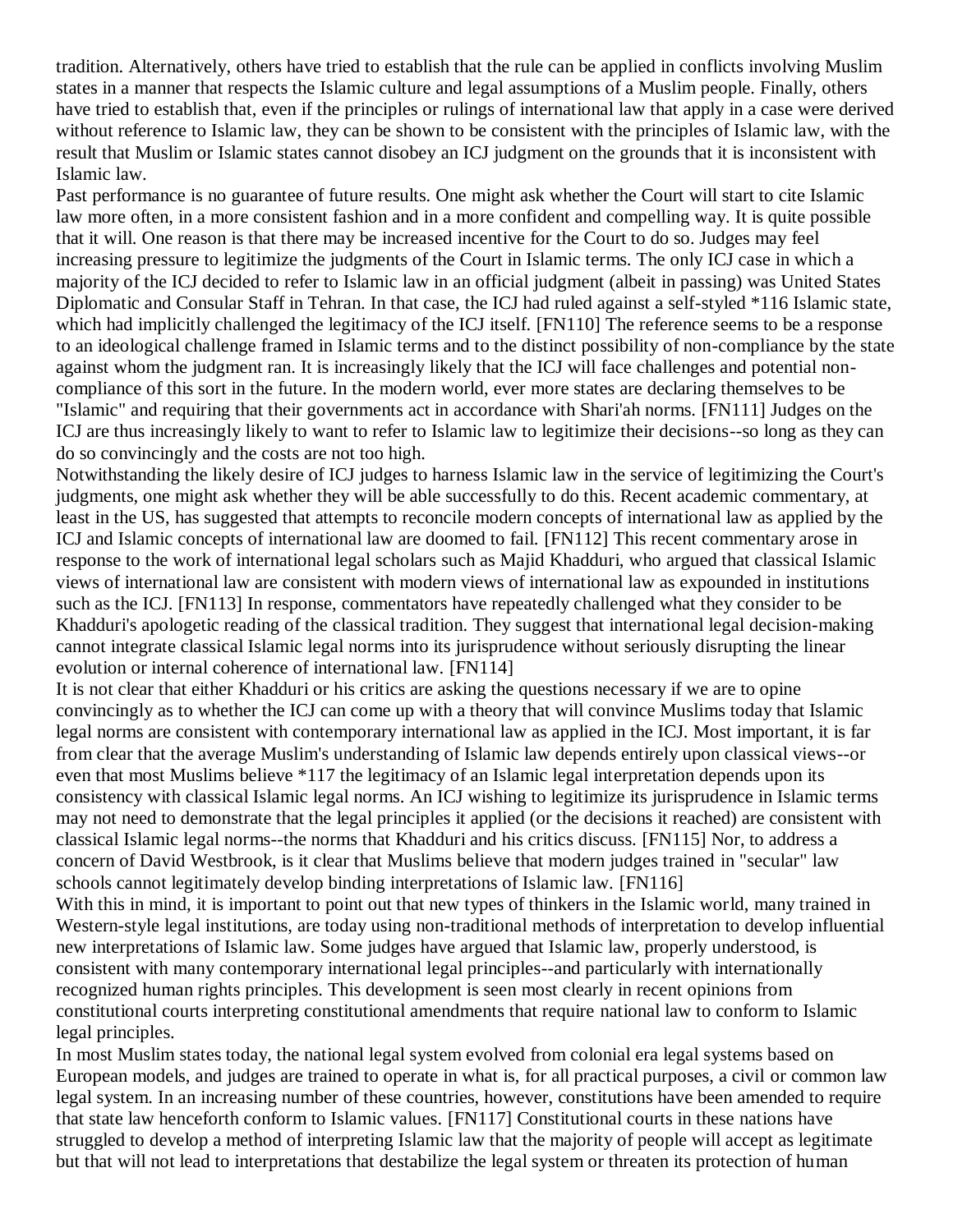rights. In a number of these nations, the courts have worked hard to meet this challenge. They have developed novel, modernist approaches to Islamic legal interpretation that manage to justify contemporary "European" laws and international legal principles in Islamic terms, and their opinions are apparently acceptable to both the courts and the public at large. Studies of constitutional Islamization in Egypt provide one example of this process. [\[FN118\]](http://web2.westlaw.com/result/documenttext.aspx?clvl=RCC&rltdb=CLID_DB27399224&effdate=1%2f1%2f0001+12%3a00%3a00+AM&db=JLR%2cAMJUR%2cABAJ%2cALR%2cTP-ALL%2cFEDRLAW&service=Search&sskey=CLID_SSSA27399224&fmqv=s&rlti=1&sv=Split&cnm=Search_5&fn=_top&rs=WLW8.04&cxt=DC&method=TNC&origin=Search&query=%22ISLAMIC+LAW%22++%26++%22INTERNATIONAL+HUMAN+RIGHTS%22&mt=LawSchoolPractitioner&eq=Welcome%2fLawSchoolPractitioner&vr=2.0&rlt=CLID_QRYRLT33399224&n=34&rp=%2fWelcome%2fLawSchoolPractitioner%2fdefault.wl&cnt=DOC&cfid=1&scxt=WL&ssrc=0&ss=CNT#FN;F118#FN;F118) Martin Lau's studies of the role of Islamic law in Pakistani \*118 constitutional law suggest a more equivocal one. [\[FN119\]](http://web2.westlaw.com/result/documenttext.aspx?clvl=RCC&rltdb=CLID_DB27399224&effdate=1%2f1%2f0001+12%3a00%3a00+AM&db=JLR%2cAMJUR%2cABAJ%2cALR%2cTP-ALL%2cFEDRLAW&service=Search&sskey=CLID_SSSA27399224&fmqv=s&rlti=1&sv=Split&cnm=Search_5&fn=_top&rs=WLW8.04&cxt=DC&method=TNC&origin=Search&query=%22ISLAMIC+LAW%22++%26++%22INTERNATIONAL+HUMAN+RIGHTS%22&mt=LawSchoolPractitioner&eq=Welcome%2fLawSchoolPractitioner&vr=2.0&rlt=CLID_QRYRLT33399224&n=34&rp=%2fWelcome%2fLawSchoolPractitioner%2fdefault.wl&cnt=DOC&cfid=1&scxt=WL&ssrc=0&ss=CNT#FN;F119#FN;F119) In any case, the experience of judges on constitutional courts trying to reconcile legal systems based on European models with Islamic legal principles might provide useful lessons for judges on the ICJ.

In conclusion, the ICJ clearly can cite Islamic law. To date, it has rarely done so, and it is hard to characterize the references to date as well-informed or particularly compelling in demonstrating either that Islamic legal norms helped give rise to international legal norms or even that Islamic legal norms are consistent with international legal norms. The question is whether the time is ripe for the ICJ to engage more regularly and more deeply with the Islamic legal tradition. The Court is likely to feel more pressure in the future to integrate references into Islamic law into legal opinions. Fortunately, judges in constitutional courts around the Muslim world are developing modes of Islamic legal reasoning to which the ICJ might look in the future as it tries to do this effectively.

[\[FNa1\].](http://web2.westlaw.com/result/documenttext.aspx?clvl=RCC&rltdb=CLID_DB27399224&effdate=1%2f1%2f0001+12%3a00%3a00+AM&db=JLR%2cAMJUR%2cABAJ%2cALR%2cTP-ALL%2cFEDRLAW&service=Search&sskey=CLID_SSSA27399224&fmqv=s&rlti=1&sv=Split&cnm=Search_5&fn=_top&rs=WLW8.04&cxt=DC&method=TNC&origin=Search&query=%22ISLAMIC+LAW%22++%26++%22INTERNATIONAL+HUMAN+RIGHTS%22&mt=LawSchoolPractitioner&eq=Welcome%2fLawSchoolPractitioner&vr=2.0&rlt=CLID_QRYRLT33399224&n=34&rp=%2fWelcome%2fLawSchoolPractitioner%2fdefault.wl&cnt=DOC&cfid=1&scxt=WL&ssrc=0&ss=CNT#FN;Ba1#FN;Ba1) JD, Columbia Law School 1998, PhD (Religion), Columbia University 2001, Assistant Professor, University of Washington School of Law, Carnegie Scholar 2006. Dr. Lombardi wishes to dedicate this Article to Greta Austin and to thank the following people and institutions: Lori Damrosch for suggesting this subject in the first place, Yong-Sung Jonathan Kang and Greta Austin for invaluable comments, Lael Harrison for research assistance, and the editorial staff of the Chicago Journal of International Law for their thoughtful work on this Article.

This Article was made possible, in part, by a grant from Carnegie Corporation of New York. The statements made and views expressed are solely the responsibility of the author.

[\[FN1\].](http://web2.westlaw.com/result/documenttext.aspx?clvl=RCC&rltdb=CLID_DB27399224&effdate=1%2f1%2f0001+12%3a00%3a00+AM&db=JLR%2cAMJUR%2cABAJ%2cALR%2cTP-ALL%2cFEDRLAW&service=Search&sskey=CLID_SSSA27399224&fmqv=s&rlti=1&sv=Split&cnm=Search_5&fn=_top&rs=WLW8.04&cxt=DC&method=TNC&origin=Search&query=%22ISLAMIC+LAW%22++%26++%22INTERNATIONAL+HUMAN+RIGHTS%22&mt=LawSchoolPractitioner&eq=Welcome%2fLawSchoolPractitioner&vr=2.0&rlt=CLID_QRYRLT33399224&n=34&rp=%2fWelcome%2fLawSchoolPractitioner%2fdefault.wl&cnt=DOC&cfid=1&scxt=WL&ssrc=0&ss=CNT#FN;B1#FN;B1) In discussing Islamic legal norms, one always runs into problems of terminology. The classical Islamic tradition distinguished between the rules God had laid down (in their totality, the Shari'ah), those rules as understood by qualified Islamic jurists (fiqh), and state laws that were legitimate under Islam because they were deemed consistent with the Shari'ah (siyasa shar'iyya). For a discussion of this issue, see Clark B. Lombardi, State Law as Islamic Law in Modern Egypt: The Incorporation of the Shari'a into Egyptian Constitutional Law 47-58 (Brill 2006). Fortunately, I think these issues can be avoided in this Article. I will use the term "Islamic law" to refer to any legal norm that a jurist cites because he believes it to be part of the Islamic legal tradition. It includes at least norms of fiqh and norms imposed by (or respected by) a Muslim state because the state considers them to be siyasa shar'iyya.

[\[FN2\].](http://web2.westlaw.com/result/documenttext.aspx?clvl=RCC&rltdb=CLID_DB27399224&effdate=1%2f1%2f0001+12%3a00%3a00+AM&db=JLR%2cAMJUR%2cABAJ%2cALR%2cTP-ALL%2cFEDRLAW&service=Search&sskey=CLID_SSSA27399224&fmqv=s&rlti=1&sv=Split&cnm=Search_5&fn=_top&rs=WLW8.04&cxt=DC&method=TNC&origin=Search&query=%22ISLAMIC+LAW%22++%26++%22INTERNATIONAL+HUMAN+RIGHTS%22&mt=LawSchoolPractitioner&eq=Welcome%2fLawSchoolPractitioner&vr=2.0&rlt=CLID_QRYRLT33399224&n=34&rp=%2fWelcome%2fLawSchoolPractitioner%2fdefault.wl&cnt=DOC&cfid=1&scxt=WL&ssrc=0&ss=CNT#FN;B2#FN;B2) Consider Lori Fisler Damrosch, The ["American" and the "International" in the American Journal of](http://web2.westlaw.com/find/default.wl?rp=%2ffind%2fdefault.wl&vc=0&DB=3263&SerialNum=0312317977&FindType=Y&ReferencePositionType=S&ReferencePosition=9&AP=&fn=_top&rs=WLW8.04&mt=LawSchoolPractitioner&vr=2.0&sv=Split)  [International Law, 100 Am J Intl L 2, 9-10 \(2006\)](http://web2.westlaw.com/find/default.wl?rp=%2ffind%2fdefault.wl&vc=0&DB=3263&SerialNum=0312317977&FindType=Y&ReferencePositionType=S&ReferencePosition=9&AP=&fn=_top&rs=WLW8.04&mt=LawSchoolPractitioner&vr=2.0&sv=Split) ("Islamic influence on international law has received less attention than it undoubtedly deserves.").

[\[FN3\].](http://web2.westlaw.com/result/documenttext.aspx?clvl=RCC&rltdb=CLID_DB27399224&effdate=1%2f1%2f0001+12%3a00%3a00+AM&db=JLR%2cAMJUR%2cABAJ%2cALR%2cTP-ALL%2cFEDRLAW&service=Search&sskey=CLID_SSSA27399224&fmqv=s&rlti=1&sv=Split&cnm=Search_5&fn=_top&rs=WLW8.04&cxt=DC&method=TNC&origin=Search&query=%22ISLAMIC+LAW%22++%26++%22INTERNATIONAL+HUMAN+RIGHTS%22&mt=LawSchoolPractitioner&eq=Welcome%2fLawSchoolPractitioner&vr=2.0&rlt=CLID_QRYRLT33399224&n=34&rp=%2fWelcome%2fLawSchoolPractitioner%2fdefault.wl&cnt=DOC&cfid=1&scxt=WL&ssrc=0&ss=CNT#FN;B3#FN;B3) It would have been easy to assume that the Court was not citing Islamic law. In the previous years, a number of articles had been written in US law reviews arguing that Islamic notions of international law to date were fundamentally incompatible with the basic premises of the Western international legal tradition. See generally Christopher A. Ford, [Siyar-ization and Its Discontents: International Law and Islam's Constitutional](http://web2.westlaw.com/find/default.wl?rp=%2ffind%2fdefault.wl&vc=0&DB=1480&SerialNum=0106273524&FindType=Y&AP=&fn=_top&rs=WLW8.04&mt=LawSchoolPractitioner&vr=2.0&sv=Split)  [Crisis, 30 Tex Intl L J 499 \(1995\);](http://web2.westlaw.com/find/default.wl?rp=%2ffind%2fdefault.wl&vc=0&DB=1480&SerialNum=0106273524&FindType=Y&AP=&fn=_top&rs=WLW8.04&mt=LawSchoolPractitioner&vr=2.0&sv=Split) David A. Westbrook, [Islamic International Law and Public International](http://web2.westlaw.com/find/default.wl?rp=%2ffind%2fdefault.wl&vc=0&DB=1275&SerialNum=0104438282&FindType=Y&AP=&fn=_top&rs=WLW8.04&mt=LawSchoolPractitioner&vr=2.0&sv=Split)  [Law: Separate Expressions of World Order, 33 Va J Intl L 819 \(1993\).](http://web2.westlaw.com/find/default.wl?rp=%2ffind%2fdefault.wl&vc=0&DB=1275&SerialNum=0104438282&FindType=Y&AP=&fn=_top&rs=WLW8.04&mt=LawSchoolPractitioner&vr=2.0&sv=Split)

[\[FN4\].](http://web2.westlaw.com/result/documenttext.aspx?clvl=RCC&rltdb=CLID_DB27399224&effdate=1%2f1%2f0001+12%3a00%3a00+AM&db=JLR%2cAMJUR%2cABAJ%2cALR%2cTP-ALL%2cFEDRLAW&service=Search&sskey=CLID_SSSA27399224&fmqv=s&rlti=1&sv=Split&cnm=Search_5&fn=_top&rs=WLW8.04&cxt=DC&method=TNC&origin=Search&query=%22ISLAMIC+LAW%22++%26++%22INTERNATIONAL+HUMAN+RIGHTS%22&mt=LawSchoolPractitioner&eq=Welcome%2fLawSchoolPractitioner&vr=2.0&rlt=CLID_QRYRLT33399224&n=34&rp=%2fWelcome%2fLawSchoolPractitioner%2fdefault.wl&cnt=DOC&cfid=1&scxt=WL&ssrc=0&ss=CNT#FN;B4#FN;B4) A few years after Professor Damrosch's question, Antony Anghie published an article in which he commented in passing that, based on his impressionistic reading of ICJ cases, the judges of the ICJ had largely ignored non-Western legal traditions. Antony Anghie, [Finding the Peripheries: Sovereignty and Colonialism in](http://web2.westlaw.com/find/default.wl?rp=%2ffind%2fdefault.wl&vc=0&DB=1153&SerialNum=0110677000&FindType=Y&ReferencePositionType=S&ReferencePosition=76&AP=&fn=_top&rs=WLW8.04&mt=LawSchoolPractitioner&vr=2.0&sv=Split)  [Nineteenth-Century International Law, 40 Harv Intl L J 1, 76 \(1999\)](http://web2.westlaw.com/find/default.wl?rp=%2ffind%2fdefault.wl&vc=0&DB=1153&SerialNum=0110677000&FindType=Y&ReferencePositionType=S&ReferencePosition=76&AP=&fn=_top&rs=WLW8.04&mt=LawSchoolPractitioner&vr=2.0&sv=Split) ("[T]he International Court of Justice may theoretically draw upon 'the general principles of law recognized by civilized nations,' where 'civilized' must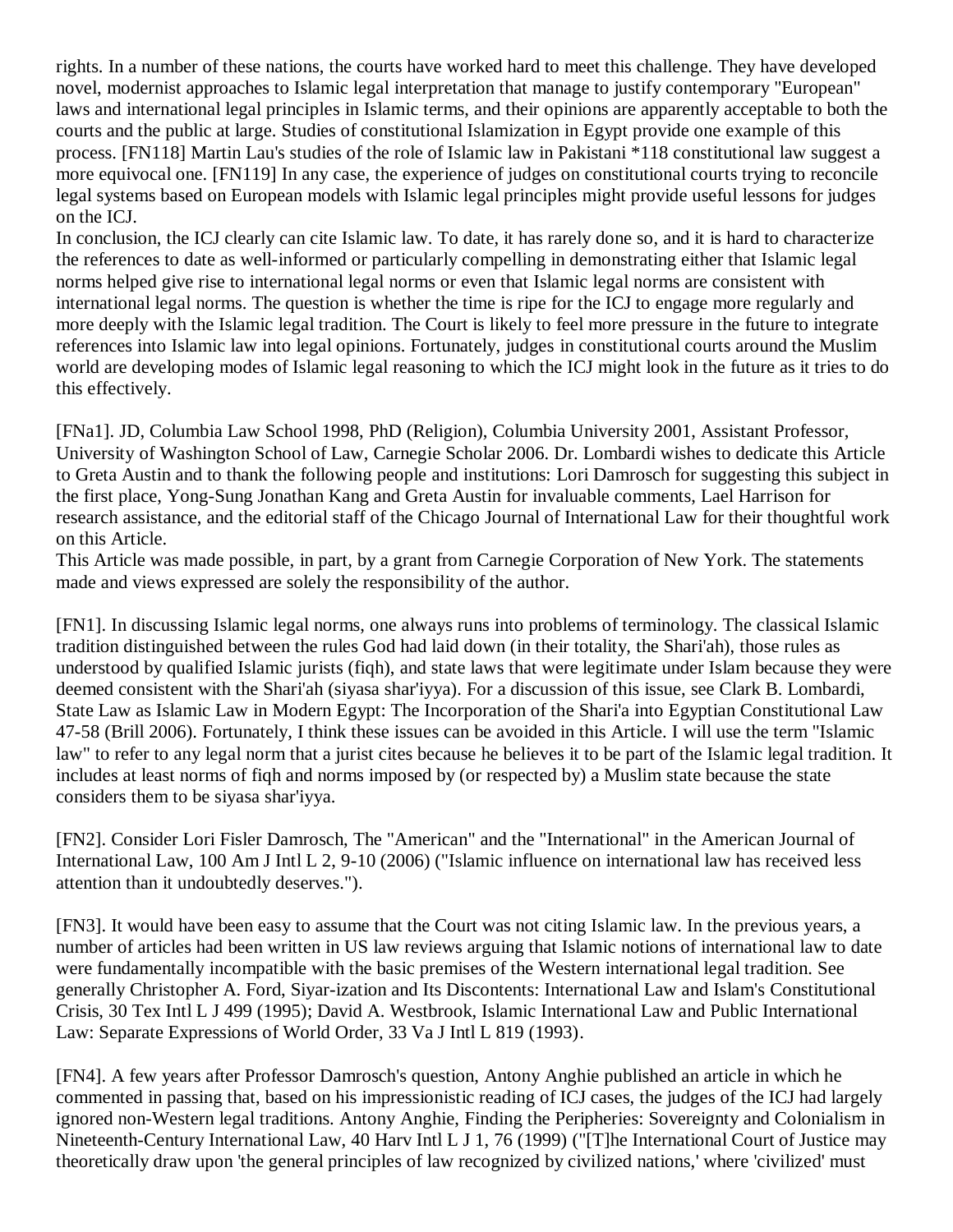now be understood to mean all nations. But an examination of the recent jurisprudence of the Court suggests that little effort has been made to draw upon the legal traditions and systems of non-Western peoples in the administration of international justice. International law remains emphatically European in this respect, regardless of its supposed receptivity to other legal thinking.") (citation omitted).

[\[FN5\].](http://web2.westlaw.com/result/documenttext.aspx?clvl=RCC&rltdb=CLID_DB27399224&effdate=1%2f1%2f0001+12%3a00%3a00+AM&db=JLR%2cAMJUR%2cABAJ%2cALR%2cTP-ALL%2cFEDRLAW&service=Search&sskey=CLID_SSSA27399224&fmqv=s&rlti=1&sv=Split&cnm=Search_5&fn=_top&rs=WLW8.04&cxt=DC&method=TNC&origin=Search&query=%22ISLAMIC+LAW%22++%26++%22INTERNATIONAL+HUMAN+RIGHTS%22&mt=LawSchoolPractitioner&eq=Welcome%2fLawSchoolPractitioner&vr=2.0&rlt=CLID_QRYRLT33399224&n=34&rp=%2fWelcome%2fLawSchoolPractitioner%2fdefault.wl&cnt=DOC&cfid=1&scxt=WL&ssrc=0&ss=CNT#FN;B5#FN;B5) Anghie's article, for example, did not count the number of ICJ judgments or separate opinions in which Islamic law was mentioned or analyze how Islamic law was being used.

[\[FN6\].](http://web2.westlaw.com/result/documenttext.aspx?clvl=RCC&rltdb=CLID_DB27399224&effdate=1%2f1%2f0001+12%3a00%3a00+AM&db=JLR%2cAMJUR%2cABAJ%2cALR%2cTP-ALL%2cFEDRLAW&service=Search&sskey=CLID_SSSA27399224&fmqv=s&rlti=1&sv=Split&cnm=Search_5&fn=_top&rs=WLW8.04&cxt=DC&method=TNC&origin=Search&query=%22ISLAMIC+LAW%22++%26++%22INTERNATIONAL+HUMAN+RIGHTS%22&mt=LawSchoolPractitioner&eq=Welcome%2fLawSchoolPractitioner&vr=2.0&rlt=CLID_QRYRLT33399224&n=34&rp=%2fWelcome%2fLawSchoolPractitioner%2fdefault.wl&cnt=DOC&cfid=1&scxt=WL&ssrc=0&ss=CNT#FN;B6#FN;B6) See Clark B. Lombardi and Nathan J. Brown, Do [Constitutions Requiring Adherence to Shari'a Threaten](http://web2.westlaw.com/find/default.wl?rp=%2ffind%2fdefault.wl&vc=0&DB=115964&SerialNum=0307793580&FindType=Y&ReferencePositionType=S&ReferencePosition=381&AP=&fn=_top&rs=WLW8.04&mt=LawSchoolPractitioner&vr=2.0&sv=Split)  [Human Rights? How Egypt's Constitutional Court Reconciles Islamic Law with the Liberal Rule of Law, 21](http://web2.westlaw.com/find/default.wl?rp=%2ffind%2fdefault.wl&vc=0&DB=115964&SerialNum=0307793580&FindType=Y&ReferencePositionType=S&ReferencePosition=381&AP=&fn=_top&rs=WLW8.04&mt=LawSchoolPractitioner&vr=2.0&sv=Split)  [Am U Intl L Rev 379, 381-83 \(2006\).](http://web2.westlaw.com/find/default.wl?rp=%2ffind%2fdefault.wl&vc=0&DB=115964&SerialNum=0307793580&FindType=Y&ReferencePositionType=S&ReferencePosition=381&AP=&fn=_top&rs=WLW8.04&mt=LawSchoolPractitioner&vr=2.0&sv=Split)

[\[FN7\].](http://web2.westlaw.com/result/documenttext.aspx?clvl=RCC&rltdb=CLID_DB27399224&effdate=1%2f1%2f0001+12%3a00%3a00+AM&db=JLR%2cAMJUR%2cABAJ%2cALR%2cTP-ALL%2cFEDRLAW&service=Search&sskey=CLID_SSSA27399224&fmqv=s&rlti=1&sv=Split&cnm=Search_5&fn=_top&rs=WLW8.04&cxt=DC&method=TNC&origin=Search&query=%22ISLAMIC+LAW%22++%26++%22INTERNATIONAL+HUMAN+RIGHTS%22&mt=LawSchoolPractitioner&eq=Welcome%2fLawSchoolPractitioner&vr=2.0&rlt=CLID_QRYRLT33399224&n=34&rp=%2fWelcome%2fLawSchoolPractitioner%2fdefault.wl&cnt=DOC&cfid=1&scxt=WL&ssrc=0&ss=CNT#FN;B7#FN;B7) See id.

[\[FN8\].](http://web2.westlaw.com/result/documenttext.aspx?clvl=RCC&rltdb=CLID_DB27399224&effdate=1%2f1%2f0001+12%3a00%3a00+AM&db=JLR%2cAMJUR%2cABAJ%2cALR%2cTP-ALL%2cFEDRLAW&service=Search&sskey=CLID_SSSA27399224&fmqv=s&rlti=1&sv=Split&cnm=Search_5&fn=_top&rs=WLW8.04&cxt=DC&method=TNC&origin=Search&query=%22ISLAMIC+LAW%22++%26++%22INTERNATIONAL+HUMAN+RIGHTS%22&mt=LawSchoolPractitioner&eq=Welcome%2fLawSchoolPractitioner&vr=2.0&rlt=CLID_QRYRLT33399224&n=34&rp=%2fWelcome%2fLawSchoolPractitioner%2fdefault.wl&cnt=DOC&cfid=1&scxt=WL&ssrc=0&ss=CNT#FN;B8#FN;B8) Thomas M. Franck, Fairness in International Law and Institutions 318 (Clarendon 1995). But see Malcolm N. Shaw, The International Court of Justice: A Practical Perspective, 46 Intl & Comp L O 831, 849-50 (1997) (citing Franck).

[\[FN9\].](http://web2.westlaw.com/result/documenttext.aspx?clvl=RCC&rltdb=CLID_DB27399224&effdate=1%2f1%2f0001+12%3a00%3a00+AM&db=JLR%2cAMJUR%2cABAJ%2cALR%2cTP-ALL%2cFEDRLAW&service=Search&sskey=CLID_SSSA27399224&fmqv=s&rlti=1&sv=Split&cnm=Search_5&fn=_top&rs=WLW8.04&cxt=DC&method=TNC&origin=Search&query=%22ISLAMIC+LAW%22++%26++%22INTERNATIONAL+HUMAN+RIGHTS%22&mt=LawSchoolPractitioner&eq=Welcome%2fLawSchoolPractitioner&vr=2.0&rlt=CLID_QRYRLT33399224&n=34&rp=%2fWelcome%2fLawSchoolPractitioner%2fdefault.wl&cnt=DOC&cfid=1&scxt=WL&ssrc=0&ss=CNT#FN;B9#FN;B9) Other tribunals include the Permanent Court of Arbitration and other arbitral tribunals, the International Tribunal for the Law of the Sea, and the newly formed International Criminal Court.

[\[FN10\].](http://web2.westlaw.com/result/documenttext.aspx?clvl=RCC&rltdb=CLID_DB27399224&effdate=1%2f1%2f0001+12%3a00%3a00+AM&db=JLR%2cAMJUR%2cABAJ%2cALR%2cTP-ALL%2cFEDRLAW&service=Search&sskey=CLID_SSSA27399224&fmqv=s&rlti=1&sv=Split&cnm=Search_5&fn=_top&rs=WLW8.04&cxt=DC&method=TNC&origin=Search&query=%22ISLAMIC+LAW%22++%26++%22INTERNATIONAL+HUMAN+RIGHTS%22&mt=LawSchoolPractitioner&eq=Welcome%2fLawSchoolPractitioner&vr=2.0&rlt=CLID_QRYRLT33399224&n=34&rp=%2fWelcome%2fLawSchoolPractitioner%2fdefault.wl&cnt=DOC&cfid=1&scxt=WL&ssrc=0&ss=CNT#FN;B10#FN;B10) Consider Shaw, 46 Intl & Comp L Q at 843-44 (cited in note 8) (discussing the great practical impact of ICJ decisions). For the formal rules limiting the precedential value of the ICJ's opinions, see the Statute of the International Court of Justice (1945), arts 38, 59, 60, 59 Stat 1055, available online at <http://www.icjcij.org/documents/index.php?p1=4&p2=2&p3=0> (visited Apr 21, 2007).

[\[FN11\].](http://web2.westlaw.com/result/documenttext.aspx?clvl=RCC&rltdb=CLID_DB27399224&effdate=1%2f1%2f0001+12%3a00%3a00+AM&db=JLR%2cAMJUR%2cABAJ%2cALR%2cTP-ALL%2cFEDRLAW&service=Search&sskey=CLID_SSSA27399224&fmqv=s&rlti=1&sv=Split&cnm=Search_5&fn=_top&rs=WLW8.04&cxt=DC&method=TNC&origin=Search&query=%22ISLAMIC+LAW%22++%26++%22INTERNATIONAL+HUMAN+RIGHTS%22&mt=LawSchoolPractitioner&eq=Welcome%2fLawSchoolPractitioner&vr=2.0&rlt=CLID_QRYRLT33399224&n=34&rp=%2fWelcome%2fLawSchoolPractitioner%2fdefault.wl&cnt=DOC&cfid=1&scxt=WL&ssrc=0&ss=CNT#FN;B11#FN;B11) The Court's own official history recounts that at a preliminary conference held in 1945, a draft statute was developed which outlined the basic structure of the Court. The structure was modeled on that of an earlier institution, the Permanent Court of International Justice, which had been created by the League of Nations. The draft statute was submitted to the San Francisco Conference, which in 1945 was working to develop the Charter for the new United Nations. The International Court of Justice 18 (ICJ 5th ed 2004) ("The ICJ"), available online at <http://www.icj-cij.org/icjwww/igeneralinformation/ibleubook.pdf> [Editorial note: The ICJ has introduced a new website as this article goes to print. The cited document is not yet available on the new website. Both Dr. Lombardi and the Chicago Journal of International Law have retained copies of the document used in preparing this article.]

[\[FN12\].](http://web2.westlaw.com/result/documenttext.aspx?clvl=RCC&rltdb=CLID_DB27399224&effdate=1%2f1%2f0001+12%3a00%3a00+AM&db=JLR%2cAMJUR%2cABAJ%2cALR%2cTP-ALL%2cFEDRLAW&service=Search&sskey=CLID_SSSA27399224&fmqv=s&rlti=1&sv=Split&cnm=Search_5&fn=_top&rs=WLW8.04&cxt=DC&method=TNC&origin=Search&query=%22ISLAMIC+LAW%22++%26++%22INTERNATIONAL+HUMAN+RIGHTS%22&mt=LawSchoolPractitioner&eq=Welcome%2fLawSchoolPractitioner&vr=2.0&rlt=CLID_QRYRLT33399224&n=34&rp=%2fWelcome%2fLawSchoolPractitioner%2fdefault.wl&cnt=DOC&cfid=1&scxt=WL&ssrc=0&ss=CNT#FN;B12#FN;B12) Charter of the United Nations (1945), art 33, 59 Stat 1035.

[\[FN13\].](http://web2.westlaw.com/result/documenttext.aspx?clvl=RCC&rltdb=CLID_DB27399224&effdate=1%2f1%2f0001+12%3a00%3a00+AM&db=JLR%2cAMJUR%2cABAJ%2cALR%2cTP-ALL%2cFEDRLAW&service=Search&sskey=CLID_SSSA27399224&fmqv=s&rlti=1&sv=Split&cnm=Search_5&fn=_top&rs=WLW8.04&cxt=DC&method=TNC&origin=Search&query=%22ISLAMIC+LAW%22++%26++%22INTERNATIONAL+HUMAN+RIGHTS%22&mt=LawSchoolPractitioner&eq=Welcome%2fLawSchoolPractitioner&vr=2.0&rlt=CLID_QRYRLT33399224&n=34&rp=%2fWelcome%2fLawSchoolPractitioner%2fdefault.wl&cnt=DOC&cfid=1&scxt=WL&ssrc=0&ss=CNT#FN;B13#FN;B13) See The ICJ at 23 (cited in note 11). It is worth noting that when the Security Council considers the nomination of a judge, the permanent members do not, interestingly enough, have their usual veto. Id.

[\[FN14\].](http://web2.westlaw.com/result/documenttext.aspx?clvl=RCC&rltdb=CLID_DB27399224&effdate=1%2f1%2f0001+12%3a00%3a00+AM&db=JLR%2cAMJUR%2cABAJ%2cALR%2cTP-ALL%2cFEDRLAW&service=Search&sskey=CLID_SSSA27399224&fmqv=s&rlti=1&sv=Split&cnm=Search_5&fn=_top&rs=WLW8.04&cxt=DC&method=TNC&origin=Search&query=%22ISLAMIC+LAW%22++%26++%22INTERNATIONAL+HUMAN+RIGHTS%22&mt=LawSchoolPractitioner&eq=Welcome%2fLawSchoolPractitioner&vr=2.0&rlt=CLID_QRYRLT33399224&n=34&rp=%2fWelcome%2fLawSchoolPractitioner%2fdefault.wl&cnt=DOC&cfid=1&scxt=WL&ssrc=0&ss=CNT#FN;B14#FN;B14) Statute of the International Court of Justice, art 9 (cited in note 10).

[\[FN15\].](http://web2.westlaw.com/result/documenttext.aspx?clvl=RCC&rltdb=CLID_DB27399224&effdate=1%2f1%2f0001+12%3a00%3a00+AM&db=JLR%2cAMJUR%2cABAJ%2cALR%2cTP-ALL%2cFEDRLAW&service=Search&sskey=CLID_SSSA27399224&fmqv=s&rlti=1&sv=Split&cnm=Search_5&fn=_top&rs=WLW8.04&cxt=DC&method=TNC&origin=Search&query=%22ISLAMIC+LAW%22++%26++%22INTERNATIONAL+HUMAN+RIGHTS%22&mt=LawSchoolPractitioner&eq=Welcome%2fLawSchoolPractitioner&vr=2.0&rlt=CLID_QRYRLT33399224&n=34&rp=%2fWelcome%2fLawSchoolPractitioner%2fdefault.wl&cnt=DOC&cfid=1&scxt=WL&ssrc=0&ss=CNT#FN;B15#FN;B15) The drafters believed that regional diversity was a trustworthy device for ensuring representation of diverse civilizations and of diverse legal systems. When the diversity and representativeness of the Court is described, it is almost always in terms of regions rather than cultures. In the ICJ's official history, the Court proudly notes that the judges of the Court come from Africa, Latin America and the Caribbean, Asia, "Western Europe and other States," and Eastern Europe. The ICJ at 24 (cited in note 11). One might plausibly question whether the presence of judges from these regions can give us confidence that the diversity of the world's legal cultures is being adequately represented since these regions each comprise numerous states which represent different legal cultures. Obviously, for example, the region of "Asia" contains a number of different legal cultures. In some cases, a single state will itself contain different legal cultures. Thus, including judges from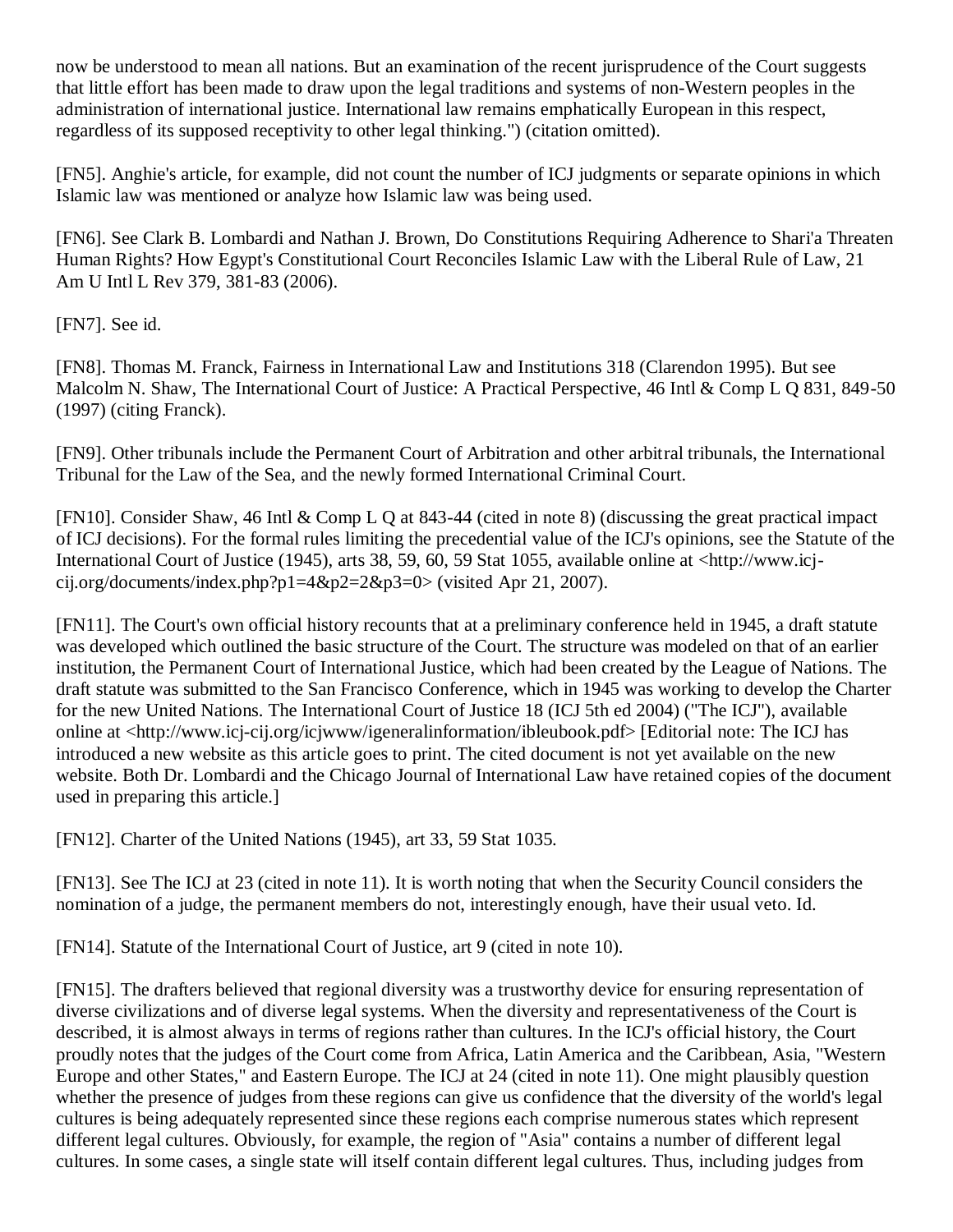diverse regions could not, by itself, guarantee that representatives of, say, Islamic, Confucian, Roman Catholic, Communist, or other great legal cultures are represented. Furthermore, judges must be selected from a pool nominated by the governments of member states and acceptable to a majority of nations sitting in the General Assembly. As it turns out, the ICJ has always included judges from Muslim countries. But this only points to another problem. During the period that the ICJ has been in existence, a significant number of Muslim states have not been fully subject to the rule of law. Governments in some of these states have been dominated by elites that do not share the culture of the majority of citizens in their country--indeed they may be threatened by it. It would not be surprising if Muslim countries occasionally nominated judges without a strong familiarity with (or commitment to) Islamic law as it is understood by the majority of people in the Muslim world.

[\[FN16\].](http://web2.westlaw.com/result/documenttext.aspx?clvl=RCC&rltdb=CLID_DB27399224&effdate=1%2f1%2f0001+12%3a00%3a00+AM&db=JLR%2cAMJUR%2cABAJ%2cALR%2cTP-ALL%2cFEDRLAW&service=Search&sskey=CLID_SSSA27399224&fmqv=s&rlti=1&sv=Split&cnm=Search_5&fn=_top&rs=WLW8.04&cxt=DC&method=TNC&origin=Search&query=%22ISLAMIC+LAW%22++%26++%22INTERNATIONAL+HUMAN+RIGHTS%22&mt=LawSchoolPractitioner&eq=Welcome%2fLawSchoolPractitioner&vr=2.0&rlt=CLID_QRYRLT33399224&n=34&rp=%2fWelcome%2fLawSchoolPractitioner%2fdefault.wl&cnt=DOC&cfid=1&scxt=WL&ssrc=0&ss=CNT#FN;B16#FN;B16) Statute of the International Court of Justice, art 36 (cited in note 10) ("The jurisdiction of the Court comprises all cases which the parties refer to it...."); id, art 34(1) ("Only states may be parties in cases before the Court."); id, art 35(1) ("The Court shall be open to the states parties to the present Statute.").

[\[FN17\].](http://web2.westlaw.com/result/documenttext.aspx?clvl=RCC&rltdb=CLID_DB27399224&effdate=1%2f1%2f0001+12%3a00%3a00+AM&db=JLR%2cAMJUR%2cABAJ%2cALR%2cTP-ALL%2cFEDRLAW&service=Search&sskey=CLID_SSSA27399224&fmqv=s&rlti=1&sv=Split&cnm=Search_5&fn=_top&rs=WLW8.04&cxt=DC&method=TNC&origin=Search&query=%22ISLAMIC+LAW%22++%26++%22INTERNATIONAL+HUMAN+RIGHTS%22&mt=LawSchoolPractitioner&eq=Welcome%2fLawSchoolPractitioner&vr=2.0&rlt=CLID_QRYRLT33399224&n=34&rp=%2fWelcome%2fLawSchoolPractitioner%2fdefault.wl&cnt=DOC&cfid=1&scxt=WL&ssrc=0&ss=CNT#FN;B17#FN;B17) Id, arts 65-68.

[\[FN18\].](http://web2.westlaw.com/result/documenttext.aspx?clvl=RCC&rltdb=CLID_DB27399224&effdate=1%2f1%2f0001+12%3a00%3a00+AM&db=JLR%2cAMJUR%2cABAJ%2cALR%2cTP-ALL%2cFEDRLAW&service=Search&sskey=CLID_SSSA27399224&fmqv=s&rlti=1&sv=Split&cnm=Search_5&fn=_top&rs=WLW8.04&cxt=DC&method=TNC&origin=Search&query=%22ISLAMIC+LAW%22++%26++%22INTERNATIONAL+HUMAN+RIGHTS%22&mt=LawSchoolPractitioner&eq=Welcome%2fLawSchoolPractitioner&vr=2.0&rlt=CLID_QRYRLT33399224&n=34&rp=%2fWelcome%2fLawSchoolPractitioner%2fdefault.wl&cnt=DOC&cfid=1&scxt=WL&ssrc=0&ss=CNT#FN;B18#FN;B18) Id, art 38.

[\[FN19\].](http://web2.westlaw.com/result/documenttext.aspx?clvl=RCC&rltdb=CLID_DB27399224&effdate=1%2f1%2f0001+12%3a00%3a00+AM&db=JLR%2cAMJUR%2cABAJ%2cALR%2cTP-ALL%2cFEDRLAW&service=Search&sskey=CLID_SSSA27399224&fmqv=s&rlti=1&sv=Split&cnm=Search_5&fn=_top&rs=WLW8.04&cxt=DC&method=TNC&origin=Search&query=%22ISLAMIC+LAW%22++%26++%22INTERNATIONAL+HUMAN+RIGHTS%22&mt=LawSchoolPractitioner&eq=Welcome%2fLawSchoolPractitioner&vr=2.0&rlt=CLID_QRYRLT33399224&n=34&rp=%2fWelcome%2fLawSchoolPractitioner%2fdefault.wl&cnt=DOC&cfid=1&scxt=WL&ssrc=0&ss=CNT#FN;B19#FN;B19) See Statute of the International Court of Justice (cited in note 10).

[\[FN20\].](http://web2.westlaw.com/result/documenttext.aspx?clvl=RCC&rltdb=CLID_DB27399224&effdate=1%2f1%2f0001+12%3a00%3a00+AM&db=JLR%2cAMJUR%2cABAJ%2cALR%2cTP-ALL%2cFEDRLAW&service=Search&sskey=CLID_SSSA27399224&fmqv=s&rlti=1&sv=Split&cnm=Search_5&fn=_top&rs=WLW8.04&cxt=DC&method=TNC&origin=Search&query=%22ISLAMIC+LAW%22++%26++%22INTERNATIONAL+HUMAN+RIGHTS%22&mt=LawSchoolPractitioner&eq=Welcome%2fLawSchoolPractitioner&vr=2.0&rlt=CLID_QRYRLT33399224&n=34&rp=%2fWelcome%2fLawSchoolPractitioner%2fdefault.wl&cnt=DOC&cfid=1&scxt=WL&ssrc=0&ss=CNT#FN;B20#FN;B20) For the formal process of issuing judgments, see generally The ICJ at 67-77 (cited in note 11).

[\[FN21\].](http://web2.westlaw.com/result/documenttext.aspx?clvl=RCC&rltdb=CLID_DB27399224&effdate=1%2f1%2f0001+12%3a00%3a00+AM&db=JLR%2cAMJUR%2cABAJ%2cALR%2cTP-ALL%2cFEDRLAW&service=Search&sskey=CLID_SSSA27399224&fmqv=s&rlti=1&sv=Split&cnm=Search_5&fn=_top&rs=WLW8.04&cxt=DC&method=TNC&origin=Search&query=%22ISLAMIC+LAW%22++%26++%22INTERNATIONAL+HUMAN+RIGHTS%22&mt=LawSchoolPractitioner&eq=Welcome%2fLawSchoolPractitioner&vr=2.0&rlt=CLID_QRYRLT33399224&n=34&rp=%2fWelcome%2fLawSchoolPractitioner%2fdefault.wl&cnt=DOC&cfid=1&scxt=WL&ssrc=0&ss=CNT#FN;B21#FN;B21) Id at 72-75.

[\[FN22\].](http://web2.westlaw.com/result/documenttext.aspx?clvl=RCC&rltdb=CLID_DB27399224&effdate=1%2f1%2f0001+12%3a00%3a00+AM&db=JLR%2cAMJUR%2cABAJ%2cALR%2cTP-ALL%2cFEDRLAW&service=Search&sskey=CLID_SSSA27399224&fmqv=s&rlti=1&sv=Split&cnm=Search_5&fn=_top&rs=WLW8.04&cxt=DC&method=TNC&origin=Search&query=%22ISLAMIC+LAW%22++%26++%22INTERNATIONAL+HUMAN+RIGHTS%22&mt=LawSchoolPractitioner&eq=Welcome%2fLawSchoolPractitioner&vr=2.0&rlt=CLID_QRYRLT33399224&n=34&rp=%2fWelcome%2fLawSchoolPractitioner%2fdefault.wl&cnt=DOC&cfid=1&scxt=WL&ssrc=0&ss=CNT#FN;B22#FN;B22) Shaw, 46 Intl & Comp L Q at 843 (cited in note 8) (citation omitted). For the formal rules limiting the precedential value of the Court's opinions, see the Statute of the International Court of Justice, arts 59, 60,  $38(1)(c)$  (cited in note 10).

[\[FN23\].](http://web2.westlaw.com/result/documenttext.aspx?clvl=RCC&rltdb=CLID_DB27399224&effdate=1%2f1%2f0001+12%3a00%3a00+AM&db=JLR%2cAMJUR%2cABAJ%2cALR%2cTP-ALL%2cFEDRLAW&service=Search&sskey=CLID_SSSA27399224&fmqv=s&rlti=1&sv=Split&cnm=Search_5&fn=_top&rs=WLW8.04&cxt=DC&method=TNC&origin=Search&query=%22ISLAMIC+LAW%22++%26++%22INTERNATIONAL+HUMAN+RIGHTS%22&mt=LawSchoolPractitioner&eq=Welcome%2fLawSchoolPractitioner&vr=2.0&rlt=CLID_QRYRLT33399224&n=34&rp=%2fWelcome%2fLawSchoolPractitioner%2fdefault.wl&cnt=DOC&cfid=1&scxt=WL&ssrc=0&ss=CNT#FN;B23#FN;B23) Statute of the International Court of Justice, art 38(1)(a) (cited in note 10).

[\[FN24\].](http://web2.westlaw.com/result/documenttext.aspx?clvl=RCC&rltdb=CLID_DB27399224&effdate=1%2f1%2f0001+12%3a00%3a00+AM&db=JLR%2cAMJUR%2cABAJ%2cALR%2cTP-ALL%2cFEDRLAW&service=Search&sskey=CLID_SSSA27399224&fmqv=s&rlti=1&sv=Split&cnm=Search_5&fn=_top&rs=WLW8.04&cxt=DC&method=TNC&origin=Search&query=%22ISLAMIC+LAW%22++%26++%22INTERNATIONAL+HUMAN+RIGHTS%22&mt=LawSchoolPractitioner&eq=Welcome%2fLawSchoolPractitioner&vr=2.0&rlt=CLID_QRYRLT33399224&n=34&rp=%2fWelcome%2fLawSchoolPractitioner%2fdefault.wl&cnt=DOC&cfid=1&scxt=WL&ssrc=0&ss=CNT#FN;B24#FN;B24) For a definition of Shari'ah, see note 1. For a discussion of reservations that Muslim countries have actually made to conventions and the legal questions they raise, see, for example, Alison Dundes Renteln, [Cultural Bias in International Law, 92 Am Socy Intl L Proc 232, 239-40 \(1998\)](http://web2.westlaw.com/find/default.wl?rp=%2ffind%2fdefault.wl&vc=0&DB=100201&SerialNum=0110393376&FindType=Y&ReferencePositionType=S&ReferencePosition=239&AP=&fn=_top&rs=WLW8.04&mt=LawSchoolPractitioner&vr=2.0&sv=Split) (discussing generally the issues raised by reservations of Muslim nations to international conventions); Geraldine A. del Prado, The [United](http://web2.westlaw.com/find/default.wl?rp=%2ffind%2fdefault.wl&vc=0&DB=111262&SerialNum=0106341511&FindType=Y&ReferencePositionType=S&ReferencePosition=70&AP=&fn=_top&rs=WLW8.04&mt=LawSchoolPractitioner&vr=2.0&sv=Split)  [Nations and the Promotion and Protection of the Rights of Women: How Well Has the Organization Fulfilled](http://web2.westlaw.com/find/default.wl?rp=%2ffind%2fdefault.wl&vc=0&DB=111262&SerialNum=0106341511&FindType=Y&ReferencePositionType=S&ReferencePosition=70&AP=&fn=_top&rs=WLW8.04&mt=LawSchoolPractitioner&vr=2.0&sv=Split)  [Its Responsibility?, 2 Wm & Mary J Women & L 51, 70 \(1995\)](http://web2.westlaw.com/find/default.wl?rp=%2ffind%2fdefault.wl&vc=0&DB=111262&SerialNum=0106341511&FindType=Y&ReferencePositionType=S&ReferencePosition=70&AP=&fn=_top&rs=WLW8.04&mt=LawSchoolPractitioner&vr=2.0&sv=Split) (discussing reservations by Muslim [nations to](http://web2.westlaw.com/find/default.wl?rp=%2ffind%2fdefault.wl&vc=0&DocName=19INTLLEGALMAT33&FindType=Y&AP=&fn=_top&rs=WLW8.04&mt=LawSchoolPractitioner&vr=2.0&sv=Split)  [the Convention on the Elimination of All Forms of Discrimination Against Women \(1980\), 19 ILM 33\).](http://web2.westlaw.com/find/default.wl?rp=%2ffind%2fdefault.wl&vc=0&DocName=19INTLLEGALMAT33&FindType=Y&AP=&fn=_top&rs=WLW8.04&mt=LawSchoolPractitioner&vr=2.0&sv=Split) See also Anna Jenefsky, Comment, [Permissibility of Egypt's Reservations to the Convention on the Elimination of](http://web2.westlaw.com/find/default.wl?rp=%2ffind%2fdefault.wl&vc=0&DB=1466&SerialNum=0101977145&FindType=Y&ReferencePositionType=S&ReferencePosition=213&AP=&fn=_top&rs=WLW8.04&mt=LawSchoolPractitioner&vr=2.0&sv=Split)  [All Forms of Discrimination Against Women,](http://web2.westlaw.com/find/default.wl?rp=%2ffind%2fdefault.wl&vc=0&DB=1466&SerialNum=0101977145&FindType=Y&ReferencePositionType=S&ReferencePosition=213&AP=&fn=_top&rs=WLW8.04&mt=LawSchoolPractitioner&vr=2.0&sv=Split) [15 Md J Intl L & Trade 199, 213-19 \(1991\).](http://web2.westlaw.com/find/default.wl?rp=%2ffind%2fdefault.wl&vc=0&DB=1466&SerialNum=0101977145&FindType=Y&ReferencePositionType=S&ReferencePosition=213&AP=&fn=_top&rs=WLW8.04&mt=LawSchoolPractitioner&vr=2.0&sv=Split)

[\[FN25\].](http://web2.westlaw.com/result/documenttext.aspx?clvl=RCC&rltdb=CLID_DB27399224&effdate=1%2f1%2f0001+12%3a00%3a00+AM&db=JLR%2cAMJUR%2cABAJ%2cALR%2cTP-ALL%2cFEDRLAW&service=Search&sskey=CLID_SSSA27399224&fmqv=s&rlti=1&sv=Split&cnm=Search_5&fn=_top&rs=WLW8.04&cxt=DC&method=TNC&origin=Search&query=%22ISLAMIC+LAW%22++%26++%22INTERNATIONAL+HUMAN+RIGHTS%22&mt=LawSchoolPractitioner&eq=Welcome%2fLawSchoolPractitioner&vr=2.0&rlt=CLID_QRYRLT33399224&n=34&rp=%2fWelcome%2fLawSchoolPractitioner%2fdefault.wl&cnt=DOC&cfid=1&scxt=WL&ssrc=0&ss=CNT#FN;B25#FN;B25) Statute of the International Court of Justice, art 38(1)(b) (cited in note 10).

[\[FN26\].](http://web2.westlaw.com/result/documenttext.aspx?clvl=RCC&rltdb=CLID_DB27399224&effdate=1%2f1%2f0001+12%3a00%3a00+AM&db=JLR%2cAMJUR%2cABAJ%2cALR%2cTP-ALL%2cFEDRLAW&service=Search&sskey=CLID_SSSA27399224&fmqv=s&rlti=1&sv=Split&cnm=Search_5&fn=_top&rs=WLW8.04&cxt=DC&method=TNC&origin=Search&query=%22ISLAMIC+LAW%22++%26++%22INTERNATIONAL+HUMAN+RIGHTS%22&mt=LawSchoolPractitioner&eq=Welcome%2fLawSchoolPractitioner&vr=2.0&rlt=CLID_QRYRLT33399224&n=34&rp=%2fWelcome%2fLawSchoolPractitioner%2fdefault.wl&cnt=DOC&cfid=1&scxt=WL&ssrc=0&ss=CNT#FN;B26#FN;B26) It is true that Islamic religious scholars explored God's answers on questions that we would think of as falling in the category of public law. Nonetheless, many jurists believed that states were not necessarily obliged to follow their particular interpretations of God's law, but needed only to ensure that their rules did not force officials or subjects to violate the unambiguous and generally accepted commands of God and that these state laws did not pursue policies that promoted ends that the religious law unequivocally declared to be evil. In practice, this left governments considerable leeway to act in a manner that the government determined to be in the public interest. When examining state practice, one would need to disentangle the degree to which states acted because they felt that they were compelled by God's command to act in a certain way and the degree to which they instead acted in a particular way because they felt constrained by practical considerations of public welfare. For the doctrine of siyasa shar'iyya, which declared that governments had discretion within a sphere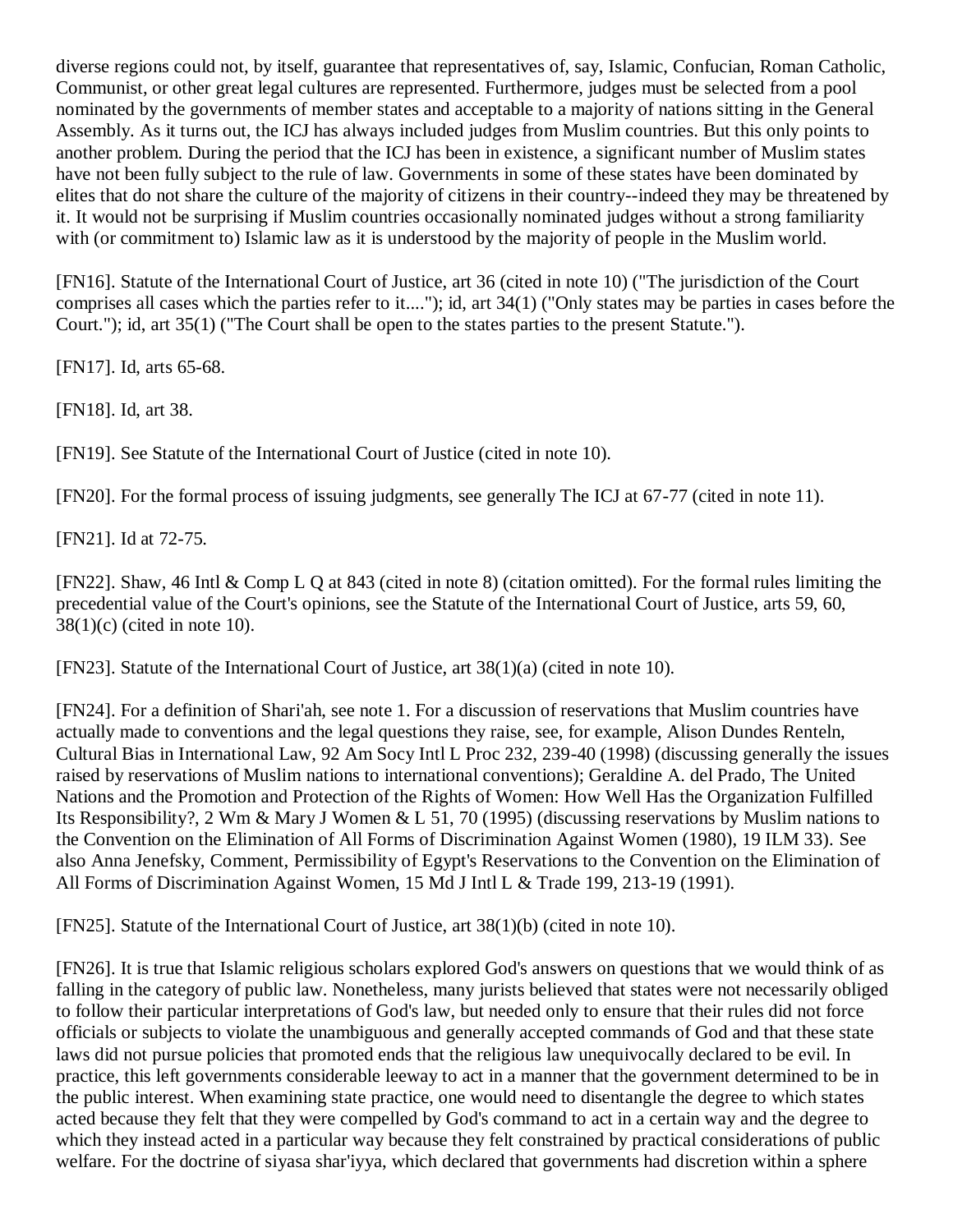bounded by a few absolute religious commands and a few general principles, see Lombardi, State Law as Islamic Law at 49-54 (cited in note 1).

[\[FN27\].](http://web2.westlaw.com/result/documenttext.aspx?clvl=RCC&rltdb=CLID_DB27399224&effdate=1%2f1%2f0001+12%3a00%3a00+AM&db=JLR%2cAMJUR%2cABAJ%2cALR%2cTP-ALL%2cFEDRLAW&service=Search&sskey=CLID_SSSA27399224&fmqv=s&rlti=1&sv=Split&cnm=Search_5&fn=_top&rs=WLW8.04&cxt=DC&method=TNC&origin=Search&query=%22ISLAMIC+LAW%22++%26++%22INTERNATIONAL+HUMAN+RIGHTS%22&mt=LawSchoolPractitioner&eq=Welcome%2fLawSchoolPractitioner&vr=2.0&rlt=CLID_QRYRLT33399224&n=34&rp=%2fWelcome%2fLawSchoolPractitioner%2fdefault.wl&cnt=DOC&cfid=1&scxt=WL&ssrc=0&ss=CNT#FN;B27#FN;B27) Statute of the International Court of Justice, art 38(1)(c) (cited in note 10).

[\[FN28\].](http://web2.westlaw.com/result/documenttext.aspx?clvl=RCC&rltdb=CLID_DB27399224&effdate=1%2f1%2f0001+12%3a00%3a00+AM&db=JLR%2cAMJUR%2cABAJ%2cALR%2cTP-ALL%2cFEDRLAW&service=Search&sskey=CLID_SSSA27399224&fmqv=s&rlti=1&sv=Split&cnm=Search_5&fn=_top&rs=WLW8.04&cxt=DC&method=TNC&origin=Search&query=%22ISLAMIC+LAW%22++%26++%22INTERNATIONAL+HUMAN+RIGHTS%22&mt=LawSchoolPractitioner&eq=Welcome%2fLawSchoolPractitioner&vr=2.0&rlt=CLID_QRYRLT33399224&n=34&rp=%2fWelcome%2fLawSchoolPractitioner%2fdefault.wl&cnt=DOC&cfid=1&scxt=WL&ssrc=0&ss=CNT#FN;B28#FN;B28) See Thomas M. Franck, The [Legal Culture and the Culture Culture, 93 Am Socy Intl L Proc 271, 271-](http://web2.westlaw.com/find/default.wl?rp=%2ffind%2fdefault.wl&vc=0&DB=100201&SerialNum=0288727834&FindType=Y&ReferencePositionType=S&ReferencePosition=271&AP=&fn=_top&rs=WLW8.04&mt=LawSchoolPractitioner&vr=2.0&sv=Split) [72 \(1999\)](http://web2.westlaw.com/find/default.wl?rp=%2ffind%2fdefault.wl&vc=0&DB=100201&SerialNum=0288727834&FindType=Y&ReferencePositionType=S&ReferencePosition=271&AP=&fn=_top&rs=WLW8.04&mt=LawSchoolPractitioner&vr=2.0&sv=Split) (discussing the "hoary" concepts that denigrated non-European legal cultures as uncivilized). See also the complaints of Judge Ammoun in his separate opinion in North Sea Continental Shelf (Fed Rep Ger v Den; [Fed Rep Ger v Neth\) 1969 ICJ 3 at 132-40 \(Feb 20, 1969\).](http://web2.westlaw.com/find/default.wl?rp=%2ffind%2fdefault.wl&vc=0&DB=147&SerialNum=1969000190&FindType=Y&ReferencePositionType=S&ReferencePosition=132&AP=&fn=_top&rs=WLW8.04&mt=LawSchoolPractitioner&vr=2.0&sv=Split)

[\[FN29\].](http://web2.westlaw.com/result/documenttext.aspx?clvl=RCC&rltdb=CLID_DB27399224&effdate=1%2f1%2f0001+12%3a00%3a00+AM&db=JLR%2cAMJUR%2cABAJ%2cALR%2cTP-ALL%2cFEDRLAW&service=Search&sskey=CLID_SSSA27399224&fmqv=s&rlti=1&sv=Split&cnm=Search_5&fn=_top&rs=WLW8.04&cxt=DC&method=TNC&origin=Search&query=%22ISLAMIC+LAW%22++%26++%22INTERNATIONAL+HUMAN+RIGHTS%22&mt=LawSchoolPractitioner&eq=Welcome%2fLawSchoolPractitioner&vr=2.0&rlt=CLID_QRYRLT33399224&n=34&rp=%2fWelcome%2fLawSchoolPractitioner%2fdefault.wl&cnt=DOC&cfid=1&scxt=WL&ssrc=0&ss=CNT#FN;B29#FN;B29) Franck, [93 Am Socy Intl L Proc at 271-72 \(cited in note 28\).](http://web2.westlaw.com/find/default.wl?rp=%2ffind%2fdefault.wl&vc=0&DB=100201&SerialNum=0288727834&FindType=Y&ReferencePositionType=S&ReferencePosition=271&AP=&fn=_top&rs=WLW8.04&mt=LawSchoolPractitioner&vr=2.0&sv=Split)

[\[FN30\].](http://web2.westlaw.com/result/documenttext.aspx?clvl=RCC&rltdb=CLID_DB27399224&effdate=1%2f1%2f0001+12%3a00%3a00+AM&db=JLR%2cAMJUR%2cABAJ%2cALR%2cTP-ALL%2cFEDRLAW&service=Search&sskey=CLID_SSSA27399224&fmqv=s&rlti=1&sv=Split&cnm=Search_5&fn=_top&rs=WLW8.04&cxt=DC&method=TNC&origin=Search&query=%22ISLAMIC+LAW%22++%26++%22INTERNATIONAL+HUMAN+RIGHTS%22&mt=LawSchoolPractitioner&eq=Welcome%2fLawSchoolPractitioner&vr=2.0&rlt=CLID_QRYRLT33399224&n=34&rp=%2fWelcome%2fLawSchoolPractitioner%2fdefault.wl&cnt=DOC&cfid=1&scxt=WL&ssrc=0&ss=CNT#FN;B30#FN;B30) Id. See also Christopher A. Ford, [Judicial Discretion in International Jurisprudence: Article 38\(1\)\(c\)](http://web2.westlaw.com/find/default.wl?rp=%2ffind%2fdefault.wl&vc=0&DB=101272&SerialNum=0104949717&FindType=Y&ReferencePositionType=S&ReferencePosition=65&AP=&fn=_top&rs=WLW8.04&mt=LawSchoolPractitioner&vr=2.0&sv=Split)  [and "General Principles of Law," 5 Duke J Comp & Intl L 35, 65-66 \(1994\).](http://web2.westlaw.com/find/default.wl?rp=%2ffind%2fdefault.wl&vc=0&DB=101272&SerialNum=0104949717&FindType=Y&ReferencePositionType=S&ReferencePosition=65&AP=&fn=_top&rs=WLW8.04&mt=LawSchoolPractitioner&vr=2.0&sv=Split)

[\[FN31\].](http://web2.westlaw.com/result/documenttext.aspx?clvl=RCC&rltdb=CLID_DB27399224&effdate=1%2f1%2f0001+12%3a00%3a00+AM&db=JLR%2cAMJUR%2cABAJ%2cALR%2cTP-ALL%2cFEDRLAW&service=Search&sskey=CLID_SSSA27399224&fmqv=s&rlti=1&sv=Split&cnm=Search_5&fn=_top&rs=WLW8.04&cxt=DC&method=TNC&origin=Search&query=%22ISLAMIC+LAW%22++%26++%22INTERNATIONAL+HUMAN+RIGHTS%22&mt=LawSchoolPractitioner&eq=Welcome%2fLawSchoolPractitioner&vr=2.0&rlt=CLID_QRYRLT33399224&n=34&rp=%2fWelcome%2fLawSchoolPractitioner%2fdefault.wl&cnt=DOC&cfid=1&scxt=WL&ssrc=0&ss=CNT#FN;B31#FN;B31) Since its inception, a majority of judges on the ICJ has always resisted reading Article 38(1)(c) to require the ICJ to consider Islamic law and other non-Western bodies of law as norms that should be taken into account as the ICJ develops its interpretation of international law. At the time it was drafted, Article 38(1)(c) was generally understood to make the general principles of law simply a subsidiary source of law--a sort of "gap filler"-- that could be used when treaties and state practice did not indicate a clear norm that could be applied as a rule of decision to resolve a particular case. See the discussion in Ford, [5 Duke J Comp & Intl L at](http://web2.westlaw.com/find/default.wl?rp=%2ffind%2fdefault.wl&vc=0&DB=101272&SerialNum=0104949717&FindType=Y&ReferencePositionType=S&ReferencePosition=63&AP=&fn=_top&rs=WLW8.04&mt=LawSchoolPractitioner&vr=2.0&sv=Split)  [63-65 \(cited in note 30\).](http://web2.westlaw.com/find/default.wl?rp=%2ffind%2fdefault.wl&vc=0&DB=101272&SerialNum=0104949717&FindType=Y&ReferencePositionType=S&ReferencePosition=63&AP=&fn=_top&rs=WLW8.04&mt=LawSchoolPractitioner&vr=2.0&sv=Split) Thus, if the ICJ wanted to use Article 38(1)(c) regularly as a broad excuse to consider Islamic legal norms it would not only have to concede that Islamic nations should be recognized as inherently "civilized," but also that treaties and state custom together often fail to provide sufficient guidance to answer many legal questions. While the ICJ has been willing to admit the first point, it has been reluctant to admit the second. The resistance to using Article 38(1)(c) is quite noticeable. Indeed, in the ICJ's own official history and handbook, one sees evidence of its disdain for this provision. On pages 91- 94, the handbook reprints Article 38(c) listing the sources to be used and then purports to give readers the information that they need to understand how the Court uses the sources to develop rules. The ICJ at 91-94 (cited in note 11). It dutifully describes the international instruments that the Court must look to pursuant to Article 38(c)(1)(a). Id at 91-93. It explains what types of custom the Court looks to when looking for rules of decision pursuant to 38(c)(2). Id at 93-94. It skips over 38(c)(3) which instructs the Court to consider as a source of law the "general principles of law recognized by civilized nations," and moves on immediately to discuss the types of "judicial decisions" and writings of "qualified publicists" whose interpretations of international law can guide the ICJ. Id at 94.

[\[FN32\].](http://web2.westlaw.com/result/documenttext.aspx?clvl=RCC&rltdb=CLID_DB27399224&effdate=1%2f1%2f0001+12%3a00%3a00+AM&db=JLR%2cAMJUR%2cABAJ%2cALR%2cTP-ALL%2cFEDRLAW&service=Search&sskey=CLID_SSSA27399224&fmqv=s&rlti=1&sv=Split&cnm=Search_5&fn=_top&rs=WLW8.04&cxt=DC&method=TNC&origin=Search&query=%22ISLAMIC+LAW%22++%26++%22INTERNATIONAL+HUMAN+RIGHTS%22&mt=LawSchoolPractitioner&eq=Welcome%2fLawSchoolPractitioner&vr=2.0&rlt=CLID_QRYRLT33399224&n=34&rp=%2fWelcome%2fLawSchoolPractitioner%2fdefault.wl&cnt=DOC&cfid=1&scxt=WL&ssrc=0&ss=CNT#FN;B32#FN;B32) On its official website, the ICJ maintains an up-to-date list of the cases that have been placed on its docket over the years and a list of the decisions issued in these cases. See International Court of Justice, List of Cases Brought Before the Court Since 1946, available online at <http://www.icjcij.org/docket/index.php?p1=3&p2=2> (visited Apr 21, 2007). Updated lists and summaries of cases and decisions are also included in each edition of the Court's official history. The ICJ at 103-212 (cited in note 11).

[\[FN33\].](http://web2.westlaw.com/result/documenttext.aspx?clvl=RCC&rltdb=CLID_DB27399224&effdate=1%2f1%2f0001+12%3a00%3a00+AM&db=JLR%2cAMJUR%2cABAJ%2cALR%2cTP-ALL%2cFEDRLAW&service=Search&sskey=CLID_SSSA27399224&fmqv=s&rlti=1&sv=Split&cnm=Search_5&fn=_top&rs=WLW8.04&cxt=DC&method=TNC&origin=Search&query=%22ISLAMIC+LAW%22++%26++%22INTERNATIONAL+HUMAN+RIGHTS%22&mt=LawSchoolPractitioner&eq=Welcome%2fLawSchoolPractitioner&vr=2.0&rlt=CLID_QRYRLT33399224&n=34&rp=%2fWelcome%2fLawSchoolPractitioner%2fdefault.wl&cnt=DOC&cfid=1&scxt=WL&ssrc=0&ss=CNT#FN;B33#FN;B33) [North Sea Continental Shelf, 1969 ICJ 3.](http://web2.westlaw.com/find/default.wl?rp=%2ffind%2fdefault.wl&vc=0&DB=147&SerialNum=1969000190&FindType=Y&AP=&fn=_top&rs=WLW8.04&mt=LawSchoolPractitioner&vr=2.0&sv=Split)

[\[FN34\].](http://web2.westlaw.com/result/documenttext.aspx?clvl=RCC&rltdb=CLID_DB27399224&effdate=1%2f1%2f0001+12%3a00%3a00+AM&db=JLR%2cAMJUR%2cABAJ%2cALR%2cTP-ALL%2cFEDRLAW&service=Search&sskey=CLID_SSSA27399224&fmqv=s&rlti=1&sv=Split&cnm=Search_5&fn=_top&rs=WLW8.04&cxt=DC&method=TNC&origin=Search&query=%22ISLAMIC+LAW%22++%26++%22INTERNATIONAL+HUMAN+RIGHTS%22&mt=LawSchoolPractitioner&eq=Welcome%2fLawSchoolPractitioner&vr=2.0&rlt=CLID_QRYRLT33399224&n=34&rp=%2fWelcome%2fLawSchoolPractitioner%2fdefault.wl&cnt=DOC&cfid=1&scxt=WL&ssrc=0&ss=CNT#FN;B34#FN;B34) If we look at history that is even more recent, say from 1980 through 2006, we find that the ICJ has issued twenty-nine judgments in contested cases, and that seven of them might be lumped together because they dealt with largely similar issues arising out of military attacks by allied European nations against Yugoslavia during the Balkan wars of the 1990s. During this period, official ICJ judgments mentioned Islamic law only once (and, it must be admitted, tangentially). In five of the other cases, one finds appended to the judgments concurring or dissenting opinions that refer to Islamic law. Depending on whether one lumps the Yugoslav cases together as a sort of single judgment, it seems that one or more judges found Islamic law a useful source of law in at least seventeen percent or twenty-three percent of cases--a slight increase over the 1969-2006 period as a whole.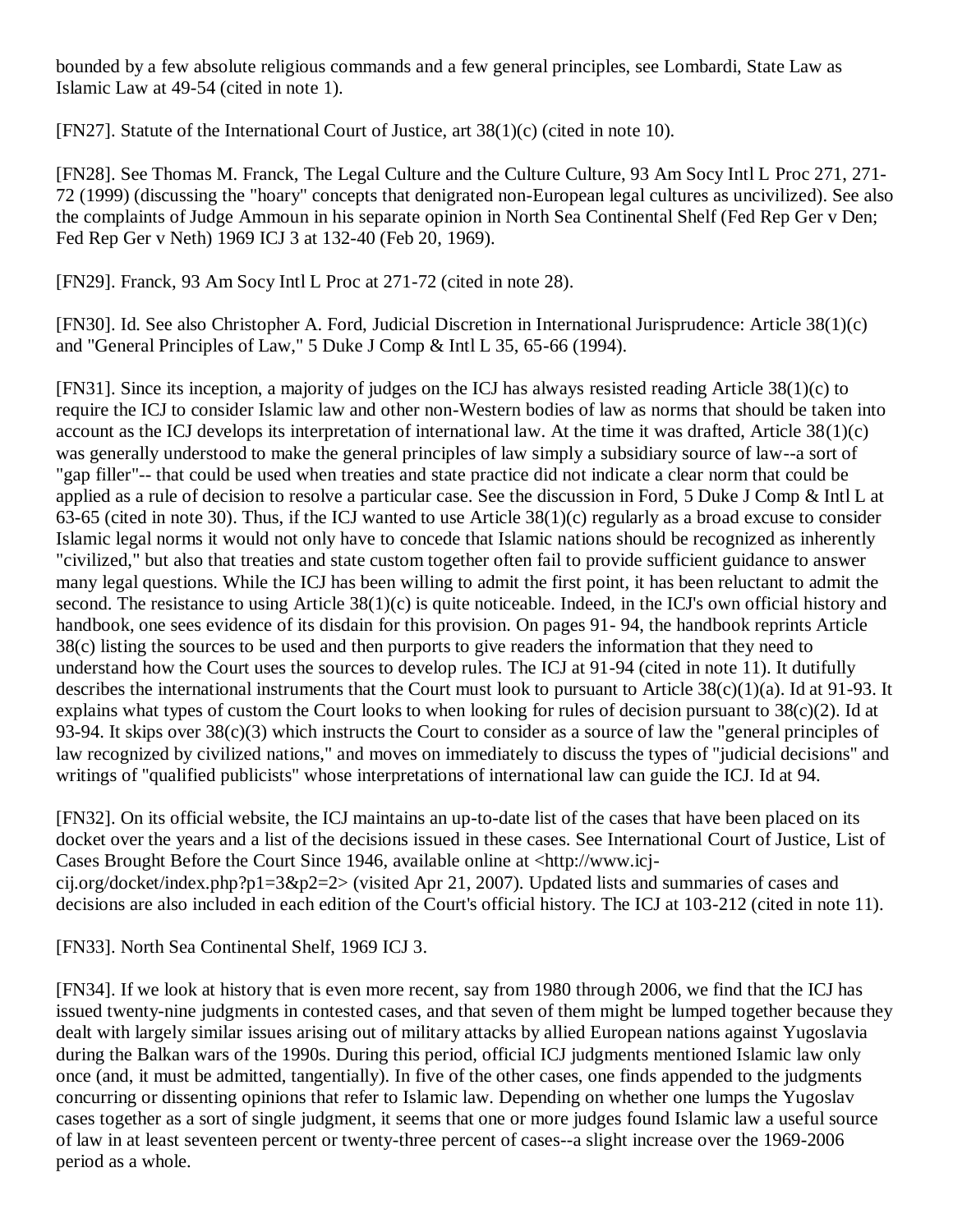[\[FN35\].](http://web2.westlaw.com/result/documenttext.aspx?clvl=RCC&rltdb=CLID_DB27399224&effdate=1%2f1%2f0001+12%3a00%3a00+AM&db=JLR%2cAMJUR%2cABAJ%2cALR%2cTP-ALL%2cFEDRLAW&service=Search&sskey=CLID_SSSA27399224&fmqv=s&rlti=1&sv=Split&cnm=Search_5&fn=_top&rs=WLW8.04&cxt=DC&method=TNC&origin=Search&query=%22ISLAMIC+LAW%22++%26++%22INTERNATIONAL+HUMAN+RIGHTS%22&mt=LawSchoolPractitioner&eq=Welcome%2fLawSchoolPractitioner&vr=2.0&rlt=CLID_QRYRLT33399224&n=34&rp=%2fWelcome%2fLawSchoolPractitioner%2fdefault.wl&cnt=DOC&cfid=1&scxt=WL&ssrc=0&ss=CNT#FN;B35#FN;B35) From the time of its founding until July 2004, the ICJ was asked twenty-four times for advisory opinions and issued twenty-five opinions. References to Islamic law appear in the judgment in one advisory case decided in 1975, but they do not play any role in the Court's reasoning. See Advisory Opinion, [Western](http://web2.westlaw.com/find/default.wl?rp=%2ffind%2fdefault.wl&vc=0&DB=147&SerialNum=1975000774&FindType=Y&ReferencePositionType=S&ReferencePosition=42&AP=&fn=_top&rs=WLW8.04&mt=LawSchoolPractitioner&vr=2.0&sv=Split)  [Sahara, 1975 ICJ 12, 42 \(Oct 16, 1975\).](http://web2.westlaw.com/find/default.wl?rp=%2ffind%2fdefault.wl&vc=0&DB=147&SerialNum=1975000774&FindType=Y&ReferencePositionType=S&ReferencePosition=42&AP=&fn=_top&rs=WLW8.04&mt=LawSchoolPractitioner&vr=2.0&sv=Split) In another case decided in 1996, the judgment does not mention Islamic law, but a dissenting judge insists that a consideration of Islamic law along with a consideration of many other bodies of law reveals the general principle that must be employed to resolve the case. See Advisory Opinion, Legality of the Threat or Use of [Nuclear Weapons, 1996 ICJ 226, 380-381 \(July 18, 1996\).](http://web2.westlaw.com/find/default.wl?rp=%2ffind%2fdefault.wl&vc=0&DB=147&SerialNum=1998088747&FindType=Y&ReferencePositionType=S&ReferencePosition=380&AP=&fn=_top&rs=WLW8.04&mt=LawSchoolPractitioner&vr=2.0&sv=Split) See the discussion of these cases at notes 50-56 and 86-97, respectively.

[\[FN36\].](http://web2.westlaw.com/result/documenttext.aspx?clvl=RCC&rltdb=CLID_DB27399224&effdate=1%2f1%2f0001+12%3a00%3a00+AM&db=JLR%2cAMJUR%2cABAJ%2cALR%2cTP-ALL%2cFEDRLAW&service=Search&sskey=CLID_SSSA27399224&fmqv=s&rlti=1&sv=Split&cnm=Search_5&fn=_top&rs=WLW8.04&cxt=DC&method=TNC&origin=Search&query=%22ISLAMIC+LAW%22++%26++%22INTERNATIONAL+HUMAN+RIGHTS%22&mt=LawSchoolPractitioner&eq=Welcome%2fLawSchoolPractitioner&vr=2.0&rlt=CLID_QRYRLT33399224&n=34&rp=%2fWelcome%2fLawSchoolPractitioner%2fdefault.wl&cnt=DOC&cfid=1&scxt=WL&ssrc=0&ss=CNT#FN;B36#FN;B36) A.H. Badawi of Egypt served from 1946-1965. The ICJ at 221 (cited in note 11).

[\[FN37\].](http://web2.westlaw.com/result/documenttext.aspx?clvl=RCC&rltdb=CLID_DB27399224&effdate=1%2f1%2f0001+12%3a00%3a00+AM&db=JLR%2cAMJUR%2cABAJ%2cALR%2cTP-ALL%2cFEDRLAW&service=Search&sskey=CLID_SSSA27399224&fmqv=s&rlti=1&sv=Split&cnm=Search_5&fn=_top&rs=WLW8.04&cxt=DC&method=TNC&origin=Search&query=%22ISLAMIC+LAW%22++%26++%22INTERNATIONAL+HUMAN+RIGHTS%22&mt=LawSchoolPractitioner&eq=Welcome%2fLawSchoolPractitioner&vr=2.0&rlt=CLID_QRYRLT33399224&n=34&rp=%2fWelcome%2fLawSchoolPractitioner%2fdefault.wl&cnt=DOC&cfid=1&scxt=WL&ssrc=0&ss=CNT#FN;B37#FN;B37) Muhammad Zafrulla Khan served on the ICJ from 1954-1961 and from 1964-1973. Id at 223.

[\[FN38\].](http://web2.westlaw.com/result/documenttext.aspx?clvl=RCC&rltdb=CLID_DB27399224&effdate=1%2f1%2f0001+12%3a00%3a00+AM&db=JLR%2cAMJUR%2cABAJ%2cALR%2cTP-ALL%2cFEDRLAW&service=Search&sskey=CLID_SSSA27399224&fmqv=s&rlti=1&sv=Split&cnm=Search_5&fn=_top&rs=WLW8.04&cxt=DC&method=TNC&origin=Search&query=%22ISLAMIC+LAW%22++%26++%22INTERNATIONAL+HUMAN+RIGHTS%22&mt=LawSchoolPractitioner&eq=Welcome%2fLawSchoolPractitioner&vr=2.0&rlt=CLID_QRYRLT33399224&n=34&rp=%2fWelcome%2fLawSchoolPractitioner%2fdefault.wl&cnt=DOC&cfid=1&scxt=WL&ssrc=0&ss=CNT#FN;B38#FN;B38) Ibrahim F.I. Shihata, The Attitude of New States toward the International Court of Justice, 19 Intl Org 203, 220-221 (1965).

[\[FN39\].](http://web2.westlaw.com/result/documenttext.aspx?clvl=RCC&rltdb=CLID_DB27399224&effdate=1%2f1%2f0001+12%3a00%3a00+AM&db=JLR%2cAMJUR%2cABAJ%2cALR%2cTP-ALL%2cFEDRLAW&service=Search&sskey=CLID_SSSA27399224&fmqv=s&rlti=1&sv=Split&cnm=Search_5&fn=_top&rs=WLW8.04&cxt=DC&method=TNC&origin=Search&query=%22ISLAMIC+LAW%22++%26++%22INTERNATIONAL+HUMAN+RIGHTS%22&mt=LawSchoolPractitioner&eq=Welcome%2fLawSchoolPractitioner&vr=2.0&rlt=CLID_QRYRLT33399224&n=34&rp=%2fWelcome%2fLawSchoolPractitioner%2fdefault.wl&cnt=DOC&cfid=1&scxt=WL&ssrc=0&ss=CNT#FN;B39#FN;B39) [North Sea Continental Shelf, 1969 ICJ 3.](http://web2.westlaw.com/find/default.wl?rp=%2ffind%2fdefault.wl&vc=0&DB=147&SerialNum=1969000190&FindType=Y&AP=&fn=_top&rs=WLW8.04&mt=LawSchoolPractitioner&vr=2.0&sv=Split)

[\[FN40\].](http://web2.westlaw.com/result/documenttext.aspx?clvl=RCC&rltdb=CLID_DB27399224&effdate=1%2f1%2f0001+12%3a00%3a00+AM&db=JLR%2cAMJUR%2cABAJ%2cALR%2cTP-ALL%2cFEDRLAW&service=Search&sskey=CLID_SSSA27399224&fmqv=s&rlti=1&sv=Split&cnm=Search_5&fn=_top&rs=WLW8.04&cxt=DC&method=TNC&origin=Search&query=%22ISLAMIC+LAW%22++%26++%22INTERNATIONAL+HUMAN+RIGHTS%22&mt=LawSchoolPractitioner&eq=Welcome%2fLawSchoolPractitioner&vr=2.0&rlt=CLID_QRYRLT33399224&n=34&rp=%2fWelcome%2fLawSchoolPractitioner%2fdefault.wl&cnt=DOC&cfid=1&scxt=WL&ssrc=0&ss=CNT#FN;B40#FN;B40) [Id at 53.](http://web2.westlaw.com/find/default.wl?rp=%2ffind%2fdefault.wl&vc=0&SerialNum=1969000190&FindType=Y&AP=&fn=_top&rs=WLW8.04&mt=LawSchoolPractitioner&vr=2.0&sv=Split)

[\[FN41\].](http://web2.westlaw.com/result/documenttext.aspx?clvl=RCC&rltdb=CLID_DB27399224&effdate=1%2f1%2f0001+12%3a00%3a00+AM&db=JLR%2cAMJUR%2cABAJ%2cALR%2cTP-ALL%2cFEDRLAW&service=Search&sskey=CLID_SSSA27399224&fmqv=s&rlti=1&sv=Split&cnm=Search_5&fn=_top&rs=WLW8.04&cxt=DC&method=TNC&origin=Search&query=%22ISLAMIC+LAW%22++%26++%22INTERNATIONAL+HUMAN+RIGHTS%22&mt=LawSchoolPractitioner&eq=Welcome%2fLawSchoolPractitioner&vr=2.0&rlt=CLID_QRYRLT33399224&n=34&rp=%2fWelcome%2fLawSchoolPractitioner%2fdefault.wl&cnt=DOC&cfid=1&scxt=WL&ssrc=0&ss=CNT#FN;B41#FN;B41) [Id at 131-34.](http://web2.westlaw.com/find/default.wl?rp=%2ffind%2fdefault.wl&vc=0&SerialNum=1969000190&FindType=Y&AP=&fn=_top&rs=WLW8.04&mt=LawSchoolPractitioner&vr=2.0&sv=Split) In particular, he says:

[I]t cannot be accepted, as the Governments of the Kingdoms of Denmark and of the Netherlands maintain, that the rule in Article 6 of the [1958] Geneva Convention concerning the delimitation of the continental shelf has acquired the character of a general rule of international customary law or that of a regional customary rule. ...

Contrary to the opinion of the [ICJ], there is a lacuna in international law when delimitation is not provided for either by an applicable general convention (Article 38, paragraph 1 (a)), or by a general or regional custom (Article 38, paragraph 1 (b)). There remains subparagraph (c), which appears to be of assistance in filling the gap. The question which arises is therefore as follows:

33. Does there exist a general principle of law recognized by the nations, as provided for by Article 38, paragraph (c), of the Statute of the Court, from which would follow a rule to the effect that the continental shelf could, in case of disagreement, be delimited equitably between the Parties? Id at 131-32.

[\[FN42\].](http://web2.westlaw.com/result/documenttext.aspx?clvl=RCC&rltdb=CLID_DB27399224&effdate=1%2f1%2f0001+12%3a00%3a00+AM&db=JLR%2cAMJUR%2cABAJ%2cALR%2cTP-ALL%2cFEDRLAW&service=Search&sskey=CLID_SSSA27399224&fmqv=s&rlti=1&sv=Split&cnm=Search_5&fn=_top&rs=WLW8.04&cxt=DC&method=TNC&origin=Search&query=%22ISLAMIC+LAW%22++%26++%22INTERNATIONAL+HUMAN+RIGHTS%22&mt=LawSchoolPractitioner&eq=Welcome%2fLawSchoolPractitioner&vr=2.0&rlt=CLID_QRYRLT33399224&n=34&rp=%2fWelcome%2fLawSchoolPractitioner%2fdefault.wl&cnt=DOC&cfid=1&scxt=WL&ssrc=0&ss=CNT#FN;B42#FN;B42) Id at 135-39.

[\[FN43\].](http://web2.westlaw.com/result/documenttext.aspx?clvl=RCC&rltdb=CLID_DB27399224&effdate=1%2f1%2f0001+12%3a00%3a00+AM&db=JLR%2cAMJUR%2cABAJ%2cALR%2cTP-ALL%2cFEDRLAW&service=Search&sskey=CLID_SSSA27399224&fmqv=s&rlti=1&sv=Split&cnm=Search_5&fn=_top&rs=WLW8.04&cxt=DC&method=TNC&origin=Search&query=%22ISLAMIC+LAW%22++%26++%22INTERNATIONAL+HUMAN+RIGHTS%22&mt=LawSchoolPractitioner&eq=Welcome%2fLawSchoolPractitioner&vr=2.0&rlt=CLID_QRYRLT33399224&n=34&rp=%2fWelcome%2fLawSchoolPractitioner%2fdefault.wl&cnt=DOC&cfid=1&scxt=WL&ssrc=0&ss=CNT#FN;B43#FN;B43) Id at 139. In his discussion of Islamic law, Judge Ammoun cites three passages from the Qur'an and the Ottoman Majllat al-Ahkam--which is an Ottoman code rooted in the Hanafi law and requires recourse to equity. See note 48.

[\[FN44\].](http://web2.westlaw.com/result/documenttext.aspx?clvl=RCC&rltdb=CLID_DB27399224&effdate=1%2f1%2f0001+12%3a00%3a00+AM&db=JLR%2cAMJUR%2cABAJ%2cALR%2cTP-ALL%2cFEDRLAW&service=Search&sskey=CLID_SSSA27399224&fmqv=s&rlti=1&sv=Split&cnm=Search_5&fn=_top&rs=WLW8.04&cxt=DC&method=TNC&origin=Search&query=%22ISLAMIC+LAW%22++%26++%22INTERNATIONAL+HUMAN+RIGHTS%22&mt=LawSchoolPractitioner&eq=Welcome%2fLawSchoolPractitioner&vr=2.0&rlt=CLID_QRYRLT33399224&n=34&rp=%2fWelcome%2fLawSchoolPractitioner%2fdefault.wl&cnt=DOC&cfid=1&scxt=WL&ssrc=0&ss=CNT#FN;B44#FN;B44) Id at 140-41. Ammoun cites proclamations declaring that equity was used to resolve disputes and dismisses one instance of contrary practice as not voiding earlier declarations.

[\[FN45\].](http://web2.westlaw.com/result/documenttext.aspx?clvl=RCC&rltdb=CLID_DB27399224&effdate=1%2f1%2f0001+12%3a00%3a00+AM&db=JLR%2cAMJUR%2cABAJ%2cALR%2cTP-ALL%2cFEDRLAW&service=Search&sskey=CLID_SSSA27399224&fmqv=s&rlti=1&sv=Split&cnm=Search_5&fn=_top&rs=WLW8.04&cxt=DC&method=TNC&origin=Search&query=%22ISLAMIC+LAW%22++%26++%22INTERNATIONAL+HUMAN+RIGHTS%22&mt=LawSchoolPractitioner&eq=Welcome%2fLawSchoolPractitioner&vr=2.0&rlt=CLID_QRYRLT33399224&n=34&rp=%2fWelcome%2fLawSchoolPractitioner%2fdefault.wl&cnt=DOC&cfid=1&scxt=WL&ssrc=0&ss=CNT#FN;B45#FN;B45) Id at 132-34.

[\[FN46\].](http://web2.westlaw.com/result/documenttext.aspx?clvl=RCC&rltdb=CLID_DB27399224&effdate=1%2f1%2f0001+12%3a00%3a00+AM&db=JLR%2cAMJUR%2cABAJ%2cALR%2cTP-ALL%2cFEDRLAW&service=Search&sskey=CLID_SSSA27399224&fmqv=s&rlti=1&sv=Split&cnm=Search_5&fn=_top&rs=WLW8.04&cxt=DC&method=TNC&origin=Search&query=%22ISLAMIC+LAW%22++%26++%22INTERNATIONAL+HUMAN+RIGHTS%22&mt=LawSchoolPractitioner&eq=Welcome%2fLawSchoolPractitioner&vr=2.0&rlt=CLID_QRYRLT33399224&n=34&rp=%2fWelcome%2fLawSchoolPractitioner%2fdefault.wl&cnt=DOC&cfid=1&scxt=WL&ssrc=0&ss=CNT#FN;B46#FN;B46) [North Sea Continental Shelf, 1969 ICJ at 136](http://web2.westlaw.com/find/default.wl?rp=%2ffind%2fdefault.wl&vc=0&DB=147&SerialNum=1969000190&FindType=Y&ReferencePositionType=S&ReferencePosition=136&AP=&fn=_top&rs=WLW8.04&mt=LawSchoolPractitioner&vr=2.0&sv=Split) ("In a renewed effort by Romano-Mediterranean legal thinking, breaking the chrysalis of outgrown formalism which encompasses it, international law at the same time tears apart its traditional categories, though it be slowly and bit by bit, in order to open the door to political and social reality in a human society which no longer recognizes any exclusive domains.").

[\[FN47\].](http://web2.westlaw.com/result/documenttext.aspx?clvl=RCC&rltdb=CLID_DB27399224&effdate=1%2f1%2f0001+12%3a00%3a00+AM&db=JLR%2cAMJUR%2cABAJ%2cALR%2cTP-ALL%2cFEDRLAW&service=Search&sskey=CLID_SSSA27399224&fmqv=s&rlti=1&sv=Split&cnm=Search_5&fn=_top&rs=WLW8.04&cxt=DC&method=TNC&origin=Search&query=%22ISLAMIC+LAW%22++%26++%22INTERNATIONAL+HUMAN+RIGHTS%22&mt=LawSchoolPractitioner&eq=Welcome%2fLawSchoolPractitioner&vr=2.0&rlt=CLID_QRYRLT33399224&n=34&rp=%2fWelcome%2fLawSchoolPractitioner%2fdefault.wl&cnt=DOC&cfid=1&scxt=WL&ssrc=0&ss=CNT#FN;B47#FN;B47) [Id at 137-38.](http://web2.westlaw.com/find/default.wl?rp=%2ffind%2fdefault.wl&vc=0&SerialNum=1969000190&FindType=Y&AP=&fn=_top&rs=WLW8.04&mt=LawSchoolPractitioner&vr=2.0&sv=Split)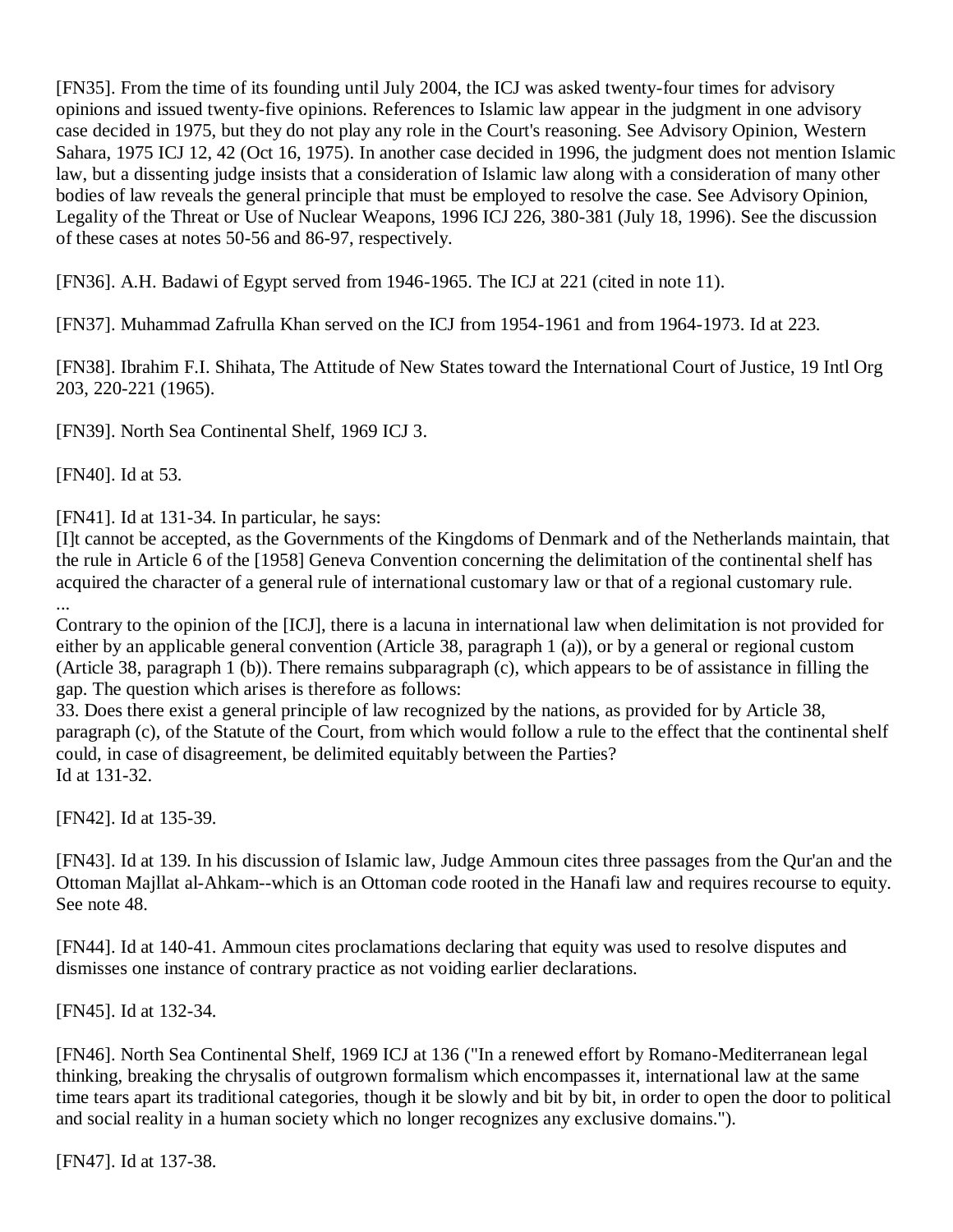[\[FN48\].](http://web2.westlaw.com/result/documenttext.aspx?clvl=RCC&rltdb=CLID_DB27399224&effdate=1%2f1%2f0001+12%3a00%3a00+AM&db=JLR%2cAMJUR%2cABAJ%2cALR%2cTP-ALL%2cFEDRLAW&service=Search&sskey=CLID_SSSA27399224&fmqv=s&rlti=1&sv=Split&cnm=Search_5&fn=_top&rs=WLW8.04&cxt=DC&method=TNC&origin=Search&query=%22ISLAMIC+LAW%22++%26++%22INTERNATIONAL+HUMAN+RIGHTS%22&mt=LawSchoolPractitioner&eq=Welcome%2fLawSchoolPractitioner&vr=2.0&rlt=CLID_QRYRLT33399224&n=34&rp=%2fWelcome%2fLawSchoolPractitioner%2fdefault.wl&cnt=DOC&cfid=1&scxt=WL&ssrc=0&ss=CNT#FN;B48#FN;B48) For the difficulties of using the Qur'an as a source, see, for example, Bernard G. Weiss, The Spirit of Islamic Law 38-65 (Georgia 1998); Wael B. Hallaq, A History of Islamic Legal Theories: An Introduction to Sunni Usul al-Fiqh 3-7, 42-58 (Cambridge 1997).

[\[FN49\].](http://web2.westlaw.com/result/documenttext.aspx?clvl=RCC&rltdb=CLID_DB27399224&effdate=1%2f1%2f0001+12%3a00%3a00+AM&db=JLR%2cAMJUR%2cABAJ%2cALR%2cTP-ALL%2cFEDRLAW&service=Search&sskey=CLID_SSSA27399224&fmqv=s&rlti=1&sv=Split&cnm=Search_5&fn=_top&rs=WLW8.04&cxt=DC&method=TNC&origin=Search&query=%22ISLAMIC+LAW%22++%26++%22INTERNATIONAL+HUMAN+RIGHTS%22&mt=LawSchoolPractitioner&eq=Welcome%2fLawSchoolPractitioner&vr=2.0&rlt=CLID_QRYRLT33399224&n=34&rp=%2fWelcome%2fLawSchoolPractitioner%2fdefault.wl&cnt=DOC&cfid=1&scxt=WL&ssrc=0&ss=CNT#FN;B49#FN;B49) The term "Majallat el Ahkam" could theoretically refer to any number of sources. But in this case it probably refers to the Arabic version of an Ottoman civil code drafted in the late nineteenth century--a code that was based, in large part, upon Sunni Islamic law as interpreted by the Hanafi school of Islamic law and which had a great influence on the evolution of law in the Arab Middle East. This was a source used by lawyers from the Levant (such as Ammoun himself) and would be familiar to comparative and international lawyers- including most judges on the ICJ. See C.V. Findley, Medjelle, in P. Bearman, et al, The Encyclopedia of Islam (Brill Online ed 2007), available online at <http://www.encislam.brill.nl/subscriber/entry?entry=islam\_SIM-5107> (visited Apr 21, 2007).

[\[FN50\].](http://web2.westlaw.com/result/documenttext.aspx?clvl=RCC&rltdb=CLID_DB27399224&effdate=1%2f1%2f0001+12%3a00%3a00+AM&db=JLR%2cAMJUR%2cABAJ%2cALR%2cTP-ALL%2cFEDRLAW&service=Search&sskey=CLID_SSSA27399224&fmqv=s&rlti=1&sv=Split&cnm=Search_5&fn=_top&rs=WLW8.04&cxt=DC&method=TNC&origin=Search&query=%22ISLAMIC+LAW%22++%26++%22INTERNATIONAL+HUMAN+RIGHTS%22&mt=LawSchoolPractitioner&eq=Welcome%2fLawSchoolPractitioner&vr=2.0&rlt=CLID_QRYRLT33399224&n=34&rp=%2fWelcome%2fLawSchoolPractitioner%2fdefault.wl&cnt=DOC&cfid=1&scxt=WL&ssrc=0&ss=CNT#FN;B50#FN;B50) Western Sahara, 1975 ICJ at 12.

[\[FN51\].](http://web2.westlaw.com/result/documenttext.aspx?clvl=RCC&rltdb=CLID_DB27399224&effdate=1%2f1%2f0001+12%3a00%3a00+AM&db=JLR%2cAMJUR%2cABAJ%2cALR%2cTP-ALL%2cFEDRLAW&service=Search&sskey=CLID_SSSA27399224&fmqv=s&rlti=1&sv=Split&cnm=Search_5&fn=_top&rs=WLW8.04&cxt=DC&method=TNC&origin=Search&query=%22ISLAMIC+LAW%22++%26++%22INTERNATIONAL+HUMAN+RIGHTS%22&mt=LawSchoolPractitioner&eq=Welcome%2fLawSchoolPractitioner&vr=2.0&rlt=CLID_QRYRLT33399224&n=34&rp=%2fWelcome%2fLawSchoolPractitioner%2fdefault.wl&cnt=DOC&cfid=1&scxt=WL&ssrc=0&ss=CNT#FN;B51#FN;B51) For background to the case, see William Samuel Dickson Cravens, Note, The [Future of Islamic Legal](http://web2.westlaw.com/find/default.wl?rp=%2ffind%2fdefault.wl&vc=0&DB=1282&SerialNum=0109012207&FindType=Y&ReferencePositionType=S&ReferencePosition=544&AP=&fn=_top&rs=WLW8.04&mt=LawSchoolPractitioner&vr=2.0&sv=Split)  [Arguments in International Boundary Disputes between Islamic States, 55 Wash & Lee L Rev 529, 544-45](http://web2.westlaw.com/find/default.wl?rp=%2ffind%2fdefault.wl&vc=0&DB=1282&SerialNum=0109012207&FindType=Y&ReferencePositionType=S&ReferencePosition=544&AP=&fn=_top&rs=WLW8.04&mt=LawSchoolPractitioner&vr=2.0&sv=Split)  [\(1998\).](http://web2.westlaw.com/find/default.wl?rp=%2ffind%2fdefault.wl&vc=0&DB=1282&SerialNum=0109012207&FindType=Y&ReferencePositionType=S&ReferencePosition=544&AP=&fn=_top&rs=WLW8.04&mt=LawSchoolPractitioner&vr=2.0&sv=Split)

[\[FN52\].](http://web2.westlaw.com/result/documenttext.aspx?clvl=RCC&rltdb=CLID_DB27399224&effdate=1%2f1%2f0001+12%3a00%3a00+AM&db=JLR%2cAMJUR%2cABAJ%2cALR%2cTP-ALL%2cFEDRLAW&service=Search&sskey=CLID_SSSA27399224&fmqv=s&rlti=1&sv=Split&cnm=Search_5&fn=_top&rs=WLW8.04&cxt=DC&method=TNC&origin=Search&query=%22ISLAMIC+LAW%22++%26++%22INTERNATIONAL+HUMAN+RIGHTS%22&mt=LawSchoolPractitioner&eq=Welcome%2fLawSchoolPractitioner&vr=2.0&rlt=CLID_QRYRLT33399224&n=34&rp=%2fWelcome%2fLawSchoolPractitioner%2fdefault.wl&cnt=DOC&cfid=1&scxt=WL&ssrc=0&ss=CNT#FN;B52#FN;B52) See The ICJ at 198-99 (cited in note 11).

[\[FN53\].](http://web2.westlaw.com/result/documenttext.aspx?clvl=RCC&rltdb=CLID_DB27399224&effdate=1%2f1%2f0001+12%3a00%3a00+AM&db=JLR%2cAMJUR%2cABAJ%2cALR%2cTP-ALL%2cFEDRLAW&service=Search&sskey=CLID_SSSA27399224&fmqv=s&rlti=1&sv=Split&cnm=Search_5&fn=_top&rs=WLW8.04&cxt=DC&method=TNC&origin=Search&query=%22ISLAMIC+LAW%22++%26++%22INTERNATIONAL+HUMAN+RIGHTS%22&mt=LawSchoolPractitioner&eq=Welcome%2fLawSchoolPractitioner&vr=2.0&rlt=CLID_QRYRLT33399224&n=34&rp=%2fWelcome%2fLawSchoolPractitioner%2fdefault.wl&cnt=DOC&cfid=1&scxt=WL&ssrc=0&ss=CNT#FN;B53#FN;B53) [Western Sahara, 1975 ICJ at 42-44](http://web2.westlaw.com/find/default.wl?rp=%2ffind%2fdefault.wl&vc=0&DB=147&SerialNum=1975000774&FindType=Y&ReferencePositionType=S&ReferencePosition=42&AP=&fn=_top&rs=WLW8.04&mt=LawSchoolPractitioner&vr=2.0&sv=Split) (summarizing and analyzing Morocco's arguments in support of its claim).

[\[FN54\].](http://web2.westlaw.com/result/documenttext.aspx?clvl=RCC&rltdb=CLID_DB27399224&effdate=1%2f1%2f0001+12%3a00%3a00+AM&db=JLR%2cAMJUR%2cABAJ%2cALR%2cTP-ALL%2cFEDRLAW&service=Search&sskey=CLID_SSSA27399224&fmqv=s&rlti=1&sv=Split&cnm=Search_5&fn=_top&rs=WLW8.04&cxt=DC&method=TNC&origin=Search&query=%22ISLAMIC+LAW%22++%26++%22INTERNATIONAL+HUMAN+RIGHTS%22&mt=LawSchoolPractitioner&eq=Welcome%2fLawSchoolPractitioner&vr=2.0&rlt=CLID_QRYRLT33399224&n=34&rp=%2fWelcome%2fLawSchoolPractitioner%2fdefault.wl&cnt=DOC&cfid=1&scxt=WL&ssrc=0&ss=CNT#FN;B54#FN;B54) See [Cravens, 55 Wash & Lee L Rev at 549 \(cited in note 51\).](http://web2.westlaw.com/find/default.wl?rp=%2ffind%2fdefault.wl&vc=0&DB=1282&SerialNum=0109012207&FindType=Y&ReferencePositionType=S&ReferencePosition=549&AP=&fn=_top&rs=WLW8.04&mt=LawSchoolPractitioner&vr=2.0&sv=Split)

[\[FN55\].](http://web2.westlaw.com/result/documenttext.aspx?clvl=RCC&rltdb=CLID_DB27399224&effdate=1%2f1%2f0001+12%3a00%3a00+AM&db=JLR%2cAMJUR%2cABAJ%2cALR%2cTP-ALL%2cFEDRLAW&service=Search&sskey=CLID_SSSA27399224&fmqv=s&rlti=1&sv=Split&cnm=Search_5&fn=_top&rs=WLW8.04&cxt=DC&method=TNC&origin=Search&query=%22ISLAMIC+LAW%22++%26++%22INTERNATIONAL+HUMAN+RIGHTS%22&mt=LawSchoolPractitioner&eq=Welcome%2fLawSchoolPractitioner&vr=2.0&rlt=CLID_QRYRLT33399224&n=34&rp=%2fWelcome%2fLawSchoolPractitioner%2fdefault.wl&cnt=DOC&cfid=1&scxt=WL&ssrc=0&ss=CNT#FN;B55#FN;B55) [Western Sahara, 1975 ICJ at 173](http://web2.westlaw.com/find/default.wl?rp=%2ffind%2fdefault.wl&vc=0&DB=147&SerialNum=1975000774&FindType=Y&ReferencePositionType=S&ReferencePosition=173&AP=&fn=_top&rs=WLW8.04&mt=LawSchoolPractitioner&vr=2.0&sv=Split) (separate opinion of Judge Boni).

[\[FN56\].](http://web2.westlaw.com/result/documenttext.aspx?clvl=RCC&rltdb=CLID_DB27399224&effdate=1%2f1%2f0001+12%3a00%3a00+AM&db=JLR%2cAMJUR%2cABAJ%2cALR%2cTP-ALL%2cFEDRLAW&service=Search&sskey=CLID_SSSA27399224&fmqv=s&rlti=1&sv=Split&cnm=Search_5&fn=_top&rs=WLW8.04&cxt=DC&method=TNC&origin=Search&query=%22ISLAMIC+LAW%22++%26++%22INTERNATIONAL+HUMAN+RIGHTS%22&mt=LawSchoolPractitioner&eq=Welcome%2fLawSchoolPractitioner&vr=2.0&rlt=CLID_QRYRLT33399224&n=34&rp=%2fWelcome%2fLawSchoolPractitioner%2fdefault.wl&cnt=DOC&cfid=1&scxt=WL&ssrc=0&ss=CNT#FN;B56#FN;B56) [Id at 98-99](http://web2.westlaw.com/find/default.wl?rp=%2ffind%2fdefault.wl&vc=0&SerialNum=1975000774&FindType=Y&AP=&fn=_top&rs=WLW8.04&mt=LawSchoolPractitioner&vr=2.0&sv=Split) (separate opinion of Judge Ammoun).

[\[FN57\].](http://web2.westlaw.com/result/documenttext.aspx?clvl=RCC&rltdb=CLID_DB27399224&effdate=1%2f1%2f0001+12%3a00%3a00+AM&db=JLR%2cAMJUR%2cABAJ%2cALR%2cTP-ALL%2cFEDRLAW&service=Search&sskey=CLID_SSSA27399224&fmqv=s&rlti=1&sv=Split&cnm=Search_5&fn=_top&rs=WLW8.04&cxt=DC&method=TNC&origin=Search&query=%22ISLAMIC+LAW%22++%26++%22INTERNATIONAL+HUMAN+RIGHTS%22&mt=LawSchoolPractitioner&eq=Welcome%2fLawSchoolPractitioner&vr=2.0&rlt=CLID_QRYRLT33399224&n=34&rp=%2fWelcome%2fLawSchoolPractitioner%2fdefault.wl&cnt=DOC&cfid=1&scxt=WL&ssrc=0&ss=CNT#FN;B57#FN;B57) [Aegean Sea Continental Shelf \(Greece v Turkey\), 1978 ICJ 3 \(Dec 19, 1978\).](http://web2.westlaw.com/find/default.wl?rp=%2ffind%2fdefault.wl&vc=0&DB=147&SerialNum=1978000763&FindType=Y&AP=&fn=_top&rs=WLW8.04&mt=LawSchoolPractitioner&vr=2.0&sv=Split)

[\[FN58\].](http://web2.westlaw.com/result/documenttext.aspx?clvl=RCC&rltdb=CLID_DB27399224&effdate=1%2f1%2f0001+12%3a00%3a00+AM&db=JLR%2cAMJUR%2cABAJ%2cALR%2cTP-ALL%2cFEDRLAW&service=Search&sskey=CLID_SSSA27399224&fmqv=s&rlti=1&sv=Split&cnm=Search_5&fn=_top&rs=WLW8.04&cxt=DC&method=TNC&origin=Search&query=%22ISLAMIC+LAW%22++%26++%22INTERNATIONAL+HUMAN+RIGHTS%22&mt=LawSchoolPractitioner&eq=Welcome%2fLawSchoolPractitioner&vr=2.0&rlt=CLID_QRYRLT33399224&n=34&rp=%2fWelcome%2fLawSchoolPractitioner%2fdefault.wl&cnt=DOC&cfid=1&scxt=WL&ssrc=0&ss=CNT#FN;B58#FN;B58) See The ICJ at 221-22 (cited in note 11).

[\[FN59\].](http://web2.westlaw.com/result/documenttext.aspx?clvl=RCC&rltdb=CLID_DB27399224&effdate=1%2f1%2f0001+12%3a00%3a00+AM&db=JLR%2cAMJUR%2cABAJ%2cALR%2cTP-ALL%2cFEDRLAW&service=Search&sskey=CLID_SSSA27399224&fmqv=s&rlti=1&sv=Split&cnm=Search_5&fn=_top&rs=WLW8.04&cxt=DC&method=TNC&origin=Search&query=%22ISLAMIC+LAW%22++%26++%22INTERNATIONAL+HUMAN+RIGHTS%22&mt=LawSchoolPractitioner&eq=Welcome%2fLawSchoolPractitioner&vr=2.0&rlt=CLID_QRYRLT33399224&n=34&rp=%2fWelcome%2fLawSchoolPractitioner%2fdefault.wl&cnt=DOC&cfid=1&scxt=WL&ssrc=0&ss=CNT#FN;B59#FN;B59) [Aegean Sea Continental Shelf, 1978 ICJ at 56](http://web2.westlaw.com/find/default.wl?rp=%2ffind%2fdefault.wl&vc=0&DB=147&SerialNum=1978000763&FindType=Y&ReferencePositionType=S&ReferencePosition=56&AP=&fn=_top&rs=WLW8.04&mt=LawSchoolPractitioner&vr=2.0&sv=Split) (separate opinion of Judge Tarazi, quoting George A. Young, 6 Corps de Droit Ottoman 178 (Clarendon 1906)).

[\[FN60\].](http://web2.westlaw.com/result/documenttext.aspx?clvl=RCC&rltdb=CLID_DB27399224&effdate=1%2f1%2f0001+12%3a00%3a00+AM&db=JLR%2cAMJUR%2cABAJ%2cALR%2cTP-ALL%2cFEDRLAW&service=Search&sskey=CLID_SSSA27399224&fmqv=s&rlti=1&sv=Split&cnm=Search_5&fn=_top&rs=WLW8.04&cxt=DC&method=TNC&origin=Search&query=%22ISLAMIC+LAW%22++%26++%22INTERNATIONAL+HUMAN+RIGHTS%22&mt=LawSchoolPractitioner&eq=Welcome%2fLawSchoolPractitioner&vr=2.0&rlt=CLID_QRYRLT33399224&n=34&rp=%2fWelcome%2fLawSchoolPractitioner%2fdefault.wl&cnt=DOC&cfid=1&scxt=WL&ssrc=0&ss=CNT#FN;B60#FN;B60) It must again be stressed that Ammoun did not seem to think that it would necessarily lead to any marked change in the outcome of cases, and one is left to wonder whether he would have been as sanguine about referring to Islamic law in his opinion if he thought that it would do so.

[\[FN61\].](http://web2.westlaw.com/result/documenttext.aspx?clvl=RCC&rltdb=CLID_DB27399224&effdate=1%2f1%2f0001+12%3a00%3a00+AM&db=JLR%2cAMJUR%2cABAJ%2cALR%2cTP-ALL%2cFEDRLAW&service=Search&sskey=CLID_SSSA27399224&fmqv=s&rlti=1&sv=Split&cnm=Search_5&fn=_top&rs=WLW8.04&cxt=DC&method=TNC&origin=Search&query=%22ISLAMIC+LAW%22++%26++%22INTERNATIONAL+HUMAN+RIGHTS%22&mt=LawSchoolPractitioner&eq=Welcome%2fLawSchoolPractitioner&vr=2.0&rlt=CLID_QRYRLT33399224&n=34&rp=%2fWelcome%2fLawSchoolPractitioner%2fdefault.wl&cnt=DOC&cfid=1&scxt=WL&ssrc=0&ss=CNT#FN;B61#FN;B61) The operative norm that Judge Tarazi would apply comes from a treaty, a source recognized as primary by Article 38(1)(a) of the ICJ's Statute. Judge Tarazi does not suggest that the parties to the treaty at issue had considered Islamic law when signing their treaty.

[\[FN62\].](http://web2.westlaw.com/result/documenttext.aspx?clvl=RCC&rltdb=CLID_DB27399224&effdate=1%2f1%2f0001+12%3a00%3a00+AM&db=JLR%2cAMJUR%2cABAJ%2cALR%2cTP-ALL%2cFEDRLAW&service=Search&sskey=CLID_SSSA27399224&fmqv=s&rlti=1&sv=Split&cnm=Search_5&fn=_top&rs=WLW8.04&cxt=DC&method=TNC&origin=Search&query=%22ISLAMIC+LAW%22++%26++%22INTERNATIONAL+HUMAN+RIGHTS%22&mt=LawSchoolPractitioner&eq=Welcome%2fLawSchoolPractitioner&vr=2.0&rlt=CLID_QRYRLT33399224&n=34&rp=%2fWelcome%2fLawSchoolPractitioner%2fdefault.wl&cnt=DOC&cfid=1&scxt=WL&ssrc=0&ss=CNT#FN;B62#FN;B62) [United States Diplomatic and Consular Staff in Tehran \(US v Iran\), 1980 ICJ 3 \(May 24, 1980\).](http://web2.westlaw.com/find/default.wl?rp=%2ffind%2fdefault.wl&vc=0&DB=147&SerialNum=1980000957&FindType=Y&AP=&fn=_top&rs=WLW8.04&mt=LawSchoolPractitioner&vr=2.0&sv=Split)

[\[FN63\].](http://web2.westlaw.com/result/documenttext.aspx?clvl=RCC&rltdb=CLID_DB27399224&effdate=1%2f1%2f0001+12%3a00%3a00+AM&db=JLR%2cAMJUR%2cABAJ%2cALR%2cTP-ALL%2cFEDRLAW&service=Search&sskey=CLID_SSSA27399224&fmqv=s&rlti=1&sv=Split&cnm=Search_5&fn=_top&rs=WLW8.04&cxt=DC&method=TNC&origin=Search&query=%22ISLAMIC+LAW%22++%26++%22INTERNATIONAL+HUMAN+RIGHTS%22&mt=LawSchoolPractitioner&eq=Welcome%2fLawSchoolPractitioner&vr=2.0&rlt=CLID_QRYRLT33399224&n=34&rp=%2fWelcome%2fLawSchoolPractitioner%2fdefault.wl&cnt=DOC&cfid=1&scxt=WL&ssrc=0&ss=CNT#FN;B63#FN;B63) [Id at 40.](http://web2.westlaw.com/find/default.wl?rp=%2ffind%2fdefault.wl&vc=0&SerialNum=1980000957&FindType=Y&AP=&fn=_top&rs=WLW8.04&mt=LawSchoolPractitioner&vr=2.0&sv=Split)

[\[FN64\].](http://web2.westlaw.com/result/documenttext.aspx?clvl=RCC&rltdb=CLID_DB27399224&effdate=1%2f1%2f0001+12%3a00%3a00+AM&db=JLR%2cAMJUR%2cABAJ%2cALR%2cTP-ALL%2cFEDRLAW&service=Search&sskey=CLID_SSSA27399224&fmqv=s&rlti=1&sv=Split&cnm=Search_5&fn=_top&rs=WLW8.04&cxt=DC&method=TNC&origin=Search&query=%22ISLAMIC+LAW%22++%26++%22INTERNATIONAL+HUMAN+RIGHTS%22&mt=LawSchoolPractitioner&eq=Welcome%2fLawSchoolPractitioner&vr=2.0&rlt=CLID_QRYRLT33399224&n=34&rp=%2fWelcome%2fLawSchoolPractitioner%2fdefault.wl&cnt=DOC&cfid=1&scxt=WL&ssrc=0&ss=CNT#FN;B64#FN;B64) [Id at 58-59](http://web2.westlaw.com/find/default.wl?rp=%2ffind%2fdefault.wl&vc=0&SerialNum=1980000957&FindType=Y&AP=&fn=_top&rs=WLW8.04&mt=LawSchoolPractitioner&vr=2.0&sv=Split) (separate opinion of Judge Tarazi).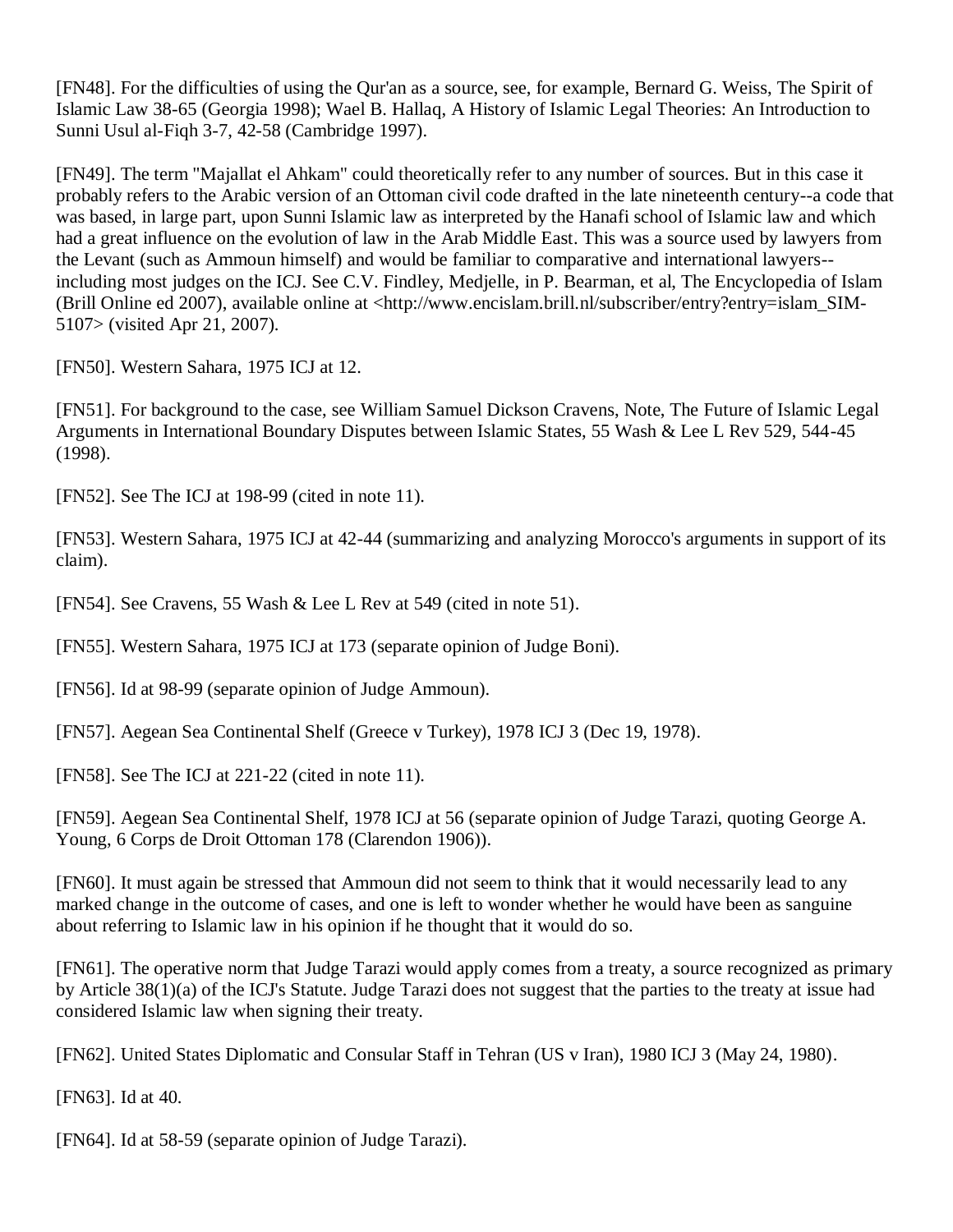### [\[FN65\].](http://web2.westlaw.com/result/documenttext.aspx?clvl=RCC&rltdb=CLID_DB27399224&effdate=1%2f1%2f0001+12%3a00%3a00+AM&db=JLR%2cAMJUR%2cABAJ%2cALR%2cTP-ALL%2cFEDRLAW&service=Search&sskey=CLID_SSSA27399224&fmqv=s&rlti=1&sv=Split&cnm=Search_5&fn=_top&rs=WLW8.04&cxt=DC&method=TNC&origin=Search&query=%22ISLAMIC+LAW%22++%26++%22INTERNATIONAL+HUMAN+RIGHTS%22&mt=LawSchoolPractitioner&eq=Welcome%2fLawSchoolPractitioner&vr=2.0&rlt=CLID_QRYRLT33399224&n=34&rp=%2fWelcome%2fLawSchoolPractitioner%2fdefault.wl&cnt=DOC&cfid=1&scxt=WL&ssrc=0&ss=CNT#FN;B65#FN;B65) Id.

[\[FN66\].](http://web2.westlaw.com/result/documenttext.aspx?clvl=RCC&rltdb=CLID_DB27399224&effdate=1%2f1%2f0001+12%3a00%3a00+AM&db=JLR%2cAMJUR%2cABAJ%2cALR%2cTP-ALL%2cFEDRLAW&service=Search&sskey=CLID_SSSA27399224&fmqv=s&rlti=1&sv=Split&cnm=Search_5&fn=_top&rs=WLW8.04&cxt=DC&method=TNC&origin=Search&query=%22ISLAMIC+LAW%22++%26++%22INTERNATIONAL+HUMAN+RIGHTS%22&mt=LawSchoolPractitioner&eq=Welcome%2fLawSchoolPractitioner&vr=2.0&rlt=CLID_QRYRLT33399224&n=34&rp=%2fWelcome%2fLawSchoolPractitioner%2fdefault.wl&cnt=DOC&cfid=1&scxt=WL&ssrc=0&ss=CNT#FN;B66#FN;B66) Christopher Weeramantry, Islamic Jurisprudence: An International Perspective (St. Martin's 1988). At the time he wrote his book, Weeramantry had completed a term as a justice of the Supreme Court of Sri Lanka and was serving as a professor at Monash University in Australia. He had already published a number of scholarly works, including books on the classical tradition of comparative law, on human rights, and on nuclear weaponry.

[\[FN67\].](http://web2.westlaw.com/result/documenttext.aspx?clvl=RCC&rltdb=CLID_DB27399224&effdate=1%2f1%2f0001+12%3a00%3a00+AM&db=JLR%2cAMJUR%2cABAJ%2cALR%2cTP-ALL%2cFEDRLAW&service=Search&sskey=CLID_SSSA27399224&fmqv=s&rlti=1&sv=Split&cnm=Search_5&fn=_top&rs=WLW8.04&cxt=DC&method=TNC&origin=Search&query=%22ISLAMIC+LAW%22++%26++%22INTERNATIONAL+HUMAN+RIGHTS%22&mt=LawSchoolPractitioner&eq=Welcome%2fLawSchoolPractitioner&vr=2.0&rlt=CLID_QRYRLT33399224&n=34&rp=%2fWelcome%2fLawSchoolPractitioner%2fdefault.wl&cnt=DOC&cfid=1&scxt=WL&ssrc=0&ss=CNT#FN;B67#FN;B67) Weeramantry argued that greater attention to Islamic legal norms was long overdue on the part of international lawyers and had "potential for assisting towards a juster world in the future." Id at xv.

[\[FN68\].](http://web2.westlaw.com/result/documenttext.aspx?clvl=RCC&rltdb=CLID_DB27399224&effdate=1%2f1%2f0001+12%3a00%3a00+AM&db=JLR%2cAMJUR%2cABAJ%2cALR%2cTP-ALL%2cFEDRLAW&service=Search&sskey=CLID_SSSA27399224&fmqv=s&rlti=1&sv=Split&cnm=Search_5&fn=_top&rs=WLW8.04&cxt=DC&method=TNC&origin=Search&query=%22ISLAMIC+LAW%22++%26++%22INTERNATIONAL+HUMAN+RIGHTS%22&mt=LawSchoolPractitioner&eq=Welcome%2fLawSchoolPractitioner&vr=2.0&rlt=CLID_QRYRLT33399224&n=34&rp=%2fWelcome%2fLawSchoolPractitioner%2fdefault.wl&cnt=DOC&cfid=1&scxt=WL&ssrc=0&ss=CNT#FN;B68#FN;B68) Weeramantry argued that a failure to consider the Islamic view would cause the increasingly important states and peoples of the Muslim world to question the legitimacy of international legal norms. See id at 166-69. ("It is not often sufficiently appreciated, especially in the Western world, that many of the current rules of international law are regarded by a large segment of the world's population as being principles from the rulebook of the elite club of world powers which held sway in the nineteenth century. In the midst of this general attitude of mistrust the worthy rules are tarred with the same brush as the self-serving."). This is particularly dangerous, he argued, because the Islamic world is becoming ever more powerful and assertive. Id at 166-67. The solution was to demonstrate, as he believed he could, that the Islamic tradition recognized principles that were consistent with international legal norms--proving that the modern international legal tradition, whether or not it drew directly on Islamic legal norms as it evolved, was not inconsistent with these norms and should be respected by Muslim states and peoples. For his elaboration of this argument, see id at 134-49.

[\[FN69\].](http://web2.westlaw.com/result/documenttext.aspx?clvl=RCC&rltdb=CLID_DB27399224&effdate=1%2f1%2f0001+12%3a00%3a00+AM&db=JLR%2cAMJUR%2cABAJ%2cALR%2cTP-ALL%2cFEDRLAW&service=Search&sskey=CLID_SSSA27399224&fmqv=s&rlti=1&sv=Split&cnm=Search_5&fn=_top&rs=WLW8.04&cxt=DC&method=TNC&origin=Search&query=%22ISLAMIC+LAW%22++%26++%22INTERNATIONAL+HUMAN+RIGHTS%22&mt=LawSchoolPractitioner&eq=Welcome%2fLawSchoolPractitioner&vr=2.0&rlt=CLID_QRYRLT33399224&n=34&rp=%2fWelcome%2fLawSchoolPractitioner%2fdefault.wl&cnt=DOC&cfid=1&scxt=WL&ssrc=0&ss=CNT#FN;B69#FN;B69) According to Weeramantry's understanding of it, the Islamic legal tradition supports his belief that there are universally recognized human rights norms which should play a very important role in defining states' legal obligations. But it is not only the legitimacy of international law in its current form that most concerns him. Weeramantry's conviction that international lawyers should recognize the importance, sophistication, and legitimacy of Islamic law seems to be rooted in large part in his belief that the Islamic legal tradition provides crucial support for the thesis that there are universal human rights norms that are accepted in all civilizations. Consider id at 168 ("In the contemporary world, when the Islamic influence is so powerful, there is a danger that if sufficient heed be not paid to Islamic attitudes and modes of thought, the Universal Declaration and human rights doctrine in general may run into rough weather.").

[\[FN70\].](http://web2.westlaw.com/result/documenttext.aspx?clvl=RCC&rltdb=CLID_DB27399224&effdate=1%2f1%2f0001+12%3a00%3a00+AM&db=JLR%2cAMJUR%2cABAJ%2cALR%2cTP-ALL%2cFEDRLAW&service=Search&sskey=CLID_SSSA27399224&fmqv=s&rlti=1&sv=Split&cnm=Search_5&fn=_top&rs=WLW8.04&cxt=DC&method=TNC&origin=Search&query=%22ISLAMIC+LAW%22++%26++%22INTERNATIONAL+HUMAN+RIGHTS%22&mt=LawSchoolPractitioner&eq=Welcome%2fLawSchoolPractitioner&vr=2.0&rlt=CLID_QRYRLT33399224&n=34&rp=%2fWelcome%2fLawSchoolPractitioner%2fdefault.wl&cnt=DOC&cfid=1&scxt=WL&ssrc=0&ss=CNT#FN;B70#FN;B70) As evidence of Weeramantry's reputation as an expert, one need only look at the number of times he is cited as an expert on some point of Islamic law relevant to international legal decisions. As for public views about his commitment to incorporating non-Western, and particularly Islamic, law into international law, see, for example, Anghie, [Finding the Peripheries, 40 Harv Intl L J at 76 & n 270 \(cited in note 4\)](http://web2.westlaw.com/find/default.wl?rp=%2ffind%2fdefault.wl&vc=0&DB=1153&SerialNum=0110677000&FindType=Y&ReferencePositionType=S&ReferencePosition=76&AP=&fn=_top&rs=WLW8.04&mt=LawSchoolPractitioner&vr=2.0&sv=Split) ("[T]he recent jurisprudence of the Court suggests that little effort has been made to draw upon the legal traditions and systems of non-Western peoples in the administration of international justice.... Certain notable exceptions to this are evident. Judge Weeramantry's decisions, in particular, have made far-reaching attempts to incorporate non-European legal traditions into the jurisprudence of the Court.")

[\[FN71\].](http://web2.westlaw.com/result/documenttext.aspx?clvl=RCC&rltdb=CLID_DB27399224&effdate=1%2f1%2f0001+12%3a00%3a00+AM&db=JLR%2cAMJUR%2cABAJ%2cALR%2cTP-ALL%2cFEDRLAW&service=Search&sskey=CLID_SSSA27399224&fmqv=s&rlti=1&sv=Split&cnm=Search_5&fn=_top&rs=WLW8.04&cxt=DC&method=TNC&origin=Search&query=%22ISLAMIC+LAW%22++%26++%22INTERNATIONAL+HUMAN+RIGHTS%22&mt=LawSchoolPractitioner&eq=Welcome%2fLawSchoolPractitioner&vr=2.0&rlt=CLID_QRYRLT33399224&n=34&rp=%2fWelcome%2fLawSchoolPractitioner%2fdefault.wl&cnt=DOC&cfid=1&scxt=WL&ssrc=0&ss=CNT#FN;B71#FN;B71) The bibliography shows that Weeramantry had read English translations and English secondary sources but had not read any material in Islamic languages or even leading French or German secondary sources on Islamic law. Within the English literature, his selection seems unsystematic and apparently uncritical. For example, he used translations that have been criticized by leading Islamicists as untrustworthy. For example, see Weeramantry, Islamic Jurisprudence at 196 (cited in note 66) (citing in bibliography "Al-Nawawi's, Minhaj al-Talibin London, 1914"). This surely refers to E.C. Howard's translation of Nawawi which should have been cited as Nawawi, Minhaj-at-Talibin; A Manual of Mohammedan Law according to the School of Shafi'i (Thacker, 1914) (E.C. Howard, trans from the French Edition of A. W. C. van den Berg, trans). That is, it is a translation of a French translation that was criticized as highly inaccurate by the eminent Orientalist Joseph Schacht in J. Schacht, Introduction to Islamic Law 262 (Oxford 1964). Similarly, see Weeramantry, Islamic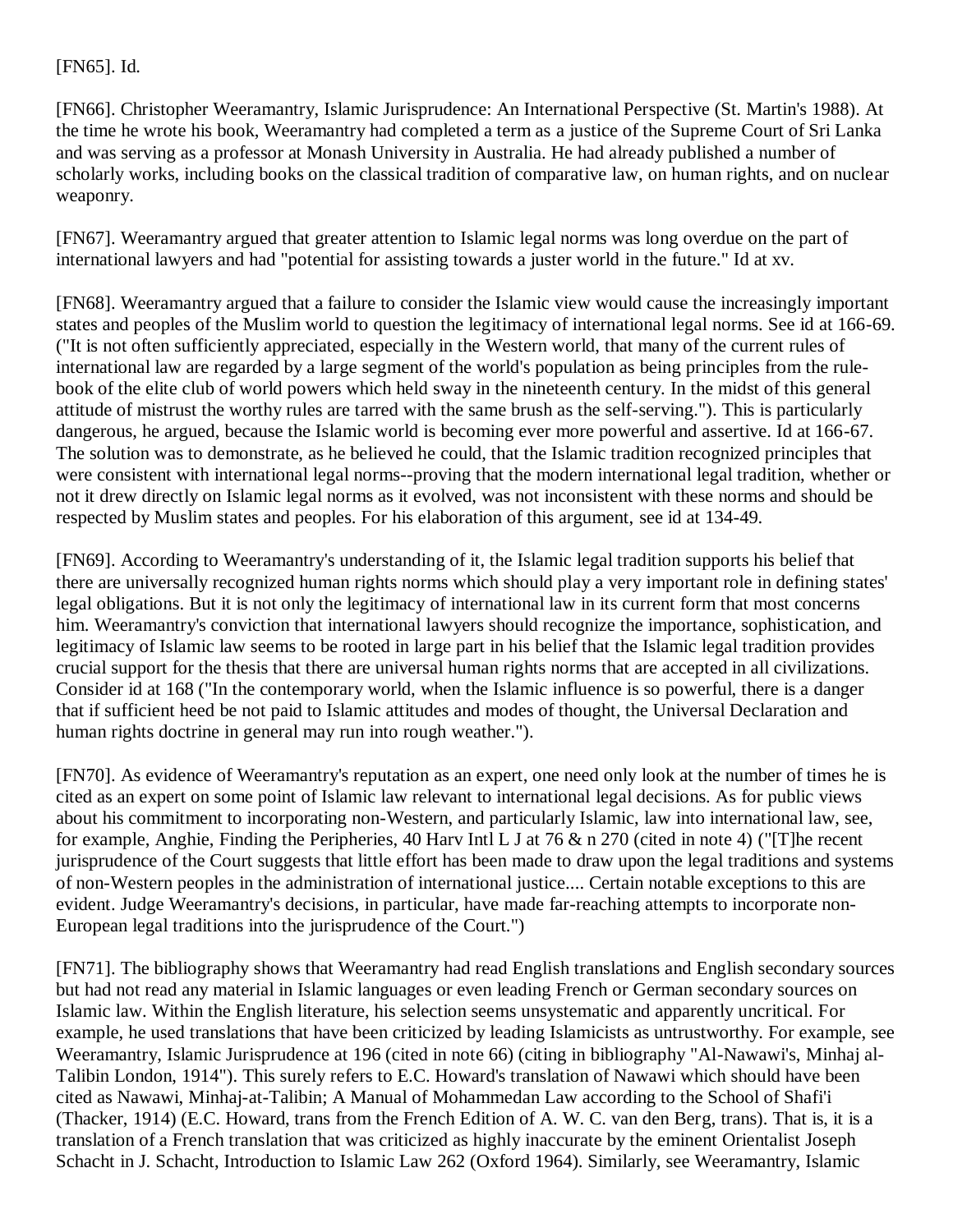Jurisprudence at 196 citing to the work "Qutb, S., Social Justice in Islam... (Octogon 1953)" translated by John B. Hardie. This is a translation of Qutb's al-Adalat al-Ijtima'iyya that was criticized by Hamid Algar in, Sayyid Qutb, Social Justice in Islam 15-17, (Islamic Pub Intl 2000) (John B. Hardie, trans, Hamid Algar, rev trans) (introduction by Hamid Algar). When it comes to modern authors, Weeramantry did not explain how he determined which of the diverse modern writers he cited were to be considered authoritative representatives of the contemporary Islamic legal tradition. Again, of course, only English books are cited, which means that his selection may have been based on their availability in English rather than their authority within the Muslim world.

[\[FN72\].](http://web2.westlaw.com/result/documenttext.aspx?clvl=RCC&rltdb=CLID_DB27399224&effdate=1%2f1%2f0001+12%3a00%3a00+AM&db=JLR%2cAMJUR%2cABAJ%2cALR%2cTP-ALL%2cFEDRLAW&service=Search&sskey=CLID_SSSA27399224&fmqv=s&rlti=1&sv=Split&cnm=Search_5&fn=_top&rs=WLW8.04&cxt=DC&method=TNC&origin=Search&query=%22ISLAMIC+LAW%22++%26++%22INTERNATIONAL+HUMAN+RIGHTS%22&mt=LawSchoolPractitioner&eq=Welcome%2fLawSchoolPractitioner&vr=2.0&rlt=CLID_QRYRLT33399224&n=34&rp=%2fWelcome%2fLawSchoolPractitioner%2fdefault.wl&cnt=DOC&cfid=1&scxt=WL&ssrc=0&ss=CNT#FN;B72#FN;B72) The reliance entirely on English sources is problematic given that classical Islamic law was elaborated almost entirely in Arabic and the leading European scholarship was as likely to be in French or German as in English. Indeed, Weeramantry's failure to look at Arabic and French literature seems to have led him to overlook the work of one of the leading modern Arab thinkers on the relationship of Islamic law, European law, and international law: Sanhuri's. This is ironic because Sanhuri might have provided support for some of his contentions. For an overview of Sanhuri's life, work, and influence, see generally Enid Hill, Al-Sanhuri and Islamic Law: The Place and Significance of Islamic Law in the Life and Work of 'Abd al-Razzaq Ahmad al-Sanhuri, Egyptian Jurist and Scholar, 1895-1971 (Am U Cairo 1987); Baber Johansen, Contingency in a Sacred Law: Legal and Ethical Norms in the Muslim Fiqh 58-59 (Brill 1999); Amr Shalakany, Between Identity and Redistribution: Sanhuri, Genealogy and the Will to Islamise, 8 Islamic L & Socy 201, 224 (2001).

[\[FN73\].](http://web2.westlaw.com/result/documenttext.aspx?clvl=RCC&rltdb=CLID_DB27399224&effdate=1%2f1%2f0001+12%3a00%3a00+AM&db=JLR%2cAMJUR%2cABAJ%2cALR%2cTP-ALL%2cFEDRLAW&service=Search&sskey=CLID_SSSA27399224&fmqv=s&rlti=1&sv=Split&cnm=Search_5&fn=_top&rs=WLW8.04&cxt=DC&method=TNC&origin=Search&query=%22ISLAMIC+LAW%22++%26++%22INTERNATIONAL+HUMAN+RIGHTS%22&mt=LawSchoolPractitioner&eq=Welcome%2fLawSchoolPractitioner&vr=2.0&rlt=CLID_QRYRLT33399224&n=34&rp=%2fWelcome%2fLawSchoolPractitioner%2fdefault.wl&cnt=DOC&cfid=1&scxt=WL&ssrc=0&ss=CNT#FN;B73#FN;B73) The description of Islamic jurisprudence found in Weeramantry's chapters on "Islam and Human Rights" and "Islamic International Law" shows some of these problems. The book did not engage with important, much debated, and very difficult questions about how we can draw a single set of norms that we accept as authentic "Islamic" legal principles from the highly pluralistic interpretations of Islamic law. For a description of the problem as it was addressed by pre-modern Islamic states trying to develop a homogenous body of "Islamic" state law, see Lombardi, State Law as Islamic Law at 47-58 (cited in note 1). Judge Weeramantry seems to accept, as if it were uncontroversial, an impressionistic method of interpreting classical sources with which classical jurists and some modernist Muslims might be uncomfortable. See, for example, his discussion of the ways that one can induce general principles of law from either the sources of Islamic law or the practice of Muslim states. Weeramantry, Islamic Jurisprudence at 120-21 (cited in note 66). Assuming that one were to accept his approach to identifying essential Islamic norms, one would still want to know why he chose as valid the Islamic sources that he did and how he thought one should integrate information derived from one source with information derived from another.

[\[FN74\].](http://web2.westlaw.com/result/documenttext.aspx?clvl=RCC&rltdb=CLID_DB27399224&effdate=1%2f1%2f0001+12%3a00%3a00+AM&db=JLR%2cAMJUR%2cABAJ%2cALR%2cTP-ALL%2cFEDRLAW&service=Search&sskey=CLID_SSSA27399224&fmqv=s&rlti=1&sv=Split&cnm=Search_5&fn=_top&rs=WLW8.04&cxt=DC&method=TNC&origin=Search&query=%22ISLAMIC+LAW%22++%26++%22INTERNATIONAL+HUMAN+RIGHTS%22&mt=LawSchoolPractitioner&eq=Welcome%2fLawSchoolPractitioner&vr=2.0&rlt=CLID_QRYRLT33399224&n=34&rp=%2fWelcome%2fLawSchoolPractitioner%2fdefault.wl&cnt=DOC&cfid=1&scxt=WL&ssrc=0&ss=CNT#FN;B74#FN;B74) When it discussed how Islamic legal norms can productively shape the international community's interpretation of broad principles and thus define the contours of the binding rules of international law, Weeramantry's book did not argue that judges have considered (or that they should consider) texts from the Islamic legal tradition. Rather, he suggested that Islam informs the attitudes of Muslim states when they enter into treaties or when they establish the policies that will result in a pattern of state practice. The implication is that he still assumed that international law would be derived primarily from these sources. See Weeramantry, Islamic Jurisprudence at 125-27 (cited in note 66) (discussing the influence of Islamic states on the Universal Declaration of Human Rights and other related measures).

[\[FN75\].](http://web2.westlaw.com/result/documenttext.aspx?clvl=RCC&rltdb=CLID_DB27399224&effdate=1%2f1%2f0001+12%3a00%3a00+AM&db=JLR%2cAMJUR%2cABAJ%2cALR%2cTP-ALL%2cFEDRLAW&service=Search&sskey=CLID_SSSA27399224&fmqv=s&rlti=1&sv=Split&cnm=Search_5&fn=_top&rs=WLW8.04&cxt=DC&method=TNC&origin=Search&query=%22ISLAMIC+LAW%22++%26++%22INTERNATIONAL+HUMAN+RIGHTS%22&mt=LawSchoolPractitioner&eq=Welcome%2fLawSchoolPractitioner&vr=2.0&rlt=CLID_QRYRLT33399224&n=34&rp=%2fWelcome%2fLawSchoolPractitioner%2fdefault.wl&cnt=DOC&cfid=1&scxt=WL&ssrc=0&ss=CNT#FN;B75#FN;B75) [Questions of Interpretation and Application of the 1971 Montreal Convention Arising from the Aerial](http://web2.westlaw.com/find/default.wl?rp=%2ffind%2fdefault.wl&vc=0&DB=147&SerialNum=1992143455&FindType=Y&AP=&fn=_top&rs=WLW8.04&mt=LawSchoolPractitioner&vr=2.0&sv=Split)  [Incident at Lockerbie \(Libyan Arab Jamahiriya v US\), 1992 ICJ 114 \(Apr 14, 1992\).](http://web2.westlaw.com/find/default.wl?rp=%2ffind%2fdefault.wl&vc=0&DB=147&SerialNum=1992143455&FindType=Y&AP=&fn=_top&rs=WLW8.04&mt=LawSchoolPractitioner&vr=2.0&sv=Split)

[\[FN76\].](http://web2.westlaw.com/result/documenttext.aspx?clvl=RCC&rltdb=CLID_DB27399224&effdate=1%2f1%2f0001+12%3a00%3a00+AM&db=JLR%2cAMJUR%2cABAJ%2cALR%2cTP-ALL%2cFEDRLAW&service=Search&sskey=CLID_SSSA27399224&fmqv=s&rlti=1&sv=Split&cnm=Search_5&fn=_top&rs=WLW8.04&cxt=DC&method=TNC&origin=Search&query=%22ISLAMIC+LAW%22++%26++%22INTERNATIONAL+HUMAN+RIGHTS%22&mt=LawSchoolPractitioner&eq=Welcome%2fLawSchoolPractitioner&vr=2.0&rlt=CLID_QRYRLT33399224&n=34&rp=%2fWelcome%2fLawSchoolPractitioner%2fdefault.wl&cnt=DOC&cfid=1&scxt=WL&ssrc=0&ss=CNT#FN;B76#FN;B76) [Id at 217](http://web2.westlaw.com/find/default.wl?rp=%2ffind%2fdefault.wl&vc=0&SerialNum=1992143455&FindType=Y&AP=&fn=_top&rs=WLW8.04&mt=LawSchoolPractitioner&vr=2.0&sv=Split) (separate opinion of Judge El-Kosheri).

[\[FN77\].](http://web2.westlaw.com/result/documenttext.aspx?clvl=RCC&rltdb=CLID_DB27399224&effdate=1%2f1%2f0001+12%3a00%3a00+AM&db=JLR%2cAMJUR%2cABAJ%2cALR%2cTP-ALL%2cFEDRLAW&service=Search&sskey=CLID_SSSA27399224&fmqv=s&rlti=1&sv=Split&cnm=Search_5&fn=_top&rs=WLW8.04&cxt=DC&method=TNC&origin=Search&query=%22ISLAMIC+LAW%22++%26++%22INTERNATIONAL+HUMAN+RIGHTS%22&mt=LawSchoolPractitioner&eq=Welcome%2fLawSchoolPractitioner&vr=2.0&rlt=CLID_QRYRLT33399224&n=34&rp=%2fWelcome%2fLawSchoolPractitioner%2fdefault.wl&cnt=DOC&cfid=1&scxt=WL&ssrc=0&ss=CNT#FN;B77#FN;B77) Id.

[\[FN78\].](http://web2.westlaw.com/result/documenttext.aspx?clvl=RCC&rltdb=CLID_DB27399224&effdate=1%2f1%2f0001+12%3a00%3a00+AM&db=JLR%2cAMJUR%2cABAJ%2cALR%2cTP-ALL%2cFEDRLAW&service=Search&sskey=CLID_SSSA27399224&fmqv=s&rlti=1&sv=Split&cnm=Search_5&fn=_top&rs=WLW8.04&cxt=DC&method=TNC&origin=Search&query=%22ISLAMIC+LAW%22++%26++%22INTERNATIONAL+HUMAN+RIGHTS%22&mt=LawSchoolPractitioner&eq=Welcome%2fLawSchoolPractitioner&vr=2.0&rlt=CLID_QRYRLT33399224&n=34&rp=%2fWelcome%2fLawSchoolPractitioner%2fdefault.wl&cnt=DOC&cfid=1&scxt=WL&ssrc=0&ss=CNT#FN;B78#FN;B78) Id at 160-81 (separate opinion of Judge Weeramantry).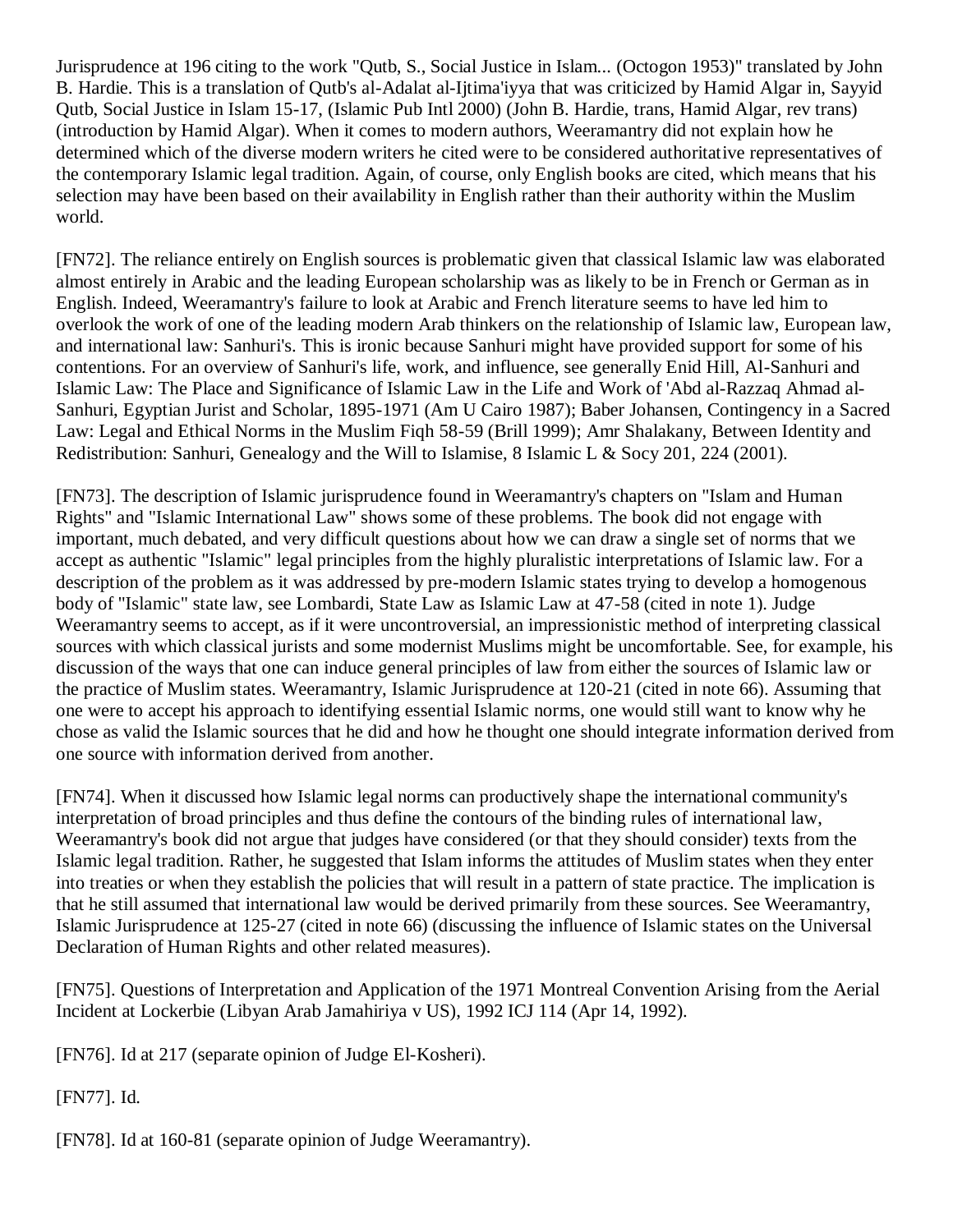[\[FN79\].](http://web2.westlaw.com/result/documenttext.aspx?clvl=RCC&rltdb=CLID_DB27399224&effdate=1%2f1%2f0001+12%3a00%3a00+AM&db=JLR%2cAMJUR%2cABAJ%2cALR%2cTP-ALL%2cFEDRLAW&service=Search&sskey=CLID_SSSA27399224&fmqv=s&rlti=1&sv=Split&cnm=Search_5&fn=_top&rs=WLW8.04&cxt=DC&method=TNC&origin=Search&query=%22ISLAMIC+LAW%22++%26++%22INTERNATIONAL+HUMAN+RIGHTS%22&mt=LawSchoolPractitioner&eq=Welcome%2fLawSchoolPractitioner&vr=2.0&rlt=CLID_QRYRLT33399224&n=34&rp=%2fWelcome%2fLawSchoolPractitioner%2fdefault.wl&cnt=DOC&cfid=1&scxt=WL&ssrc=0&ss=CNT#FN;B79#FN;B79) Maritime Delimitation in the Area between Greenland and Jan Mayen (Den v Nor), 1993 ICJ 38 (June 14, 1993).

[\[FN80\].](http://web2.westlaw.com/result/documenttext.aspx?clvl=RCC&rltdb=CLID_DB27399224&effdate=1%2f1%2f0001+12%3a00%3a00+AM&db=JLR%2cAMJUR%2cABAJ%2cALR%2cTP-ALL%2cFEDRLAW&service=Search&sskey=CLID_SSSA27399224&fmqv=s&rlti=1&sv=Split&cnm=Search_5&fn=_top&rs=WLW8.04&cxt=DC&method=TNC&origin=Search&query=%22ISLAMIC+LAW%22++%26++%22INTERNATIONAL+HUMAN+RIGHTS%22&mt=LawSchoolPractitioner&eq=Welcome%2fLawSchoolPractitioner&vr=2.0&rlt=CLID_QRYRLT33399224&n=34&rp=%2fWelcome%2fLawSchoolPractitioner%2fdefault.wl&cnt=DOC&cfid=1&scxt=WL&ssrc=0&ss=CNT#FN;B80#FN;B80) Id at 273. To support his arguments, Weeramantry cites extensively from Judge Ammoun's earlier opinion in North Sea Continental Shelf, but supplements Ammoun's own fairly sparse footnotes with a few more recent and important writings in English about the Islamic attitude towards "equity." Id at 276 nn 1-2 (citing John Makdisi, Legal Logic and Equity in Islamic Law, 33 Am J Comp L 63 (1985)).

[\[FN81\].](http://web2.westlaw.com/result/documenttext.aspx?clvl=RCC&rltdb=CLID_DB27399224&effdate=1%2f1%2f0001+12%3a00%3a00+AM&db=JLR%2cAMJUR%2cABAJ%2cALR%2cTP-ALL%2cFEDRLAW&service=Search&sskey=CLID_SSSA27399224&fmqv=s&rlti=1&sv=Split&cnm=Search_5&fn=_top&rs=WLW8.04&cxt=DC&method=TNC&origin=Search&query=%22ISLAMIC+LAW%22++%26++%22INTERNATIONAL+HUMAN+RIGHTS%22&mt=LawSchoolPractitioner&eq=Welcome%2fLawSchoolPractitioner&vr=2.0&rlt=CLID_QRYRLT33399224&n=34&rp=%2fWelcome%2fLawSchoolPractitioner%2fdefault.wl&cnt=DOC&cfid=1&scxt=WL&ssrc=0&ss=CNT#FN;B81#FN;B81) Weeramantry argues both in his book and in this opinion that this proposition is necessarily implied by the statement found in some Islamic legal texts that, in theory, "land cannot be the subject of outright ownership as is the case with movables, but [that land is] the subject of trusteeship for the benefit of all future generations." Id at 278. In his opinion, he says that this principle, discussed at greater length in his book, "dictates the principle that such resources must be treated with the care due to the property of others and that the present must preserve intact for the future the inheritance it has received from the past." Id.

[\[FN82\].](http://web2.westlaw.com/result/documenttext.aspx?clvl=RCC&rltdb=CLID_DB27399224&effdate=1%2f1%2f0001+12%3a00%3a00+AM&db=JLR%2cAMJUR%2cABAJ%2cALR%2cTP-ALL%2cFEDRLAW&service=Search&sskey=CLID_SSSA27399224&fmqv=s&rlti=1&sv=Split&cnm=Search_5&fn=_top&rs=WLW8.04&cxt=DC&method=TNC&origin=Search&query=%22ISLAMIC+LAW%22++%26++%22INTERNATIONAL+HUMAN+RIGHTS%22&mt=LawSchoolPractitioner&eq=Welcome%2fLawSchoolPractitioner&vr=2.0&rlt=CLID_QRYRLT33399224&n=34&rp=%2fWelcome%2fLawSchoolPractitioner%2fdefault.wl&cnt=DOC&cfid=1&scxt=WL&ssrc=0&ss=CNT#FN;B82#FN;B82) Id.

[\[FN83\].](http://web2.westlaw.com/result/documenttext.aspx?clvl=RCC&rltdb=CLID_DB27399224&effdate=1%2f1%2f0001+12%3a00%3a00+AM&db=JLR%2cAMJUR%2cABAJ%2cALR%2cTP-ALL%2cFEDRLAW&service=Search&sskey=CLID_SSSA27399224&fmqv=s&rlti=1&sv=Split&cnm=Search_5&fn=_top&rs=WLW8.04&cxt=DC&method=TNC&origin=Search&query=%22ISLAMIC+LAW%22++%26++%22INTERNATIONAL+HUMAN+RIGHTS%22&mt=LawSchoolPractitioner&eq=Welcome%2fLawSchoolPractitioner&vr=2.0&rlt=CLID_QRYRLT33399224&n=34&rp=%2fWelcome%2fLawSchoolPractitioner%2fdefault.wl&cnt=DOC&cfid=1&scxt=WL&ssrc=0&ss=CNT#FN;B83#FN;B83) Territorial Dispute (Libyan Arab Jamahiraya v Chad), 1994 ICJ 6 (Feb 3, 1994).

[\[FN84\].](http://web2.westlaw.com/result/documenttext.aspx?clvl=RCC&rltdb=CLID_DB27399224&effdate=1%2f1%2f0001+12%3a00%3a00+AM&db=JLR%2cAMJUR%2cABAJ%2cALR%2cTP-ALL%2cFEDRLAW&service=Search&sskey=CLID_SSSA27399224&fmqv=s&rlti=1&sv=Split&cnm=Search_5&fn=_top&rs=WLW8.04&cxt=DC&method=TNC&origin=Search&query=%22ISLAMIC+LAW%22++%26++%22INTERNATIONAL+HUMAN+RIGHTS%22&mt=LawSchoolPractitioner&eq=Welcome%2fLawSchoolPractitioner&vr=2.0&rlt=CLID_QRYRLT33399224&n=34&rp=%2fWelcome%2fLawSchoolPractitioner%2fdefault.wl&cnt=DOC&cfid=1&scxt=WL&ssrc=0&ss=CNT#FN;B84#FN;B84) For background to the case and a summary of the arguments made to the court, see generally, Matthew M. Ricciardi, [Title to the Aouzou Strip: A Legal and Historical Analysis, 17 Yale J Intl](http://web2.westlaw.com/find/default.wl?rp=%2ffind%2fdefault.wl&vc=0&DB=100447&SerialNum=0102667588&FindType=Y&AP=&fn=_top&rs=WLW8.04&mt=LawSchoolPractitioner&vr=2.0&sv=Split) L 301 (1992).

[\[FN85\].](http://web2.westlaw.com/result/documenttext.aspx?clvl=RCC&rltdb=CLID_DB27399224&effdate=1%2f1%2f0001+12%3a00%3a00+AM&db=JLR%2cAMJUR%2cABAJ%2cALR%2cTP-ALL%2cFEDRLAW&service=Search&sskey=CLID_SSSA27399224&fmqv=s&rlti=1&sv=Split&cnm=Search_5&fn=_top&rs=WLW8.04&cxt=DC&method=TNC&origin=Search&query=%22ISLAMIC+LAW%22++%26++%22INTERNATIONAL+HUMAN+RIGHTS%22&mt=LawSchoolPractitioner&eq=Welcome%2fLawSchoolPractitioner&vr=2.0&rlt=CLID_QRYRLT33399224&n=34&rp=%2fWelcome%2fLawSchoolPractitioner%2fdefault.wl&cnt=DOC&cfid=1&scxt=WL&ssrc=0&ss=CNT#FN;B85#FN;B85) See also the discussion in Cravens, [55 Wash & Lee L Rev at 553-](http://web2.westlaw.com/find/default.wl?rp=%2ffind%2fdefault.wl&vc=0&DB=1282&SerialNum=0109012207&FindType=Y&ReferencePositionType=S&ReferencePosition=553&AP=&fn=_top&rs=WLW8.04&mt=LawSchoolPractitioner&vr=2.0&sv=Split) 54 (cited in note 51). In one dissenting opinion, the Italian judge Sette-Camara suggested that Libya's argument deserved greater consideration, but it is not clear that he based this opinion primarily on Libya's quasi-religious arguments. Territorial Dispute, 1994 ICJ at 102 (dissenting opinion of Judge Sette-Camara) ("I believe that the titles... asserted by Libya are valid."). In a separate concurrence an African judge argued that it would be extremely dangerous to recognize religious ties as a recognition of territorial sovereignty on the grounds that it would destabilize much of Africa. Id at 58, 87-88 (separate opinion of Judge Ajibola).

[\[FN86\].](http://web2.westlaw.com/result/documenttext.aspx?clvl=RCC&rltdb=CLID_DB27399224&effdate=1%2f1%2f0001+12%3a00%3a00+AM&db=JLR%2cAMJUR%2cABAJ%2cALR%2cTP-ALL%2cFEDRLAW&service=Search&sskey=CLID_SSSA27399224&fmqv=s&rlti=1&sv=Split&cnm=Search_5&fn=_top&rs=WLW8.04&cxt=DC&method=TNC&origin=Search&query=%22ISLAMIC+LAW%22++%26++%22INTERNATIONAL+HUMAN+RIGHTS%22&mt=LawSchoolPractitioner&eq=Welcome%2fLawSchoolPractitioner&vr=2.0&rlt=CLID_QRYRLT33399224&n=34&rp=%2fWelcome%2fLawSchoolPractitioner%2fdefault.wl&cnt=DOC&cfid=1&scxt=WL&ssrc=0&ss=CNT#FN;B86#FN;B86) [Legality of the Threat or Use of Nuclear Weapons, 1996 ICJ 226.](http://web2.westlaw.com/find/default.wl?rp=%2ffind%2fdefault.wl&vc=0&DB=147&SerialNum=1998088747&FindType=Y&AP=&fn=_top&rs=WLW8.04&mt=LawSchoolPractitioner&vr=2.0&sv=Split)

[\[FN87\].](http://web2.westlaw.com/result/documenttext.aspx?clvl=RCC&rltdb=CLID_DB27399224&effdate=1%2f1%2f0001+12%3a00%3a00+AM&db=JLR%2cAMJUR%2cABAJ%2cALR%2cTP-ALL%2cFEDRLAW&service=Search&sskey=CLID_SSSA27399224&fmqv=s&rlti=1&sv=Split&cnm=Search_5&fn=_top&rs=WLW8.04&cxt=DC&method=TNC&origin=Search&query=%22ISLAMIC+LAW%22++%26++%22INTERNATIONAL+HUMAN+RIGHTS%22&mt=LawSchoolPractitioner&eq=Welcome%2fLawSchoolPractitioner&vr=2.0&rlt=CLID_QRYRLT33399224&n=34&rp=%2fWelcome%2fLawSchoolPractitioner%2fdefault.wl&cnt=DOC&cfid=1&scxt=WL&ssrc=0&ss=CNT#FN;B87#FN;B87) [Id at 228.](http://web2.westlaw.com/find/default.wl?rp=%2ffind%2fdefault.wl&vc=0&SerialNum=1998088747&FindType=Y&AP=&fn=_top&rs=WLW8.04&mt=LawSchoolPractitioner&vr=2.0&sv=Split)

[\[FN88\].](http://web2.westlaw.com/result/documenttext.aspx?clvl=RCC&rltdb=CLID_DB27399224&effdate=1%2f1%2f0001+12%3a00%3a00+AM&db=JLR%2cAMJUR%2cABAJ%2cALR%2cTP-ALL%2cFEDRLAW&service=Search&sskey=CLID_SSSA27399224&fmqv=s&rlti=1&sv=Split&cnm=Search_5&fn=_top&rs=WLW8.04&cxt=DC&method=TNC&origin=Search&query=%22ISLAMIC+LAW%22++%26++%22INTERNATIONAL+HUMAN+RIGHTS%22&mt=LawSchoolPractitioner&eq=Welcome%2fLawSchoolPractitioner&vr=2.0&rlt=CLID_QRYRLT33399224&n=34&rp=%2fWelcome%2fLawSchoolPractitioner%2fdefault.wl&cnt=DOC&cfid=1&scxt=WL&ssrc=0&ss=CNT#FN;B88#FN;B88) [Id at 380-81](http://web2.westlaw.com/find/default.wl?rp=%2ffind%2fdefault.wl&vc=0&SerialNum=1998088747&FindType=Y&AP=&fn=_top&rs=WLW8.04&mt=LawSchoolPractitioner&vr=2.0&sv=Split) (separate dissenting opinion of Judge Shahabuddeen).

[\[FN89\].](http://web2.westlaw.com/result/documenttext.aspx?clvl=RCC&rltdb=CLID_DB27399224&effdate=1%2f1%2f0001+12%3a00%3a00+AM&db=JLR%2cAMJUR%2cABAJ%2cALR%2cTP-ALL%2cFEDRLAW&service=Search&sskey=CLID_SSSA27399224&fmqv=s&rlti=1&sv=Split&cnm=Search_5&fn=_top&rs=WLW8.04&cxt=DC&method=TNC&origin=Search&query=%22ISLAMIC+LAW%22++%26++%22INTERNATIONAL+HUMAN+RIGHTS%22&mt=LawSchoolPractitioner&eq=Welcome%2fLawSchoolPractitioner&vr=2.0&rlt=CLID_QRYRLT33399224&n=34&rp=%2fWelcome%2fLawSchoolPractitioner%2fdefault.wl&cnt=DOC&cfid=1&scxt=WL&ssrc=0&ss=CNT#FN;B89#FN;B89) Id.

[\[FN90\].](http://web2.westlaw.com/result/documenttext.aspx?clvl=RCC&rltdb=CLID_DB27399224&effdate=1%2f1%2f0001+12%3a00%3a00+AM&db=JLR%2cAMJUR%2cABAJ%2cALR%2cTP-ALL%2cFEDRLAW&service=Search&sskey=CLID_SSSA27399224&fmqv=s&rlti=1&sv=Split&cnm=Search_5&fn=_top&rs=WLW8.04&cxt=DC&method=TNC&origin=Search&query=%22ISLAMIC+LAW%22++%26++%22INTERNATIONAL+HUMAN+RIGHTS%22&mt=LawSchoolPractitioner&eq=Welcome%2fLawSchoolPractitioner&vr=2.0&rlt=CLID_QRYRLT33399224&n=34&rp=%2fWelcome%2fLawSchoolPractitioner%2fdefault.wl&cnt=DOC&cfid=1&scxt=WL&ssrc=0&ss=CNT#FN;B90#FN;B90) Id at 443 (separate opinion of Judge Weeramantry).

[\[FN91\].](http://web2.westlaw.com/result/documenttext.aspx?clvl=RCC&rltdb=CLID_DB27399224&effdate=1%2f1%2f0001+12%3a00%3a00+AM&db=JLR%2cAMJUR%2cABAJ%2cALR%2cTP-ALL%2cFEDRLAW&service=Search&sskey=CLID_SSSA27399224&fmqv=s&rlti=1&sv=Split&cnm=Search_5&fn=_top&rs=WLW8.04&cxt=DC&method=TNC&origin=Search&query=%22ISLAMIC+LAW%22++%26++%22INTERNATIONAL+HUMAN+RIGHTS%22&mt=LawSchoolPractitioner&eq=Welcome%2fLawSchoolPractitioner&vr=2.0&rlt=CLID_QRYRLT33399224&n=34&rp=%2fWelcome%2fLawSchoolPractitioner%2fdefault.wl&cnt=DOC&cfid=1&scxt=WL&ssrc=0&ss=CNT#FN;B91#FN;B91) Id at 481 (citing Nagendra Singh, India and International Law 216 (S Chand 1969)).

[\[FN92\].](http://web2.westlaw.com/result/documenttext.aspx?clvl=RCC&rltdb=CLID_DB27399224&effdate=1%2f1%2f0001+12%3a00%3a00+AM&db=JLR%2cAMJUR%2cABAJ%2cALR%2cTP-ALL%2cFEDRLAW&service=Search&sskey=CLID_SSSA27399224&fmqv=s&rlti=1&sv=Split&cnm=Search_5&fn=_top&rs=WLW8.04&cxt=DC&method=TNC&origin=Search&query=%22ISLAMIC+LAW%22++%26++%22INTERNATIONAL+HUMAN+RIGHTS%22&mt=LawSchoolPractitioner&eq=Welcome%2fLawSchoolPractitioner&vr=2.0&rlt=CLID_QRYRLT33399224&n=34&rp=%2fWelcome%2fLawSchoolPractitioner%2fdefault.wl&cnt=DOC&cfid=1&scxt=WL&ssrc=0&ss=CNT#FN;B92#FN;B92) Id (citing Qur'an 2:205, 77:8).

[\[FN93\].](http://web2.westlaw.com/result/documenttext.aspx?clvl=RCC&rltdb=CLID_DB27399224&effdate=1%2f1%2f0001+12%3a00%3a00+AM&db=JLR%2cAMJUR%2cABAJ%2cALR%2cTP-ALL%2cFEDRLAW&service=Search&sskey=CLID_SSSA27399224&fmqv=s&rlti=1&sv=Split&cnm=Search_5&fn=_top&rs=WLW8.04&cxt=DC&method=TNC&origin=Search&query=%22ISLAMIC+LAW%22++%26++%22INTERNATIONAL+HUMAN+RIGHTS%22&mt=LawSchoolPractitioner&eq=Welcome%2fLawSchoolPractitioner&vr=2.0&rlt=CLID_QRYRLT33399224&n=34&rp=%2fWelcome%2fLawSchoolPractitioner%2fdefault.wl&cnt=DOC&cfid=1&scxt=WL&ssrc=0&ss=CNT#FN;B93#FN;B93) Id (citing Syed Riazul Hassan, The Reconstruction of Legal Thought in Islam: A Comparative Study of the Islamic and the Western Systems of Law in the Latter's Terminology, with Particular Reference to Islamic Laws Suspended by the British Rule in the Sub-Continent 177 (Law Pub Co 1974)).

[\[FN94\].](http://web2.westlaw.com/result/documenttext.aspx?clvl=RCC&rltdb=CLID_DB27399224&effdate=1%2f1%2f0001+12%3a00%3a00+AM&db=JLR%2cAMJUR%2cABAJ%2cALR%2cTP-ALL%2cFEDRLAW&service=Search&sskey=CLID_SSSA27399224&fmqv=s&rlti=1&sv=Split&cnm=Search_5&fn=_top&rs=WLW8.04&cxt=DC&method=TNC&origin=Search&query=%22ISLAMIC+LAW%22++%26++%22INTERNATIONAL+HUMAN+RIGHTS%22&mt=LawSchoolPractitioner&eq=Welcome%2fLawSchoolPractitioner&vr=2.0&rlt=CLID_QRYRLT33399224&n=34&rp=%2fWelcome%2fLawSchoolPractitioner%2fdefault.wl&cnt=DOC&cfid=1&scxt=WL&ssrc=0&ss=CNT#FN;B94#FN;B94) Id (citing generally Majid Khadduri, War and Peace in the Law of Islam (Johns Hopkins 1955) and Weeramantry, Islamic Jurisprudence at 134-38 (cited in note 66)).

[\[FN95\].](http://web2.westlaw.com/result/documenttext.aspx?clvl=RCC&rltdb=CLID_DB27399224&effdate=1%2f1%2f0001+12%3a00%3a00+AM&db=JLR%2cAMJUR%2cABAJ%2cALR%2cTP-ALL%2cFEDRLAW&service=Search&sskey=CLID_SSSA27399224&fmqv=s&rlti=1&sv=Split&cnm=Search_5&fn=_top&rs=WLW8.04&cxt=DC&method=TNC&origin=Search&query=%22ISLAMIC+LAW%22++%26++%22INTERNATIONAL+HUMAN+RIGHTS%22&mt=LawSchoolPractitioner&eq=Welcome%2fLawSchoolPractitioner&vr=2.0&rlt=CLID_QRYRLT33399224&n=34&rp=%2fWelcome%2fLawSchoolPractitioner%2fdefault.wl&cnt=DOC&cfid=1&scxt=WL&ssrc=0&ss=CNT#FN;B95#FN;B95) Id at 478, 482. See also Weeramantry, Islamic Jurisprudence at 169-70 (cited in note 66).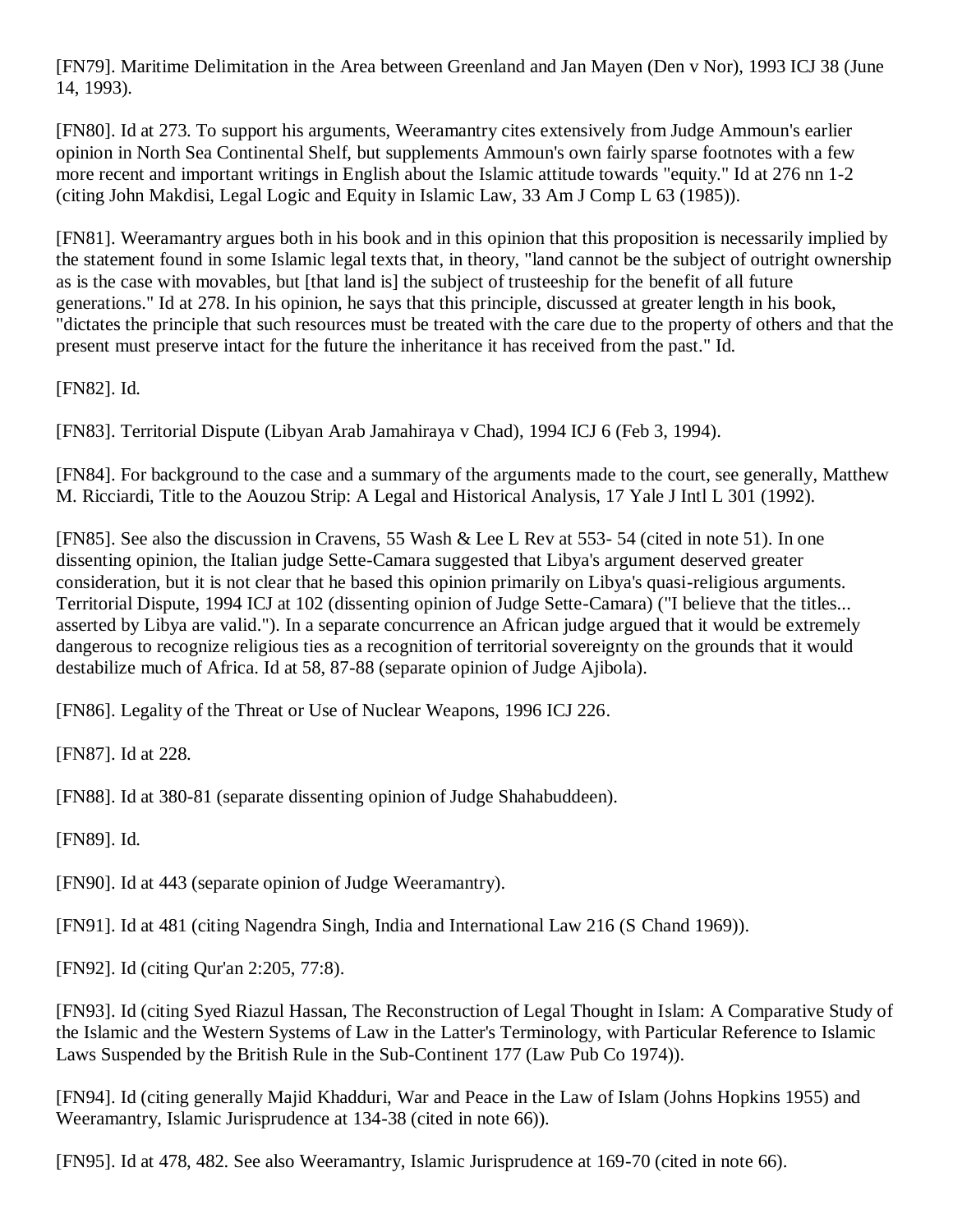[\[FN96\].](http://web2.westlaw.com/result/documenttext.aspx?clvl=RCC&rltdb=CLID_DB27399224&effdate=1%2f1%2f0001+12%3a00%3a00+AM&db=JLR%2cAMJUR%2cABAJ%2cALR%2cTP-ALL%2cFEDRLAW&service=Search&sskey=CLID_SSSA27399224&fmqv=s&rlti=1&sv=Split&cnm=Search_5&fn=_top&rs=WLW8.04&cxt=DC&method=TNC&origin=Search&query=%22ISLAMIC+LAW%22++%26++%22INTERNATIONAL+HUMAN+RIGHTS%22&mt=LawSchoolPractitioner&eq=Welcome%2fLawSchoolPractitioner&vr=2.0&rlt=CLID_QRYRLT33399224&n=34&rp=%2fWelcome%2fLawSchoolPractitioner%2fdefault.wl&cnt=DOC&cfid=1&scxt=WL&ssrc=0&ss=CNT#FN;B96#FN;B96) Selective use of materials is not problematic by itself. Weeramantry, however, did not explain why he found the sources he selected to be authoritative.

[\[FN97\].](http://web2.westlaw.com/result/documenttext.aspx?clvl=RCC&rltdb=CLID_DB27399224&effdate=1%2f1%2f0001+12%3a00%3a00+AM&db=JLR%2cAMJUR%2cABAJ%2cALR%2cTP-ALL%2cFEDRLAW&service=Search&sskey=CLID_SSSA27399224&fmqv=s&rlti=1&sv=Split&cnm=Search_5&fn=_top&rs=WLW8.04&cxt=DC&method=TNC&origin=Search&query=%22ISLAMIC+LAW%22++%26++%22INTERNATIONAL+HUMAN+RIGHTS%22&mt=LawSchoolPractitioner&eq=Welcome%2fLawSchoolPractitioner&vr=2.0&rlt=CLID_QRYRLT33399224&n=34&rp=%2fWelcome%2fLawSchoolPractitioner%2fdefault.wl&cnt=DOC&cfid=1&scxt=WL&ssrc=0&ss=CNT#FN;B97#FN;B97) [Legality of the Threat or Use of Nuclear Weapons, 1996 ICJ 226 at 553.](http://web2.westlaw.com/find/default.wl?rp=%2ffind%2fdefault.wl&vc=0&DB=147&SerialNum=1998088747&FindType=Y&ReferencePositionType=S&ReferencePosition=553&AP=&fn=_top&rs=WLW8.04&mt=LawSchoolPractitioner&vr=2.0&sv=Split) See generally [id at 429-554](http://web2.westlaw.com/find/default.wl?rp=%2ffind%2fdefault.wl&vc=0&SerialNum=1998088747&FindType=Y&AP=&fn=_top&rs=WLW8.04&mt=LawSchoolPractitioner&vr=2.0&sv=Split) (separate opinion of Judge Weeramantry).

[\[FN98\].](http://web2.westlaw.com/result/documenttext.aspx?clvl=RCC&rltdb=CLID_DB27399224&effdate=1%2f1%2f0001+12%3a00%3a00+AM&db=JLR%2cAMJUR%2cABAJ%2cALR%2cTP-ALL%2cFEDRLAW&service=Search&sskey=CLID_SSSA27399224&fmqv=s&rlti=1&sv=Split&cnm=Search_5&fn=_top&rs=WLW8.04&cxt=DC&method=TNC&origin=Search&query=%22ISLAMIC+LAW%22++%26++%22INTERNATIONAL+HUMAN+RIGHTS%22&mt=LawSchoolPractitioner&eq=Welcome%2fLawSchoolPractitioner&vr=2.0&rlt=CLID_QRYRLT33399224&n=34&rp=%2fWelcome%2fLawSchoolPractitioner%2fdefault.wl&cnt=DOC&cfid=1&scxt=WL&ssrc=0&ss=CNT#FN;B98#FN;B98) Case Concerning the [Gabcikovo-Nagymaros Project \(Hung v Slovk\), 1997 ICJ 7 \(Sept 25, 1997\).](http://web2.westlaw.com/find/default.wl?rp=%2ffind%2fdefault.wl&vc=0&DB=147&SerialNum=1999243462&FindType=Y&AP=&fn=_top&rs=WLW8.04&mt=LawSchoolPractitioner&vr=2.0&sv=Split)

[\[FN99\].](http://web2.westlaw.com/result/documenttext.aspx?clvl=RCC&rltdb=CLID_DB27399224&effdate=1%2f1%2f0001+12%3a00%3a00+AM&db=JLR%2cAMJUR%2cABAJ%2cALR%2cTP-ALL%2cFEDRLAW&service=Search&sskey=CLID_SSSA27399224&fmqv=s&rlti=1&sv=Split&cnm=Search_5&fn=_top&rs=WLW8.04&cxt=DC&method=TNC&origin=Search&query=%22ISLAMIC+LAW%22++%26++%22INTERNATIONAL+HUMAN+RIGHTS%22&mt=LawSchoolPractitioner&eq=Welcome%2fLawSchoolPractitioner&vr=2.0&rlt=CLID_QRYRLT33399224&n=34&rp=%2fWelcome%2fLawSchoolPractitioner%2fdefault.wl&cnt=DOC&cfid=1&scxt=WL&ssrc=0&ss=CNT#FN;B99#FN;B99) [Id at 77-79.](http://web2.westlaw.com/find/default.wl?rp=%2ffind%2fdefault.wl&vc=0&SerialNum=1999243462&FindType=Y&AP=&fn=_top&rs=WLW8.04&mt=LawSchoolPractitioner&vr=2.0&sv=Split)

[\[FN100\].](http://web2.westlaw.com/result/documenttext.aspx?clvl=RCC&rltdb=CLID_DB27399224&effdate=1%2f1%2f0001+12%3a00%3a00+AM&db=JLR%2cAMJUR%2cABAJ%2cALR%2cTP-ALL%2cFEDRLAW&service=Search&sskey=CLID_SSSA27399224&fmqv=s&rlti=1&sv=Split&cnm=Search_5&fn=_top&rs=WLW8.04&cxt=DC&method=TNC&origin=Search&query=%22ISLAMIC+LAW%22++%26++%22INTERNATIONAL+HUMAN+RIGHTS%22&mt=LawSchoolPractitioner&eq=Welcome%2fLawSchoolPractitioner&vr=2.0&rlt=CLID_QRYRLT33399224&n=34&rp=%2fWelcome%2fLawSchoolPractitioner%2fdefault.wl&cnt=DOC&cfid=1&scxt=WL&ssrc=0&ss=CNT#FN;B100#FN;B100) See [id at 110.](http://web2.westlaw.com/find/default.wl?rp=%2ffind%2fdefault.wl&vc=0&SerialNum=1999243462&FindType=Y&AP=&fn=_top&rs=WLW8.04&mt=LawSchoolPractitioner&vr=2.0&sv=Split)

[\[FN101\].](http://web2.westlaw.com/result/documenttext.aspx?clvl=RCC&rltdb=CLID_DB27399224&effdate=1%2f1%2f0001+12%3a00%3a00+AM&db=JLR%2cAMJUR%2cABAJ%2cALR%2cTP-ALL%2cFEDRLAW&service=Search&sskey=CLID_SSSA27399224&fmqv=s&rlti=1&sv=Split&cnm=Search_5&fn=_top&rs=WLW8.04&cxt=DC&method=TNC&origin=Search&query=%22ISLAMIC+LAW%22++%26++%22INTERNATIONAL+HUMAN+RIGHTS%22&mt=LawSchoolPractitioner&eq=Welcome%2fLawSchoolPractitioner&vr=2.0&rlt=CLID_QRYRLT33399224&n=34&rp=%2fWelcome%2fLawSchoolPractitioner%2fdefault.wl&cnt=DOC&cfid=1&scxt=WL&ssrc=0&ss=CNT#FN;B101#FN;B101) [Id at 88-90.](http://web2.westlaw.com/find/default.wl?rp=%2ffind%2fdefault.wl&vc=0&SerialNum=1999243462&FindType=Y&AP=&fn=_top&rs=WLW8.04&mt=LawSchoolPractitioner&vr=2.0&sv=Split)

[\[FN102\].](http://web2.westlaw.com/result/documenttext.aspx?clvl=RCC&rltdb=CLID_DB27399224&effdate=1%2f1%2f0001+12%3a00%3a00+AM&db=JLR%2cAMJUR%2cABAJ%2cALR%2cTP-ALL%2cFEDRLAW&service=Search&sskey=CLID_SSSA27399224&fmqv=s&rlti=1&sv=Split&cnm=Search_5&fn=_top&rs=WLW8.04&cxt=DC&method=TNC&origin=Search&query=%22ISLAMIC+LAW%22++%26++%22INTERNATIONAL+HUMAN+RIGHTS%22&mt=LawSchoolPractitioner&eq=Welcome%2fLawSchoolPractitioner&vr=2.0&rlt=CLID_QRYRLT33399224&n=34&rp=%2fWelcome%2fLawSchoolPractitioner%2fdefault.wl&cnt=DOC&cfid=1&scxt=WL&ssrc=0&ss=CNT#FN;B102#FN;B102) [Id at 97-110.](http://web2.westlaw.com/find/default.wl?rp=%2ffind%2fdefault.wl&vc=0&SerialNum=1999243462&FindType=Y&AP=&fn=_top&rs=WLW8.04&mt=LawSchoolPractitioner&vr=2.0&sv=Split)

[\[FN103\].](http://web2.westlaw.com/result/documenttext.aspx?clvl=RCC&rltdb=CLID_DB27399224&effdate=1%2f1%2f0001+12%3a00%3a00+AM&db=JLR%2cAMJUR%2cABAJ%2cALR%2cTP-ALL%2cFEDRLAW&service=Search&sskey=CLID_SSSA27399224&fmqv=s&rlti=1&sv=Split&cnm=Search_5&fn=_top&rs=WLW8.04&cxt=DC&method=TNC&origin=Search&query=%22ISLAMIC+LAW%22++%26++%22INTERNATIONAL+HUMAN+RIGHTS%22&mt=LawSchoolPractitioner&eq=Welcome%2fLawSchoolPractitioner&vr=2.0&rlt=CLID_QRYRLT33399224&n=34&rp=%2fWelcome%2fLawSchoolPractitioner%2fdefault.wl&cnt=DOC&cfid=1&scxt=WL&ssrc=0&ss=CNT#FN;B103#FN;B103) [Id at 108.](http://web2.westlaw.com/find/default.wl?rp=%2ffind%2fdefault.wl&vc=0&SerialNum=1999243462&FindType=Y&AP=&fn=_top&rs=WLW8.04&mt=LawSchoolPractitioner&vr=2.0&sv=Split)

[\[FN104\].](http://web2.westlaw.com/result/documenttext.aspx?clvl=RCC&rltdb=CLID_DB27399224&effdate=1%2f1%2f0001+12%3a00%3a00+AM&db=JLR%2cAMJUR%2cABAJ%2cALR%2cTP-ALL%2cFEDRLAW&service=Search&sskey=CLID_SSSA27399224&fmqv=s&rlti=1&sv=Split&cnm=Search_5&fn=_top&rs=WLW8.04&cxt=DC&method=TNC&origin=Search&query=%22ISLAMIC+LAW%22++%26++%22INTERNATIONAL+HUMAN+RIGHTS%22&mt=LawSchoolPractitioner&eq=Welcome%2fLawSchoolPractitioner&vr=2.0&rlt=CLID_QRYRLT33399224&n=34&rp=%2fWelcome%2fLawSchoolPractitioner%2fdefault.wl&cnt=DOC&cfid=1&scxt=WL&ssrc=0&ss=CNT#FN;B104#FN;B104) [Case Concerning the Aerial Incident of 10 August 1999 \(Pakistan v India\), 2000 ICJ 12 \(June 21,](http://web2.westlaw.com/find/default.wl?rp=%2ffind%2fdefault.wl&vc=0&DB=147&SerialNum=2002681608&FindType=Y&AP=&fn=_top&rs=WLW8.04&mt=LawSchoolPractitioner&vr=2.0&sv=Split)  [2000\).](http://web2.westlaw.com/find/default.wl?rp=%2ffind%2fdefault.wl&vc=0&DB=147&SerialNum=2002681608&FindType=Y&AP=&fn=_top&rs=WLW8.04&mt=LawSchoolPractitioner&vr=2.0&sv=Split)

[\[FN105\].](http://web2.westlaw.com/result/documenttext.aspx?clvl=RCC&rltdb=CLID_DB27399224&effdate=1%2f1%2f0001+12%3a00%3a00+AM&db=JLR%2cAMJUR%2cABAJ%2cALR%2cTP-ALL%2cFEDRLAW&service=Search&sskey=CLID_SSSA27399224&fmqv=s&rlti=1&sv=Split&cnm=Search_5&fn=_top&rs=WLW8.04&cxt=DC&method=TNC&origin=Search&query=%22ISLAMIC+LAW%22++%26++%22INTERNATIONAL+HUMAN+RIGHTS%22&mt=LawSchoolPractitioner&eq=Welcome%2fLawSchoolPractitioner&vr=2.0&rlt=CLID_QRYRLT33399224&n=34&rp=%2fWelcome%2fLawSchoolPractitioner%2fdefault.wl&cnt=DOC&cfid=1&scxt=WL&ssrc=0&ss=CNT#FN;B105#FN;B105) [Id at 53-54.](http://web2.westlaw.com/find/default.wl?rp=%2ffind%2fdefault.wl&vc=0&SerialNum=2002681608&FindType=Y&AP=&fn=_top&rs=WLW8.04&mt=LawSchoolPractitioner&vr=2.0&sv=Split)

[\[FN106\].](http://web2.westlaw.com/result/documenttext.aspx?clvl=RCC&rltdb=CLID_DB27399224&effdate=1%2f1%2f0001+12%3a00%3a00+AM&db=JLR%2cAMJUR%2cABAJ%2cALR%2cTP-ALL%2cFEDRLAW&service=Search&sskey=CLID_SSSA27399224&fmqv=s&rlti=1&sv=Split&cnm=Search_5&fn=_top&rs=WLW8.04&cxt=DC&method=TNC&origin=Search&query=%22ISLAMIC+LAW%22++%26++%22INTERNATIONAL+HUMAN+RIGHTS%22&mt=LawSchoolPractitioner&eq=Welcome%2fLawSchoolPractitioner&vr=2.0&rlt=CLID_QRYRLT33399224&n=34&rp=%2fWelcome%2fLawSchoolPractitioner%2fdefault.wl&cnt=DOC&cfid=1&scxt=WL&ssrc=0&ss=CNT#FN;B106#FN;B106) [Id at 57.](http://web2.westlaw.com/find/default.wl?rp=%2ffind%2fdefault.wl&vc=0&SerialNum=2002681608&FindType=Y&AP=&fn=_top&rs=WLW8.04&mt=LawSchoolPractitioner&vr=2.0&sv=Split)

[\[FN107\].](http://web2.westlaw.com/result/documenttext.aspx?clvl=RCC&rltdb=CLID_DB27399224&effdate=1%2f1%2f0001+12%3a00%3a00+AM&db=JLR%2cAMJUR%2cABAJ%2cALR%2cTP-ALL%2cFEDRLAW&service=Search&sskey=CLID_SSSA27399224&fmqv=s&rlti=1&sv=Split&cnm=Search_5&fn=_top&rs=WLW8.04&cxt=DC&method=TNC&origin=Search&query=%22ISLAMIC+LAW%22++%26++%22INTERNATIONAL+HUMAN+RIGHTS%22&mt=LawSchoolPractitioner&eq=Welcome%2fLawSchoolPractitioner&vr=2.0&rlt=CLID_QRYRLT33399224&n=34&rp=%2fWelcome%2fLawSchoolPractitioner%2fdefault.wl&cnt=DOC&cfid=1&scxt=WL&ssrc=0&ss=CNT#FN;B107#FN;B107) [Case Concerning Maritime Delimitation and Territorial Questions between Qatar and Bahrain \(Qatar](http://web2.westlaw.com/find/default.wl?rp=%2ffind%2fdefault.wl&vc=0&DB=147&SerialNum=2004638063&FindType=Y&AP=&fn=_top&rs=WLW8.04&mt=LawSchoolPractitioner&vr=2.0&sv=Split)  [v Bahrain\), 2001 ICJ 40 \(Mar 16, 2001\).](http://web2.westlaw.com/find/default.wl?rp=%2ffind%2fdefault.wl&vc=0&DB=147&SerialNum=2004638063&FindType=Y&AP=&fn=_top&rs=WLW8.04&mt=LawSchoolPractitioner&vr=2.0&sv=Split)

[\[FN108\].](http://web2.westlaw.com/result/documenttext.aspx?clvl=RCC&rltdb=CLID_DB27399224&effdate=1%2f1%2f0001+12%3a00%3a00+AM&db=JLR%2cAMJUR%2cABAJ%2cALR%2cTP-ALL%2cFEDRLAW&service=Search&sskey=CLID_SSSA27399224&fmqv=s&rlti=1&sv=Split&cnm=Search_5&fn=_top&rs=WLW8.04&cxt=DC&method=TNC&origin=Search&query=%22ISLAMIC+LAW%22++%26++%22INTERNATIONAL+HUMAN+RIGHTS%22&mt=LawSchoolPractitioner&eq=Welcome%2fLawSchoolPractitioner&vr=2.0&rlt=CLID_QRYRLT33399224&n=34&rp=%2fWelcome%2fLawSchoolPractitioner%2fdefault.wl&cnt=DOC&cfid=1&scxt=WL&ssrc=0&ss=CNT#FN;B108#FN;B108) [Id at 80.](http://web2.westlaw.com/find/default.wl?rp=%2ffind%2fdefault.wl&vc=0&SerialNum=2004638063&FindType=Y&AP=&fn=_top&rs=WLW8.04&mt=LawSchoolPractitioner&vr=2.0&sv=Split)

[\[FN109\].](http://web2.westlaw.com/result/documenttext.aspx?clvl=RCC&rltdb=CLID_DB27399224&effdate=1%2f1%2f0001+12%3a00%3a00+AM&db=JLR%2cAMJUR%2cABAJ%2cALR%2cTP-ALL%2cFEDRLAW&service=Search&sskey=CLID_SSSA27399224&fmqv=s&rlti=1&sv=Split&cnm=Search_5&fn=_top&rs=WLW8.04&cxt=DC&method=TNC&origin=Search&query=%22ISLAMIC+LAW%22++%26++%22INTERNATIONAL+HUMAN+RIGHTS%22&mt=LawSchoolPractitioner&eq=Welcome%2fLawSchoolPractitioner&vr=2.0&rlt=CLID_QRYRLT33399224&n=34&rp=%2fWelcome%2fLawSchoolPractitioner%2fdefault.wl&cnt=DOC&cfid=1&scxt=WL&ssrc=0&ss=CNT#FN;B109#FN;B109) See [id at 228](http://web2.westlaw.com/find/default.wl?rp=%2ffind%2fdefault.wl&vc=0&SerialNum=2004638063&FindType=Y&AP=&fn=_top&rs=WLW8.04&mt=LawSchoolPractitioner&vr=2.0&sv=Split) (citing Award of the Arbitral Tribunal in the First Stage of the Proceedings (Eritrea-Yemen) P 525 (Perm Ct Arb 1996)).

[\[FN110\].](http://web2.westlaw.com/result/documenttext.aspx?clvl=RCC&rltdb=CLID_DB27399224&effdate=1%2f1%2f0001+12%3a00%3a00+AM&db=JLR%2cAMJUR%2cABAJ%2cALR%2cTP-ALL%2cFEDRLAW&service=Search&sskey=CLID_SSSA27399224&fmqv=s&rlti=1&sv=Split&cnm=Search_5&fn=_top&rs=WLW8.04&cxt=DC&method=TNC&origin=Search&query=%22ISLAMIC+LAW%22++%26++%22INTERNATIONAL+HUMAN+RIGHTS%22&mt=LawSchoolPractitioner&eq=Welcome%2fLawSchoolPractitioner&vr=2.0&rlt=CLID_QRYRLT33399224&n=34&rp=%2fWelcome%2fLawSchoolPractitioner%2fdefault.wl&cnt=DOC&cfid=1&scxt=WL&ssrc=0&ss=CNT#FN;B110#FN;B110) See text accompanying notes 62-65 for a discussion of the ICJ's opinion. That the Islamic Republic of Iran held the ICJ in some suspicion is clear from the fact that it refused to participate in a meaningful fashion in the proceedings--a point that the ICJ noted in its judgment.

[\[FN111\].](http://web2.westlaw.com/result/documenttext.aspx?clvl=RCC&rltdb=CLID_DB27399224&effdate=1%2f1%2f0001+12%3a00%3a00+AM&db=JLR%2cAMJUR%2cABAJ%2cALR%2cTP-ALL%2cFEDRLAW&service=Search&sskey=CLID_SSSA27399224&fmqv=s&rlti=1&sv=Split&cnm=Search_5&fn=_top&rs=WLW8.04&cxt=DC&method=TNC&origin=Search&query=%22ISLAMIC+LAW%22++%26++%22INTERNATIONAL+HUMAN+RIGHTS%22&mt=LawSchoolPractitioner&eq=Welcome%2fLawSchoolPractitioner&vr=2.0&rlt=CLID_QRYRLT33399224&n=34&rp=%2fWelcome%2fLawSchoolPractitioner%2fdefault.wl&cnt=DOC&cfid=1&scxt=WL&ssrc=0&ss=CNT#FN;B111#FN;B111) See Lombardi and Brown, 21 Am U Intl L R at 381-83 (cited in note 6).

[\[FN112\].](http://web2.westlaw.com/result/documenttext.aspx?clvl=RCC&rltdb=CLID_DB27399224&effdate=1%2f1%2f0001+12%3a00%3a00+AM&db=JLR%2cAMJUR%2cABAJ%2cALR%2cTP-ALL%2cFEDRLAW&service=Search&sskey=CLID_SSSA27399224&fmqv=s&rlti=1&sv=Split&cnm=Search_5&fn=_top&rs=WLW8.04&cxt=DC&method=TNC&origin=Search&query=%22ISLAMIC+LAW%22++%26++%22INTERNATIONAL+HUMAN+RIGHTS%22&mt=LawSchoolPractitioner&eq=Welcome%2fLawSchoolPractitioner&vr=2.0&rlt=CLID_QRYRLT33399224&n=34&rp=%2fWelcome%2fLawSchoolPractitioner%2fdefault.wl&cnt=DOC&cfid=1&scxt=WL&ssrc=0&ss=CNT#FN;B112#FN;B112) For examples, see [Ford, 30 Tex Intl L J 499 \(cited in note 3\);](http://web2.westlaw.com/find/default.wl?rp=%2ffind%2fdefault.wl&vc=0&DB=1480&SerialNum=0106273524&FindType=Y&AP=&fn=_top&rs=WLW8.04&mt=LawSchoolPractitioner&vr=2.0&sv=Split) Westbrook, [33 Va J Intl L 819 \(cited in](http://web2.westlaw.com/find/default.wl?rp=%2ffind%2fdefault.wl&vc=0&DB=1275&SerialNum=0104438282&FindType=Y&AP=&fn=_top&rs=WLW8.04&mt=LawSchoolPractitioner&vr=2.0&sv=Split)  [note 3\).](http://web2.westlaw.com/find/default.wl?rp=%2ffind%2fdefault.wl&vc=0&DB=1275&SerialNum=0104438282&FindType=Y&AP=&fn=_top&rs=WLW8.04&mt=LawSchoolPractitioner&vr=2.0&sv=Split) Other commentary has been noted in Abdullahi Ahmed An-Na'im, [Islam and International Law:](http://web2.westlaw.com/find/default.wl?rp=%2ffind%2fdefault.wl&vc=0&DB=100201&SerialNum=0302682032&FindType=Y&AP=&fn=_top&rs=WLW8.04&mt=LawSchoolPractitioner&vr=2.0&sv=Split)  [Toward a Positive Mutual Engagement to Realize Shared Ideals, 98 Am Socy Intl L Proc 159 \(2004\).](http://web2.westlaw.com/find/default.wl?rp=%2ffind%2fdefault.wl&vc=0&DB=100201&SerialNum=0302682032&FindType=Y&AP=&fn=_top&rs=WLW8.04&mt=LawSchoolPractitioner&vr=2.0&sv=Split)

[\[FN113\].](http://web2.westlaw.com/result/documenttext.aspx?clvl=RCC&rltdb=CLID_DB27399224&effdate=1%2f1%2f0001+12%3a00%3a00+AM&db=JLR%2cAMJUR%2cABAJ%2cALR%2cTP-ALL%2cFEDRLAW&service=Search&sskey=CLID_SSSA27399224&fmqv=s&rlti=1&sv=Split&cnm=Search_5&fn=_top&rs=WLW8.04&cxt=DC&method=TNC&origin=Search&query=%22ISLAMIC+LAW%22++%26++%22INTERNATIONAL+HUMAN+RIGHTS%22&mt=LawSchoolPractitioner&eq=Welcome%2fLawSchoolPractitioner&vr=2.0&rlt=CLID_QRYRLT33399224&n=34&rp=%2fWelcome%2fLawSchoolPractitioner%2fdefault.wl&cnt=DOC&cfid=1&scxt=WL&ssrc=0&ss=CNT#FN;B113#FN;B113) See, for example, Majid Khadduri, Islam and the Modern Law of Nations, 50 Am J Intl L 358.

[\[FN114\].](http://web2.westlaw.com/result/documenttext.aspx?clvl=RCC&rltdb=CLID_DB27399224&effdate=1%2f1%2f0001+12%3a00%3a00+AM&db=JLR%2cAMJUR%2cABAJ%2cALR%2cTP-ALL%2cFEDRLAW&service=Search&sskey=CLID_SSSA27399224&fmqv=s&rlti=1&sv=Split&cnm=Search_5&fn=_top&rs=WLW8.04&cxt=DC&method=TNC&origin=Search&query=%22ISLAMIC+LAW%22++%26++%22INTERNATIONAL+HUMAN+RIGHTS%22&mt=LawSchoolPractitioner&eq=Welcome%2fLawSchoolPractitioner&vr=2.0&rlt=CLID_QRYRLT33399224&n=34&rp=%2fWelcome%2fLawSchoolPractitioner%2fdefault.wl&cnt=DOC&cfid=1&scxt=WL&ssrc=0&ss=CNT#FN;B114#FN;B114) See [Ford, 30 Tex Intl L J at 518, 530-31 \(cited in note 3\);](http://web2.westlaw.com/find/default.wl?rp=%2ffind%2fdefault.wl&vc=0&DB=1480&SerialNum=0106273524&FindType=Y&ReferencePositionType=S&ReferencePosition=518&AP=&fn=_top&rs=WLW8.04&mt=LawSchoolPractitioner&vr=2.0&sv=Split) Westbrook, [33 Va J Intl L at 831-34 \(cited](http://web2.westlaw.com/find/default.wl?rp=%2ffind%2fdefault.wl&vc=0&DB=1275&SerialNum=0104438282&FindType=Y&ReferencePositionType=S&ReferencePosition=831&AP=&fn=_top&rs=WLW8.04&mt=LawSchoolPractitioner&vr=2.0&sv=Split)  [in note 3\).](http://web2.westlaw.com/find/default.wl?rp=%2ffind%2fdefault.wl&vc=0&DB=1275&SerialNum=0104438282&FindType=Y&ReferencePositionType=S&ReferencePosition=831&AP=&fn=_top&rs=WLW8.04&mt=LawSchoolPractitioner&vr=2.0&sv=Split)

[\[FN115\].](http://web2.westlaw.com/result/documenttext.aspx?clvl=RCC&rltdb=CLID_DB27399224&effdate=1%2f1%2f0001+12%3a00%3a00+AM&db=JLR%2cAMJUR%2cABAJ%2cALR%2cTP-ALL%2cFEDRLAW&service=Search&sskey=CLID_SSSA27399224&fmqv=s&rlti=1&sv=Split&cnm=Search_5&fn=_top&rs=WLW8.04&cxt=DC&method=TNC&origin=Search&query=%22ISLAMIC+LAW%22++%26++%22INTERNATIONAL+HUMAN+RIGHTS%22&mt=LawSchoolPractitioner&eq=Welcome%2fLawSchoolPractitioner&vr=2.0&rlt=CLID_QRYRLT33399224&n=34&rp=%2fWelcome%2fLawSchoolPractitioner%2fdefault.wl&cnt=DOC&cfid=1&scxt=WL&ssrc=0&ss=CNT#FN;B115#FN;B115) This point is made eloquently in An-Na'im, [98 Am Socy Intl L Proc at 159 \(cited in note 112\).](http://web2.westlaw.com/find/default.wl?rp=%2ffind%2fdefault.wl&vc=0&DB=100201&SerialNum=0302682032&FindType=Y&ReferencePositionType=S&ReferencePosition=159&AP=&fn=_top&rs=WLW8.04&mt=LawSchoolPractitioner&vr=2.0&sv=Split)

[\[FN116\].](http://web2.westlaw.com/result/documenttext.aspx?clvl=RCC&rltdb=CLID_DB27399224&effdate=1%2f1%2f0001+12%3a00%3a00+AM&db=JLR%2cAMJUR%2cABAJ%2cALR%2cTP-ALL%2cFEDRLAW&service=Search&sskey=CLID_SSSA27399224&fmqv=s&rlti=1&sv=Split&cnm=Search_5&fn=_top&rs=WLW8.04&cxt=DC&method=TNC&origin=Search&query=%22ISLAMIC+LAW%22++%26++%22INTERNATIONAL+HUMAN+RIGHTS%22&mt=LawSchoolPractitioner&eq=Welcome%2fLawSchoolPractitioner&vr=2.0&rlt=CLID_QRYRLT33399224&n=34&rp=%2fWelcome%2fLawSchoolPractitioner%2fdefault.wl&cnt=DOC&cfid=1&scxt=WL&ssrc=0&ss=CNT#FN;B116#FN;B116) See [Westbrook, 33 Va J Intl L at 833-34 \(cited in note 3\).](http://web2.westlaw.com/find/default.wl?rp=%2ffind%2fdefault.wl&vc=0&DB=1275&SerialNum=0104438282&FindType=Y&ReferencePositionType=S&ReferencePosition=833&AP=&fn=_top&rs=WLW8.04&mt=LawSchoolPractitioner&vr=2.0&sv=Split)